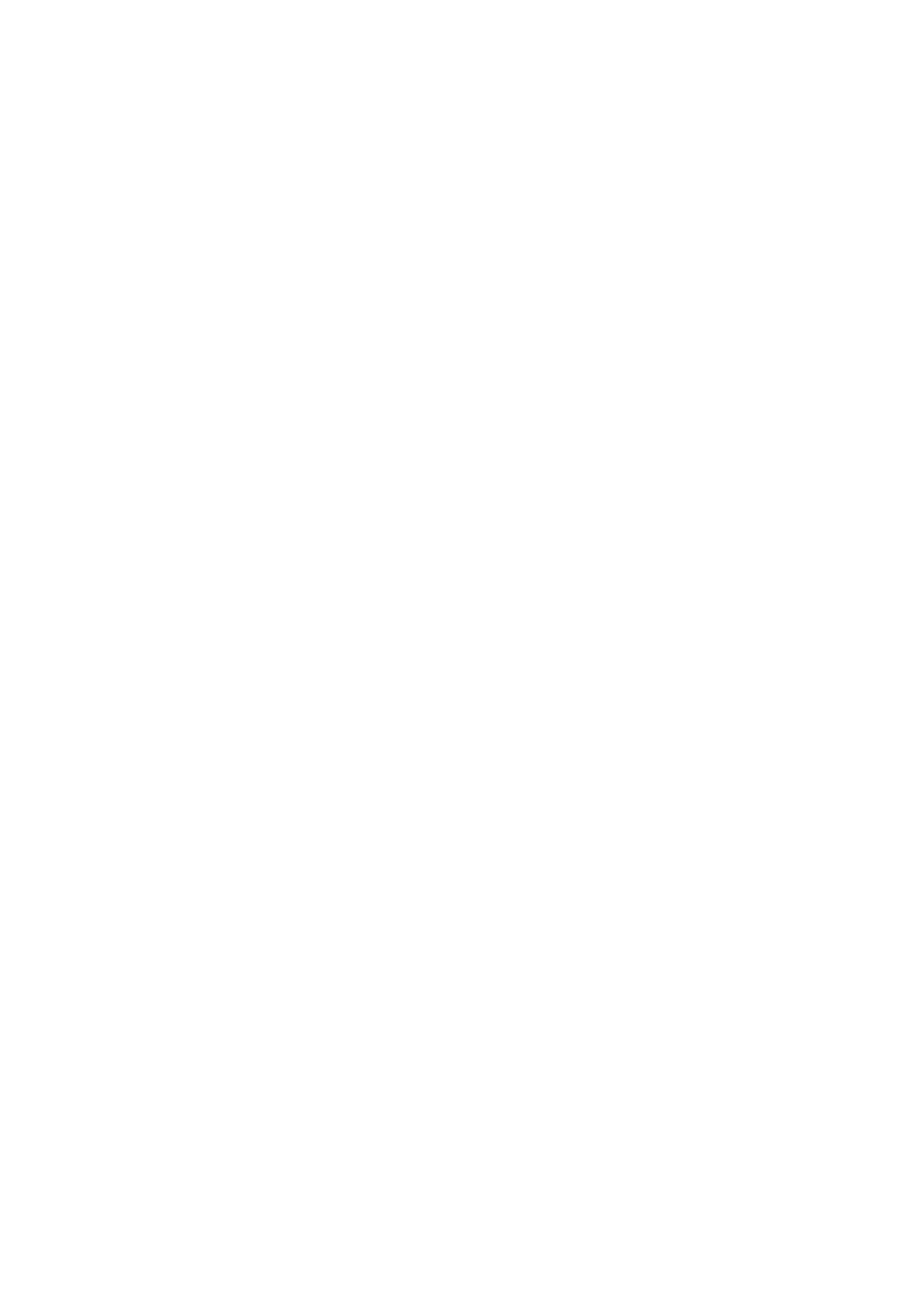# 2.1 MENTAL HEALTH AND HUMAN RIGHTS IN AUSTRALIA

## 2.1.1 INTERNATIONAL HUMAN RIGHTS AND THE RIGHT TO MENTAL HEALTH CARE IN AUSTRALIA

Perhaps it is time to frame the concerns of persons with mental disability not simply as a social problem, but *as a human rights imperative.* 

(Gostin, 2004, p. 11)

It is commonly assumed that the only relevant human rights issues for people with mental illness in Australia relate to the protection from arbitrary detention and the right to humane and dignified care when treated in institutions. However, people with mental illness have exactly the same fundamental human rights as every other person, whether they are being treated in a hospital, or in the community. For example, everyone has the right to the highest attainable standard of health and the right to an adequate standard of living. The current international and national trend towards deinstitutionalisation and community-based care brings all those other rights into sharper focus.

*Today, it is clear that, at least in relation to mental health problems, equality before the law should be complemented by equity in resource distribution, fraternity needs to be understood as solidarity with people*  who need help, and liberty should be interpreted in the light of duties and responsibilities that all of us should *accept as members of societies that strive to be civic.* 

(Sartorius, 2002, p. 13)

The movement to consider the experiences of people with a mental illness within a human rights framework has gained momentum internationally. All countries struggle with the stigma and discrimination associated with mental illness and the negative personal, social and economic outcomes that arise due to inadequate health and social services. There is acknowledgement that human rights violations against the mentally ill are widespread, occurring both within and outside the delivery of health care (World Health Organization Europe, 2004). While many countries have attempted to tackle such violations by enacting legislation to protect such rights, some have argued that these measures have often failed to protect the rights of people with mental illness due to popular or political pressure (Gostin & Gable, 2004).

The shameful history of benign and sometimes malignant neglect of persons with mental disabilities is well *understood: the deep stigma and unredressed discrimination, the deplorable living conditions, and the physical and social barriers preventing their integration and full participation in society. Countless promises have been made to right the wrongs, but new forms of neglect have always emerged. The mentally disabled have ended up in prison, in equally deplorable adult homes, or on the streets, homeless and destitute, while the wider society has averted its eyes.* 

(Gostin, 2004, p. 11)

Human rights jurisprudence involving involuntary detention, conditions of confinement, civil rights and access to mental health services has been growing in Europe and the Americas (Gostin & Gable, 2004). With regards to improving access to quality mental health care, WHO Europe suggests that legislation "can make a difference in ensuring parity with other health services and ensuring that what is provided is appropriate to people's needs" (WHO Europe 2004, p. 2). However, legislation is not of itself a guarantee against human rights violations (WHO Europe, 2004).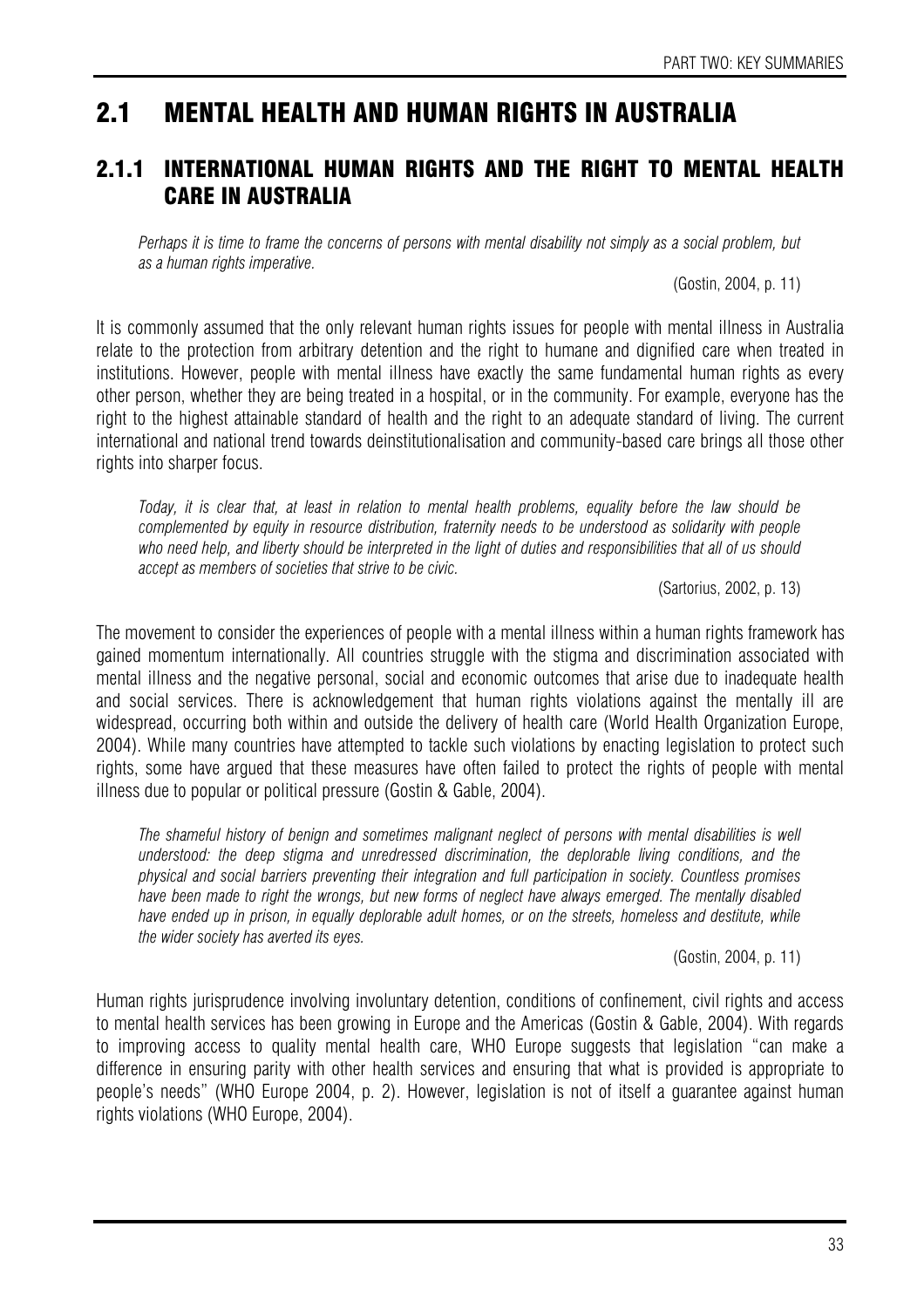## 2.1.1.1 International Instruments

*Everyone has the right to a standard of living adequate for the health and well-being of himself and of his family, including food, clothing, housing and medical care and necessary social services, and the right to security in the event of unemployment, sickness, disability, widowhood, old age or other lack of livelihood in circumstances beyond his control.* 

(Universal Declaration of Human Rights, Article 25(1))

Providing the best possible health care is not just a desirable social goal, it is a fundamental human right and it applies to all people no matter who they are or what their illness. Associated with the concept of a 'right to health' is a growing body of international law of a 'right to health services' requiring 'nation states to take affirmative steps to assure that residents of the country have access to population-based health protection measures and also affordable health care in the context of the nation's economic resources and cultural mores' (Kinney, 2001, p. 1458). The international human right to health is established both via international treaties and a growing body of international customary law (Kinney, 2001). There is growing recognition that international human rights law is a powerful means by which to advance the rights and interests of people with mental illness (Gostin & Gable, 2004; Quinn & Degener, 2002; Kinney, 2001).

*The States Parties to the present Covenant recognize the right of everyone to the enjoyment of the highest attainable standard of physical and mental health.* 

(International Covenant on Economic Social and Cultural Rights, Article 12)

Australia is a party to the International Covenant on Economic, Social and Cultural Rights (ICESCR; United Nations 1966a), the International Covenant on Civil and Political Rights (ICCPR; United Nations 1966), and the Convention on the Rights of the Child (CRC; United Nations 1989). Australia is therefore bound under international law to ensure that all people in Australia enjoy the following rights, amongst others:

- The right to the highest attainable standard of physical and mental health (Article 12 ICESCR; Article 24 CRC)
- The right to an adequate standard of living including food, clothing and housing (Article 11 ICESCR; Article 27 CRC)
- The right of children to an environment that fosters the health, self-respect and dignity of a children where they are in need of psychological recovery from neglect, exploitation, torture or trauma (Article 39 CRC)
- Where children have been placed under mental health programs they have the right to periodic review (Article 25 CRC)
- The right of children with disabilities to access appropriate health and rehabilitation services (Article 23 CRC)
- The right to life (Article 6 ICCPR; Article 6 CRC)
- The right to freedom from cruel, inhuman or degrading treatment (Article 7 ICCPR; Article 37 CRC)
- The right to liberty and security of person (Article 9 ICCPR; Article 37 CRC)
- The right to be treated with respect for dignity and with humanity when deprived of liberty (Article 10 ICCPR; Article 37 CRC)
- The right to freedom of movement and choice of residence (Article 12 ICCPR)
- The right to freedom of interference with privacy or family life (Article 17 ICCPR; Articles 9 and 16 CRC)

In addition to the fundamental human rights enshrined in the International Covenants, there are specific UN Principles that deal with some of the particular issues facing people with mental illness.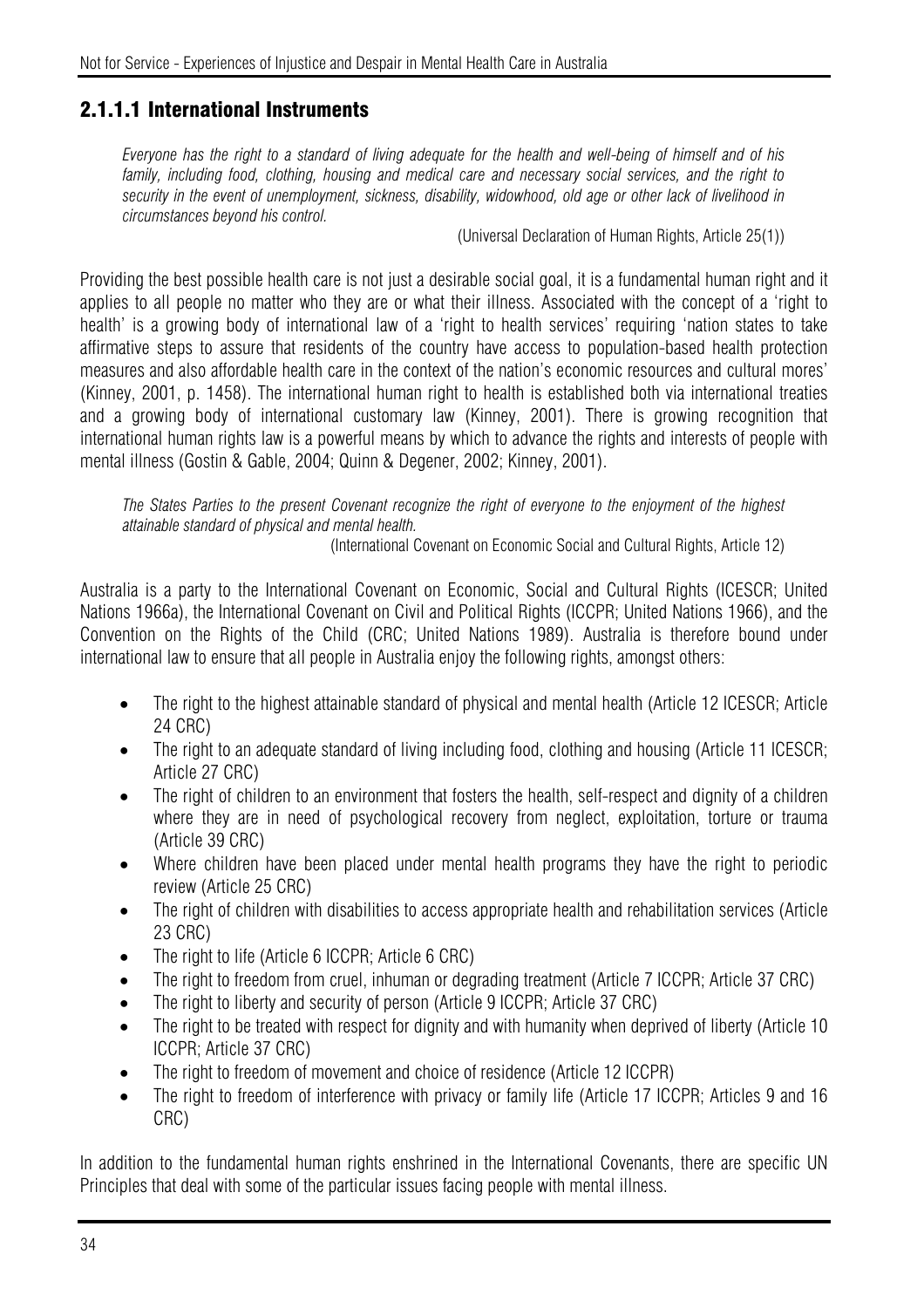The *UN Principles for the Protection of Persons with Mental Illness and for the Improvement of Mental Health Care* (the UN Mental Health Principles; United Nations General Assembly, 1991) were adopted by the United Nations in 1991. While it is not a binding instrument in itself, the Commonwealth, State and Territory governments have recognised the value of incorporating those principles into policy, and attempted to do so in the First National Mental Health Strategy.

The UN Mental Health Principles reinforce the rights enshrined in the International Covenants and provide valuable guidance as to how those rights ought to apply to people with mental illness. For example Principle 8(1) makes clear that people with mental illness have the right to the same standard of health care as other ill persons and Principle 14 states that mental health facilities should have the same level of resources as any other health facility. Additionally, Principle 7 emphasises the right to be treated and cared for as far as possible in the community and Principle 9 emphasises the importance of 'the least restrictive' alternative in relation to treatment. The Burdekin Report treated the UN Mental Health Principles as a benchmark in determining whether or not the rights of people with mental illness were being protected (Burdekin Report; Human Rights and Equal Opportunity Commission, 1993, p31).

## 2.1.1.2 Recent international developments

The Council of Europe, comprising 45 member states, recently drafted a comprehensive set of recommendations to protect the rights of people with mental illness and to promote higher standards of care (Kingdon et al. 2004). The recommendations cover a wide range of areas including:

- the right to non-discrimination and mental health promotion:
- the right to be accommodated in appropriate environmental and living conditions while receiving treatment and support;
- the right to live and work in the community;
- limitations on the use of seclusion and restraint options of people needing treatment;
- criteria and procedures for involuntary placement and treatment;
- the right to individualised treatment:
- the right to treatment in the least restrictive environment:
- quidelines for the involvement of police (who should also receive appropriate training to respond appropriately), the courts and the prison system in the context of mentally ill persons; and
- guidelines for the treatment of 'minors'.

In reforming systems to protect the rights of the mentally ill, the Council for Europe also emphasises the fundamental need for monitoring quality standards in the provision of mental health services (Kingdon et al. 2004).

In the context of the general trend towards deinstitutionalisation and the growing rate of homelessness, incarceration of people with mental illness and community fears of danger, recommendations from the Council of Europe also emphasise the need for vigilance to ensure that involuntary orders are made 'for therapeutic purposes' and not solely for the purposes of removing the person from the community:

*Involuntary placement should include therapeutic purpose. The mental health system therefore should not be used for custodial reasons alone, even when there is significant risk of serious harm to others. Where such potential for harm exists but no therapeutic intervention is indicated, this is a matter for the criminal justice system.* 

(Kingdon, Jones & Lönnqvist, 2004, p. 277)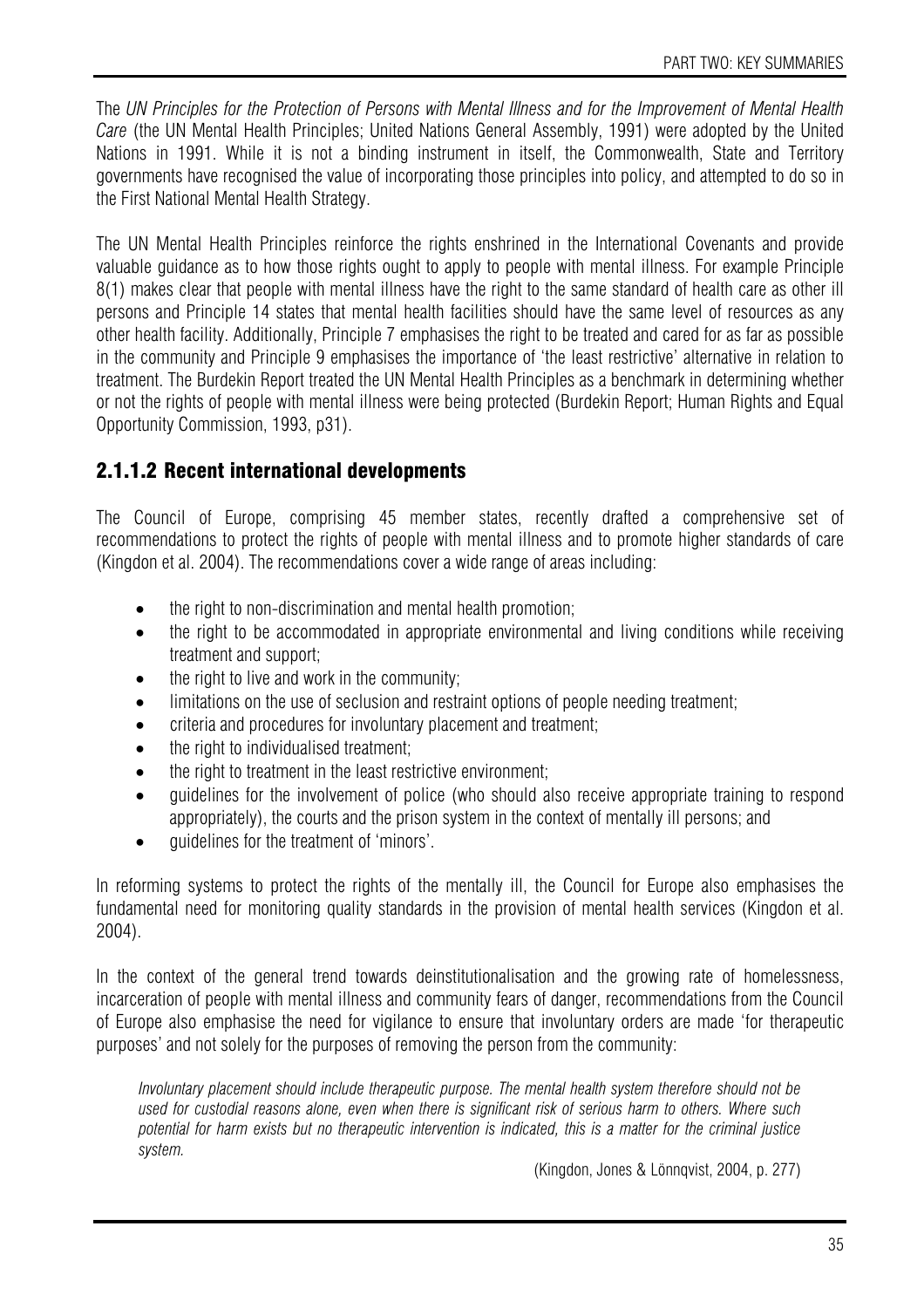The World Health Organisation (WHO) (Project on Mental Health and Human Rights; WHO 2005a) is also currently preparing a mental health legislation manual to assist countries to develop a legal framework to protect the rights of people with mental illness both within the health delivery context and in the broader community. Specifically, within health service delivery environments, WHO "frames the right to mental health in terms of population-based services and would require that countries offer screening for mental illnesses, mental health education, and psychiatric services" (Gostin, 2004). On a broader level, WHO argues that while mental health legislation is not sufficient to address the rights of the mentally ill, it is an essential complement to mental health policy and provides the legal framework with which to meet its aims and that it is an evolving process:

*Mental health legislation can provide a legal framework for addressing critical issues such as the community integration of persons with mental disorders, the provision of care of high quality, the improvement of access to care, the protection of civil rights and the protection and promotion of rights in other critical areas such as housing, education and employment. Legislation can also play an important role in promoting mental health and preventing mental disorders. Mental health legislation is thus more than care and treatment legislation that is narrowly limited to the provision of treatment in institution-based health services.* 

(World Health Organisation, 2003, p. 2)

In 2002, the United Nations Human Rights Commission appointed a Special Rapporteur on the Right to Health. The Special Rapporteur has the mandate to collect information on the realisation of the right to the highest attainable standard of physical and mental health and make recommendations on how to ensure compliance with that right (http://www.ohchr.org/english/issues/health/right/index.htm).

## 2.1.2 A SUMMARY OF CHANGES IN AUSTRALIAN POLICY AND PRACTICE SINCE THE BURDEKIN REPORT

Little since the Burdekin Report has changed save that the process of deinstitutionalisation has hastened. While *patients who are involuntarily detained now possess a number of enshrined rights that regulate the circumstances of their detention, increasing numbers of still psychotic patients are discharged under pressure for hospital beds. Problems continue to exist with the coverage of disability discrimination legislation. No appreciable increases in resources has been allocated for the escalating numbers of significantly symptomatic patients cared for within the community. In such circumstances, there is a real limit upon the extent to which it can be said that those with mental illness have rights to treatment and, in particular, to adequate treatment. A*  real issue within mental health law, as increasingly it is in within the wider area of law, is how patients can *insist, with the assistance of the law, upon being provided with the treatment that they need for the alleviation of their pain and suffering.* 

(Freckelton & Loff, 1998, 267 at p. 285)

*While the aims of the Second [National Mental Health] Plan have been an appropriate guide to change, what has been lacking is effective implementation. The failures have not been due to lack of clear and appropriate directions, but rather to failures in investment and commitment.* 

(Steering Committee for the Evaluation of the Second National Mental Health Plan 1998-2003, 2003, p. 3)

The neglect of mental health services in our society has a long and well-documented history. The personal and family consequences of decades of neglect were highlighted for the whole nation by the widespread publicity given to the 1993 National Inquiry into the Human Rights of People with Mental Illness (The Burdekin Report; Human Rights and Equal Opportunity Commission, 1993). In response to growing criticism regarding the quality of mental health services in the early 1990s, state, territory and federal governments attempted to enshrine human rights protection into mental health care policies.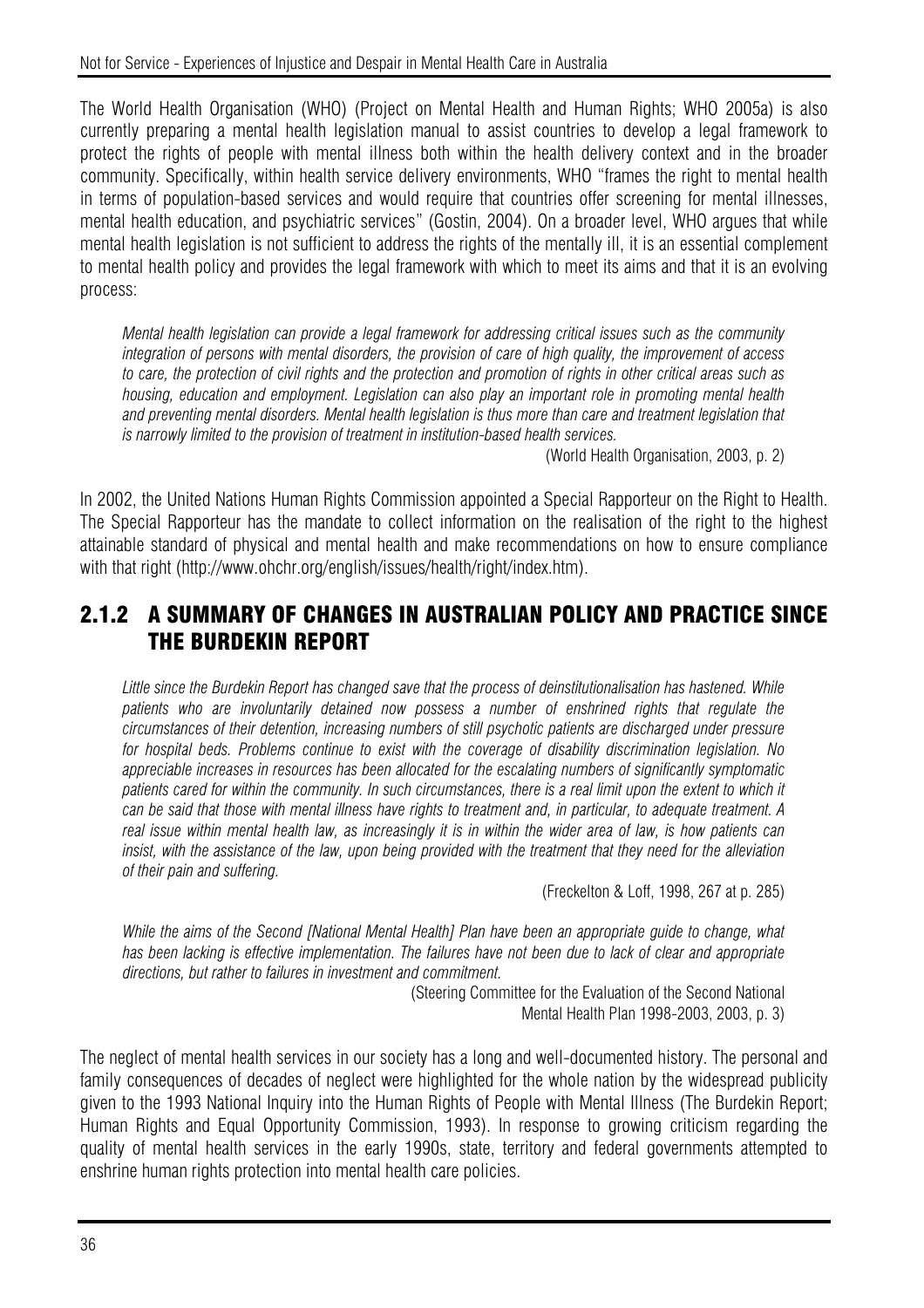The first of these attempts was in 1992, when all Australian State and Territory governments, as well as the Commonwealth Government, agreed to develop a common National Mental Health Policy and Strategy. This gave birth to the first National Mental Health Plan which covered the five-year period from 1993 to 1998. The Plan demonstrated a commitment to a human rights based approach to the reform of mental health care in Australia. Specifically, in 1992 all State and Territory governments agreed to develop legislation by 1998 that was consistent with the UN Mental Health Principles (Rees 2003, p. 33).

In 1996 the Attorney-General's Department developed a 'Rights Analysis Instrument' to measure compliance of State and Territory legislation with the UN Mental Health Principles (Watchirs & Heesom 1996). A review of mental health policies against that instrument found that the legislation did comply or that the Governments were in the process of appropriately amending their mental health legislation (Watchirs 2000).

Despite these advances, by 1998, when the Second National Mental Health Plan was developed, all reference to human rights had disappeared (Rees 2003, p. 34).

There has been some criticism of the effectiveness of the Rights Analysis Instrument as a measuring tool (Rees, 2003; Carney, 2003; Freckleton & Loff 1998). On the basis of the results of the Rights Analysis Instrument review, some commentators suggest that mental health legislation in all Australian States and Territories is now consistent with the UN Mental Health Principles (Whiteford & Buckingham, 2005; Whiteford et al. 2000; see also Rees, 2003). However, the stories related by consumers and practitioners during these consultations suggest that either the legislation is not vet consistent with the UN Mental Health Principles or that the legislation has not been effective in protecting consumers and carers against abuses.

In a recent critique of the capacity of mental health law and policy to respond to current and future challenges of community based care, Carney (2003) argues that while Australian legislation and policies may pass human rights scrutiny in principle, there is insufficient focus on the monitoring processes to ensure implementation and adherence to those measures (Carney, 2003, p. 12).

Since the Burdekin Report, there has been a more rapid move towards deinstitutionalisation and concurrently the rights of those who are still institutionalised seem to be better protected. However, the recent community consultations, and writings of academics, clearly suggest that it would be incorrect to assume that those advances have solved the multiple rights issues facing the mentally ill. While there is a lot to be said for preferring community treatment over institutional treatment, we cannot assume that community treatment is actually being effectively delivered. Just releasing mentally ill men, women and children into the community without appropriate supports is not an adequate reaction to the problems arising from institutionalisation.

In addition to the problems associated with institutionalisation in the early 1990's, the Burdekin Report dealt with some of the deficiencies in community care. The stories heard during these consultations suggest that little has changed since then, other than the fact that there are increasing numbers of persons relying on that community care.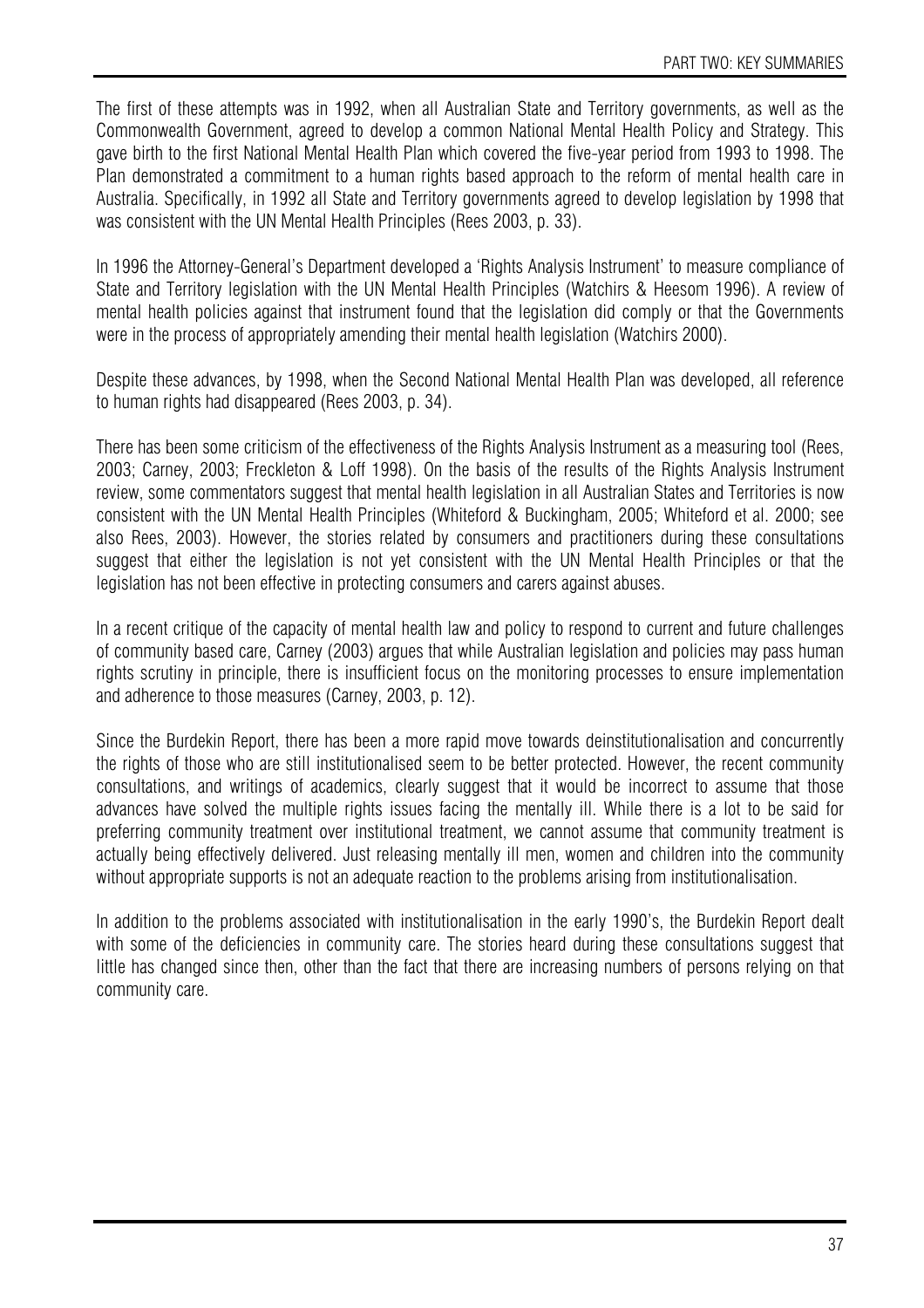*[A]nyone working within the public system today in any part of Australia or New Zealand (as well as in most Western countries) will be acutely aware of a range of problems in the post-deinstitutionalisation environment. Particular difficulties include the challenge of accessing inpatient care even in crisis situations; the heavy emphasis on pharmacological management of serious mental illnesses, generic case management leading to professional de-skilling, extensive use (over-use?) of compulsory treatment orders in the community; and inadequate resources allocation and staffing of mental health services. The result is arguably a sub-standard system of semi-institutionalisation within the community that lacks many of the best features of the old system. There cannot be said to be a true asylum for those with mental illnesses that need one. There is limited availability of effective multidisciplinary approaches to treatment, especially for those with comorbidities. It is dubious whether there can accurately be said to be appropriate protection from harm to self and others for people suffering acute effects of their mental illness. Stigma and lack of community understanding and support leave many suffers of mental health problems with poor quality of life, inadequate community supports, and reduced functionality and capacity to contribute to and enjoy life and work.* 

(Freckelton & Lesser, 2003, p. v)

Further, ten years after the first National Mental Health Plan, the key reviews of the outcomes (as opposed to the written policies) by government, independent authorities and non-government bodies suggest ongoing problems in accessing appropriate care.

*…the clear message from the community is that people continue to experience problems in accessing services during crises and finding services that are responsive to their individual needs.*  (Christopher Pyne, Parliamentary Secretary to the Minster for Health and Ageing, Foreword, National Mental Health Report 2004; Commonwealth Department of Health and Ageing, 2005)

The stories told during these consultations and surveys by mentally ill persons and their families suggest a pattern of continuing neglect. It seems that, even where there has been good policy or law, the policy has not been translated into reliable, high quality health care. Genuine empowerment of persons with illness and their families does not seem to have occurred at a local, regional or state level. The quality of life of those living with enduring illnesses in the community appears to be continually compromised by discontinuities of care, stigmatising community attitudes and overt and covert discriminatory practices in employment, education and social welfare.

State and territory governments have once again declared their commitment to continued reform. In the last 18 months most Health Ministers have recognised the long-standing neglect. However, while stand-out programs can be identified, there is no clear evidence of a systemic commitment to improved access to quality care. In fact, these consultations and other reviews of the mental health system suggest that we now have reached a point of serious and systemic neglect. Some governments have argued that they cannot keep up with increased demand and high expectations of good quality services.

*Many of the major structural reforms proposed at the outset of the Strategy ten years ago have been followed through by all jurisdictions, and are near completion in some cases. The mental health service system is now*  faced with a different set of challenges, arising from both the new demands of community service delivery and *growing awareness of the need for mental health care.* 

(National Mental Health Report 2004; Commonwealth Department of Health and Ageing, 2005, p. 30)

However, governments have been fully aware of the major gaps in services since at least the early 1990s. They agreed collectively in 1993, 1998 and 2003 (when each five-year mental health plan came into being) to correct basic system failures. Ignorance of the nature and the extent of the problem can no longer be used as an explanation.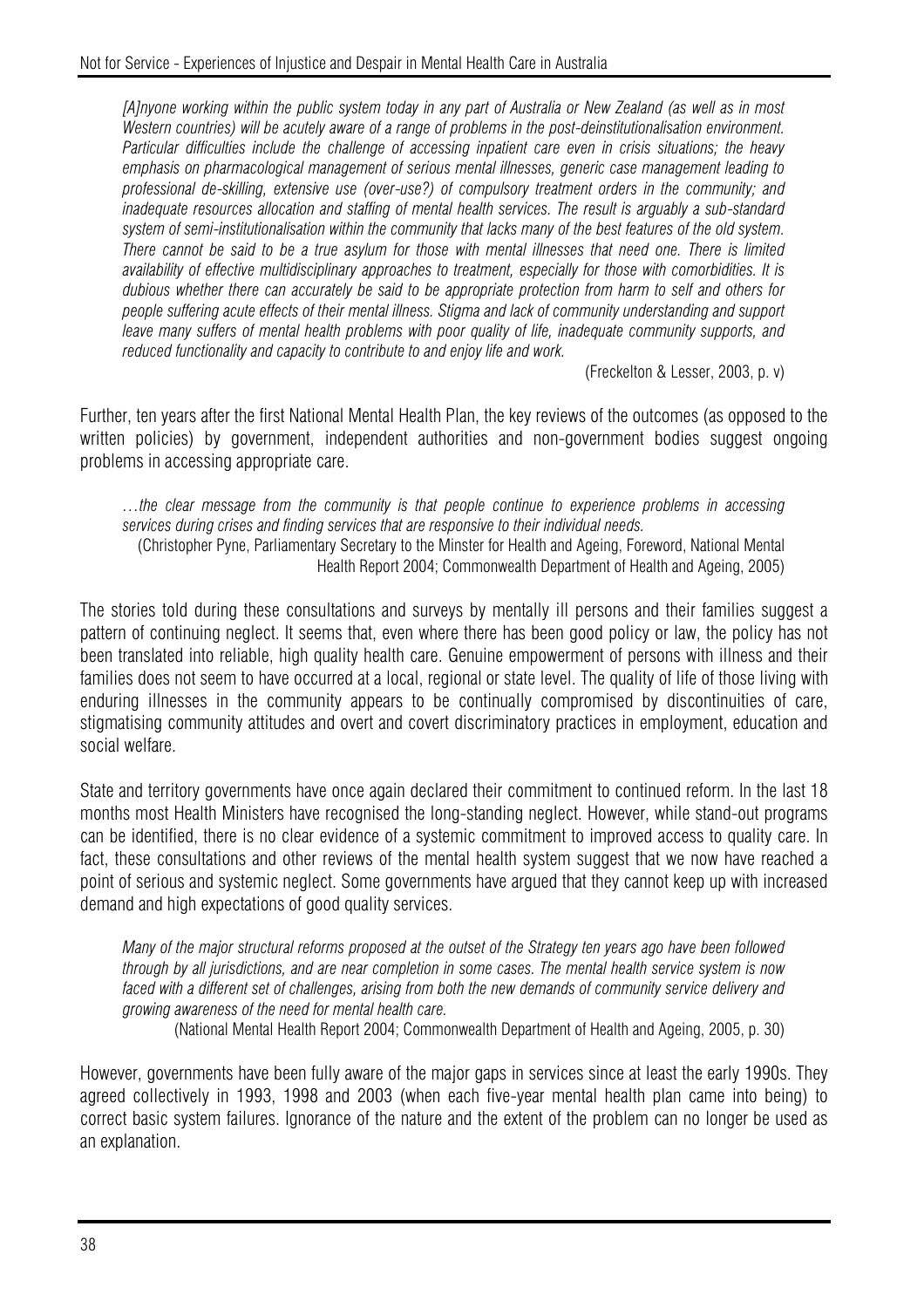It is apparent that the priority placed on resources for mental health has been decreasing, rather than increasing. Total health expenditure has increased rapidly over the last decade with Australian national health spending reaching 9.5% of GDP in 2003 (\$72.2 billion, up from 8.4% in 1995-96). However, as a proportion of this expenditure, total mental health spending (excluding aged care), has remained static at less than 7% of recurrent funding (National Mental health Report 2004; Commonwealth Department of Health and Ageing, 2005).

*...current funding levels in all states and territories may not be enough to meet priority community needs.*  (National Mental Health Report 2004; Commonwealth Department of Health and Ageing, 2005, p. 18)

There is a fundamental inequity in health care expenditure allocation in Australia (Hickie et al. 2004). Generally speaking, expenditure on chronic or recurring illnesses like respiratory, nervous system and musculoskeletal diseases is greater than expenditure on health issues that create shorter term crises like cancer, cardiovascular episodes or accidents. The exception in this trend is expenditure on mental health. In other words, unlike the situation of those with physical illnesses, expenditure on our mental health care services does not meet the needs of the recurrent or chronically-disabling disorders that most people with a mental illness suffer. Rather the services cater to short-term and limited care.

*The question of whether the existing service configuration is appropriate to meet the demand for services, or whether a different service configuration is required, remains fundamental.*  (National Mental Health Report 2004; Commonwealth Department of Health and Ageing, 2005, p. 31)

These inequities in resource allocation and the failure to develop innovative and comprehensive services have major health and social consequences for those with mental illness and the wider community. For example, when persons who are ill cannot access appropriate health care they are more likely to become unemployed, homeless or enter into the criminal justice system.

Multiple and disjointed short-term solutions have been attempted over the last decade. Currently, the states and territories focus largely on improvements in the acute care and forensic areas with specific responses. However, without recognition that systemic inequities in resource allocation and service development exist, Australia is unlikely to develop the more comprehensive system of community-based care that offers the best chance of a high quality of life and protection of the basic rights for those persons whose lives are disrupted by mental illness.

## 2.1.3 HUMAN RIGHTS AND THE NATIONAL STANDARDS FOR MENTAL HEALTH **SERVICES**

Throughout this report, we have attempted to align the key themes expressed in the public meetings, individual consultations and written submissions with the National Standards for Mental Health Services that were agreed by all governments in the mid 1990s (Commonwealth Department of Health and Family Services, 1996).

While these standards are not a direct replica of the UN Mental Health Principles, they do reflect a basic commitment to provide services that respect individual human rights and equitable access to high quality mental health services.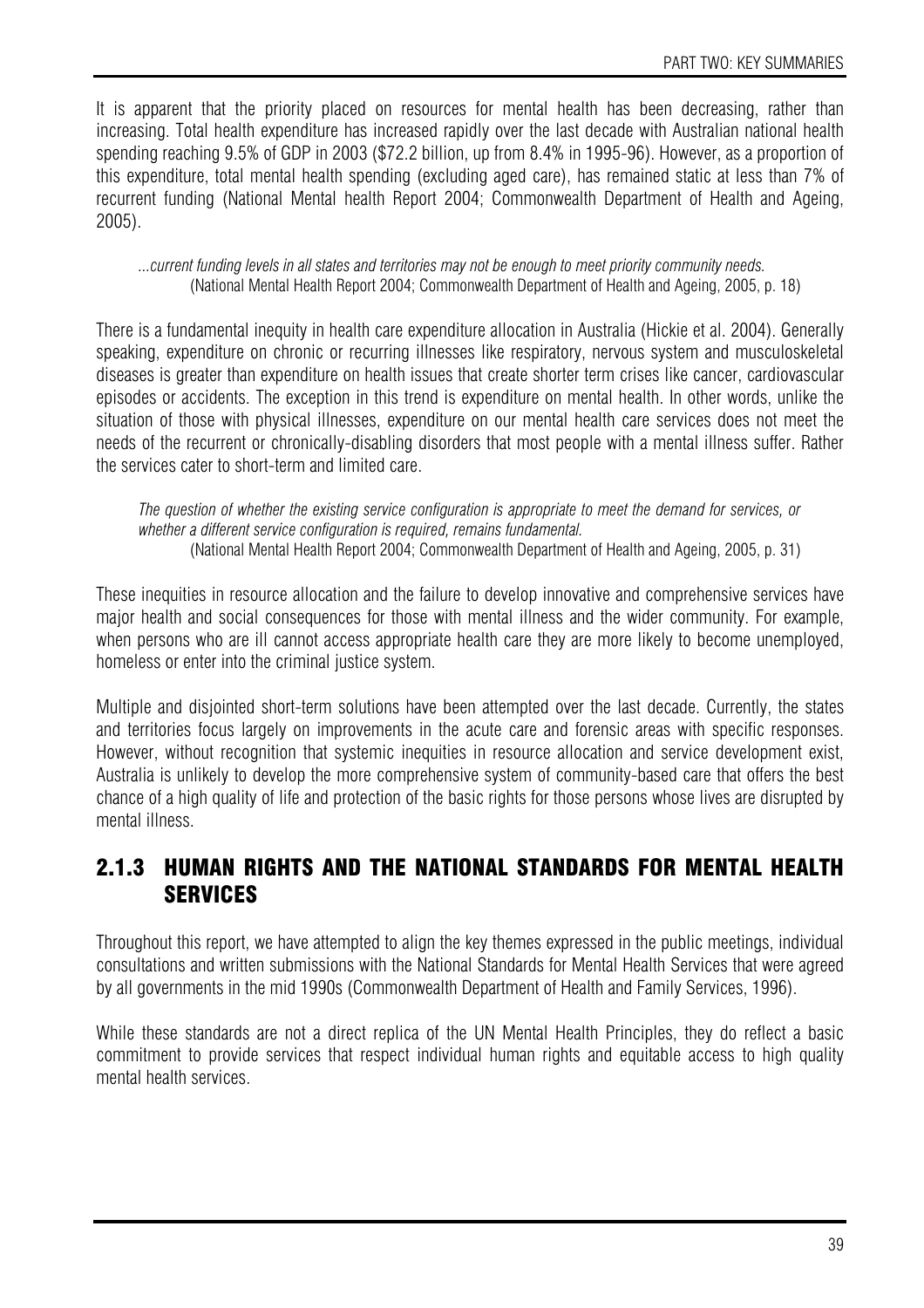The National Standards for Mental Health Services underpin a nationwide movement to implement appropriate community-based services and reflect our national commitment to provide 'the highest attainable standard' of mental health care as required by ICESCR and the Convention on the Rights of the Child. As such, any genuine improvement in the provision of mental health services can be measured against these standards, and current failures in provision of services or respect for individual human rights amongst persons with mental illness are best understood against this background.

# 2.2 KEY THEMES FROM NATIONAL CONSULTATIONS AND WRITTEN **SUBMISSIONS**

The great majority of written and verbal submissions focused on deficits in key aspects of mental health care services. While a wider range of community and other welfare, housing and custodial services were the subject of individual or group submissions, the fundamental lack of access and failings in the access to quality health services available to persons with mental illness dominated the discourse. The contrast between experiences of care when presenting with a physical illness as compared to presenting with a mental illness was profound. A lack of respect for persons with mental illness or their families was commonly reported. The combination of a lack of respect, poor resources and inadequate facilities appeared to underpin the numerous reports of reduced safety within mental health care services. Pleas for the provision of basic care with dignity were almost universal.

A fundamental difference in perspective was evident between those who used services at a local or district level and those who administered services. Those who use services have grown tired and frustrated by presenting their individual stories to a long line of independent national or state-based reviews and inquiries. They feel exploited by the process and repeatedly traumatised. Many are frankly cynical about the process and do not feel that reporting their experiences now is likely to result in genuine government or professional responses. Nevertheless they did share their experiences with us.

Consumers and their family and carers prioritised a number of fundamental aspects of health care and related services – and these were generally consistent with other independent notions of quality of health care services (see Picker Institute Europe [http://www.pickereurope.org]). These included:

- i) access to professional care, particularly in emergency and other acute care settings;
- ii) treatment with dignity and concern for the individual irrespective of location of care;
- iii) prioritisation of safe and high quality services;
- iv) an emphasis on clinical care, rather than 'containment' of those with mental disorders;
- v) earliest possible access to professional care in non-acute circumstances;
- vi) response to individual needs, including recognition of the complexity of comorbid substance abuse, personality dysfunction or socio-economic deprivation;
- vii) coordination of health, welfare and related community support services;
- viii) access to programs and support to live independently and work;
- ix) respect for the legitimate interests of family and carers in accessing care and participating in ongoing treatment decisions;
- x) support for those who provide direct clinical services;
- xi) provision of appropriate community housing options; and
- xii) access to appropriate medical as well as psychological services.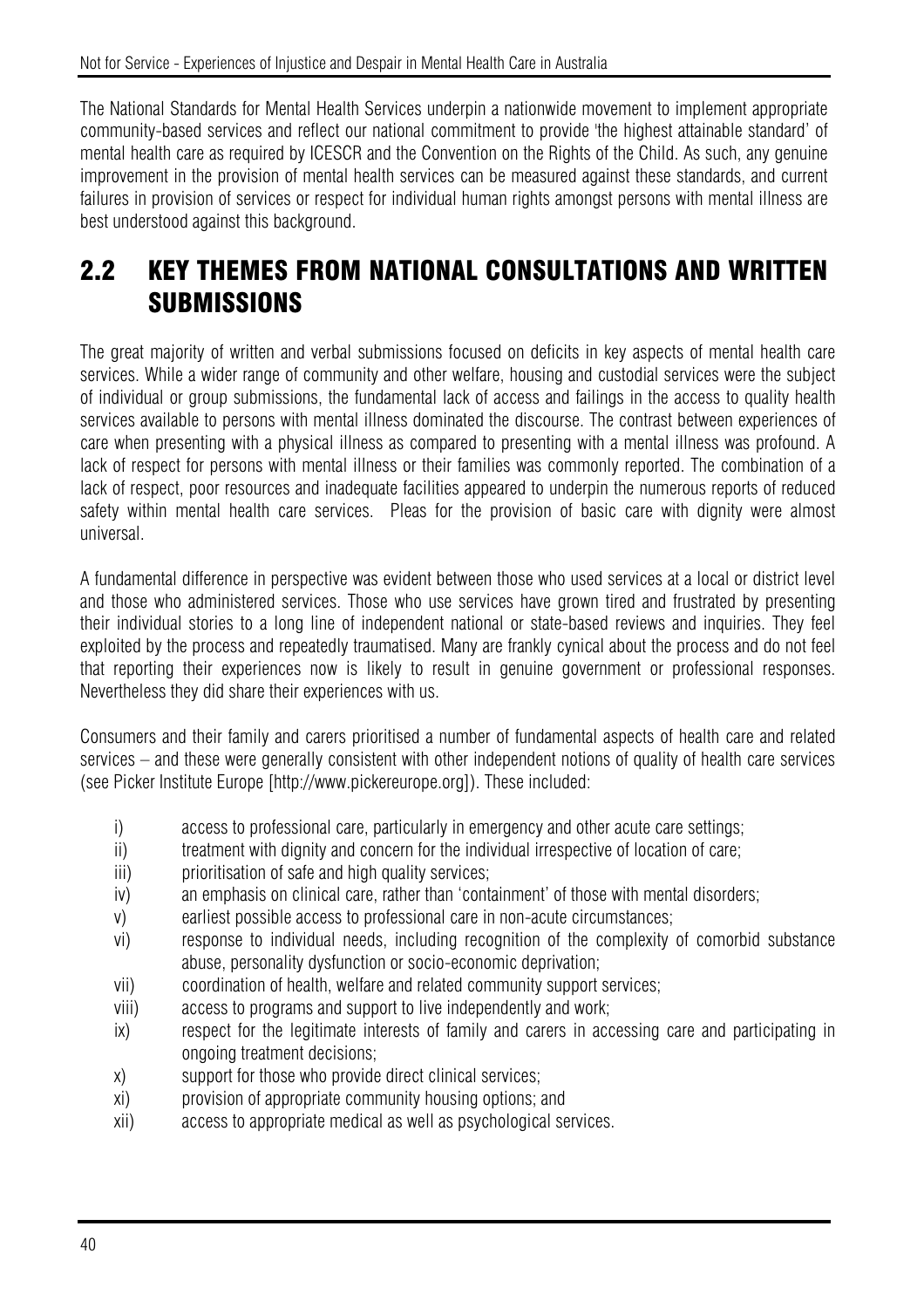*After 4 January 2002 when our daughter had been transferred from the MHU [Mental Health Unit] into medical ward 2East, she was immediately treated by the staff as a whole person with dignity, respect, compassion and empathy. We observed that the medical ward staff was a professional caring team at all times, even when our daughter was a handful. They accepted the challenge with care, diligence, resourcefulness and a great team effort which achieved a great result in a short time in comparison with the five weeks that our daughter was in the MHU where she deteriorated badly. As parents, we are grateful for the clear concise and accurate information the medical ward team offered us, keeping us informed and assured that our daughter's medical treatment was on-track.* 

(Carers, Parents, New South Wales, Submission  $#106$ )

*I have to wonder if it were a serious physical illness or aliment if medical personnel would allow an individual to go unmediated for such a long period of time.* 

(Anonymous, Queensland, Submission #82)

*People with mental illness are not receiving the same care as those with physical illnesses. There is inequity in funding for mental health projects.* 

(St Bartholomew's House Inc, Western Australia, Submission #37)

*In Esperance we have had no psychiatrist for 5 months. If consumers need acute care they have to be taken to a GP and then tranquilised and strapped to stretcher to be transported to Perth. I was told when I was suicidal, to drive myself to the city.* 

(Consumer, Western Australia, Perth Forum #45)

*Why on earth are consumers who are exhibiting signs of a relapse not taken seriously? Why is it that the consumer needs to be either psychotic, suicidal, or in some other emergency before they are seen and treated?* 

(Carer, Husband, Western Australia, Submission #146)

*We need a clinic we can walk into just like a 24 hr clinic you would attend for the flu. Why can't we have it? Why do I need to self harm myself to receive relief? Why do I need to overdose to receive attention? Do I and many, many more need to die before we attend to what we preach that mental illness is like a physical illness?*  (Consumer, Victoria, Submission #202)

*Although St Bartholomew's House continues to try and provide a quality service in supported accommodation (SAAP), the lack of resources, a staff ratio of 1:54, poor education of staff and the numbers of people requiring care limits the capacity to delivering safe quality care.* 

(St Bartholomew's House, Western Australia, Submission #37)

*Our son had done no wrong and as a mentally ill person deserved to be treated with dignity, care and understanding not to be confronted by police.* 

(Carer, Father, Western Australia, Submission #175)

*I* had an incident a while ago when I went to hospital in Bunbury, I was put aside (waited) a couple of hours – I *wanted to go home but the hospital wouldn't let me go. I finally went home and a few hours later the police came to take me back to the hospital. I went willingly and saw the doctor who said I needed an injection. I was threatened that the police would hold me down while I had the injection so I agreed to have it. After they injected me I was taken to Graylands Hospital in Perth but nobody informed my family of my admission to Graylands.* 

(Consumer, Western Australia, Bunbury Forum #1)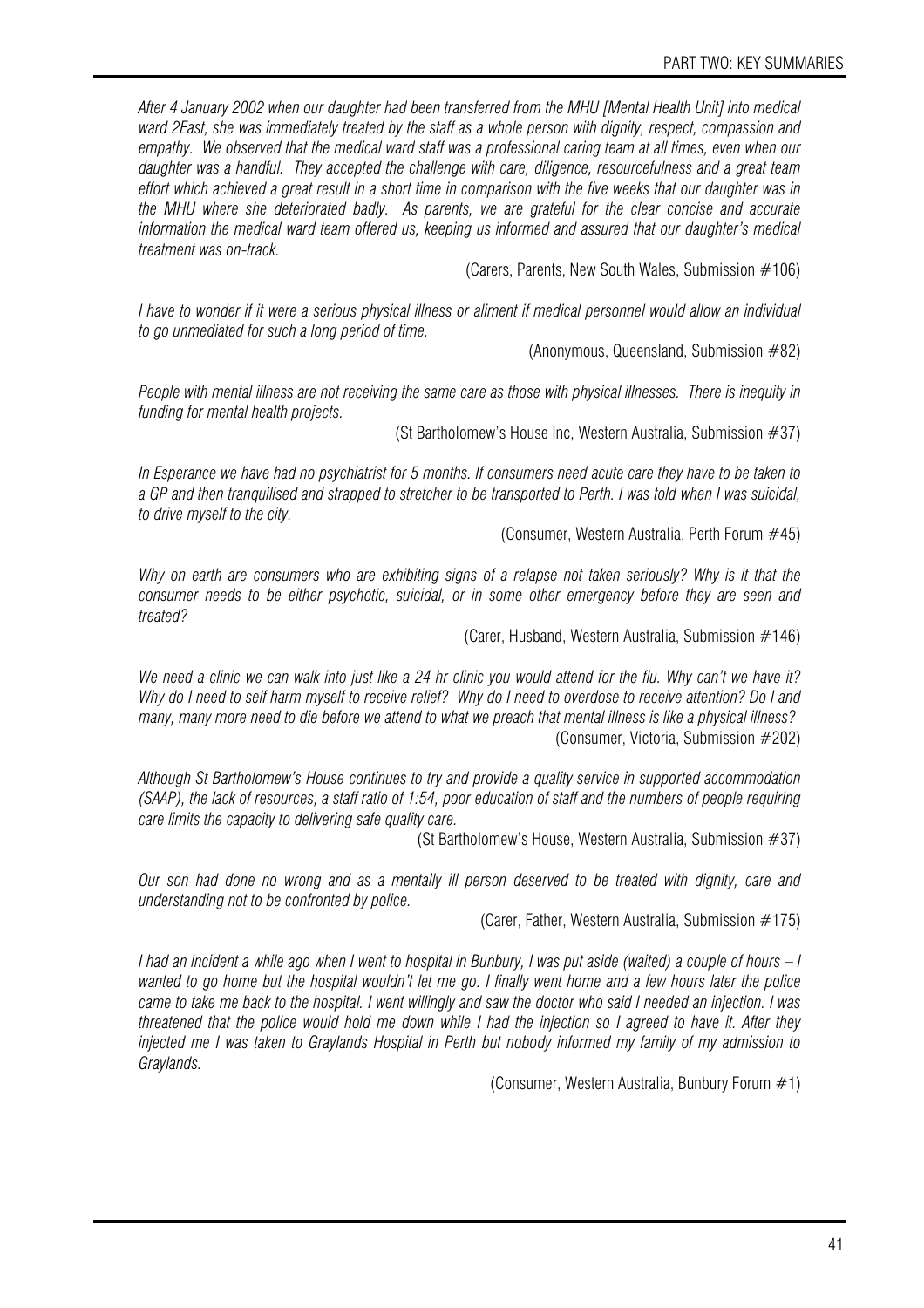*For me this is not strong language, during the ten years I have been a carer of a severely physically disabled mentally ill person, I feel I have been treated less then human, and the person I care for, as well as others with disabilities, looked upon as worthless citizens who the governments wished didn't exist. Our loved ones are offered inferior care, if care is what it can be called.* 

(Carer, Husband, Northern Territory, Submission #68)

*When a patient needs assistance, the Ambulance usually will not transport and the caller is directed to phone the police. Police will transport the client to the hospital in the back of a police wagon. This is a very degrading experience!* 

(Supported Accommodation Service Provider, Northern Territory, Submission #217)

*Because intervention comes so late, consumers and families report that once the police are involved and no matter how the police are, there is still a sense of not being treated with dignity. One consumer explained the situation: "I know when I get sick that I quickly lose insight and will resist treatment but I am sick and there I am being handcuffed by police. No other groups of people with an illness are treated like this. Why are we? Surely there can be a better way. I think it starts with me being able to say, I'm becoming unwell and clinicians taking me seriously."* 

> (Mental Health Community Coalition Consumer and Carer Caucus, Australian Capital Territory, Submission #342)

By contrast, those who planned or administered services were perceived by consumers, carers and clinicians (evidenced by presentations at forums and in written submissions) to be preoccupied by:

- i) the location of care services rather than the actual provision of care;
- ii) the cost-efficiency of different models of care;
- iii) managing down rather than responding to the increased demand for better quality services;
- iv) avoiding direct accountability for specific service failures and failures to invest in new services;
- v) planning without consultation with staff, services, consumers and carers;
- vi) negating an emphasis on enhanced community care in favour of acute and custodial care; and
- vii) rejecting legitimate critiques of the current systems of acute and community care.

*Staff confidence in senior management involved in the redevelopment is at an all time low due to their refusal to listen to grass roots workers, consumers and carers. Front line continue to be pressured to provide more*  with less, services are fragmented, Staff are burning out, and positions are vacant for long periods due to the *appalling pressure and conditions.* 

(Anonymous, Tasmania, Submission #254)

Despite the successes in making the changes outlined in the chapter on 'Changes Made' there are still *unacceptable practices to be addressed. The outcomes though commendable do not represent 'best practice' or indeed in many cases even 'good practice'.* 

(Eamon Shanley, Professor of Mental Health Nursing, Western Australia, Submission #33)

*Those who are conscious of the practical and economic problems in providing care to over half the population at some point and up to a quarter within a 12 month period, have argued that a diagnosis should be associated with substantial functional disability before treatment should be funded and accessed (Regier et al 1998, Spitzer et al 1998). This is superficially attractive, however it means that people are required to become functionally disabled by their symptoms before they can be offered help. Such disability is usually hard to reverse even when treatment is effective…Restricting access in this way is antithetical to preventive and early intervention approaches, would be completely unacceptable in general medical care where people with mild disorders, such as a viral illness, can gain ready access, and may prevent the most cost-effective phase of serious illness from being treated. Mild disorders should be able to access treatment of some kind for all these reasons (Kessler 2003).* 

(Patrick McGorry, Professor of Psychiatry, Victoria, Submission #180)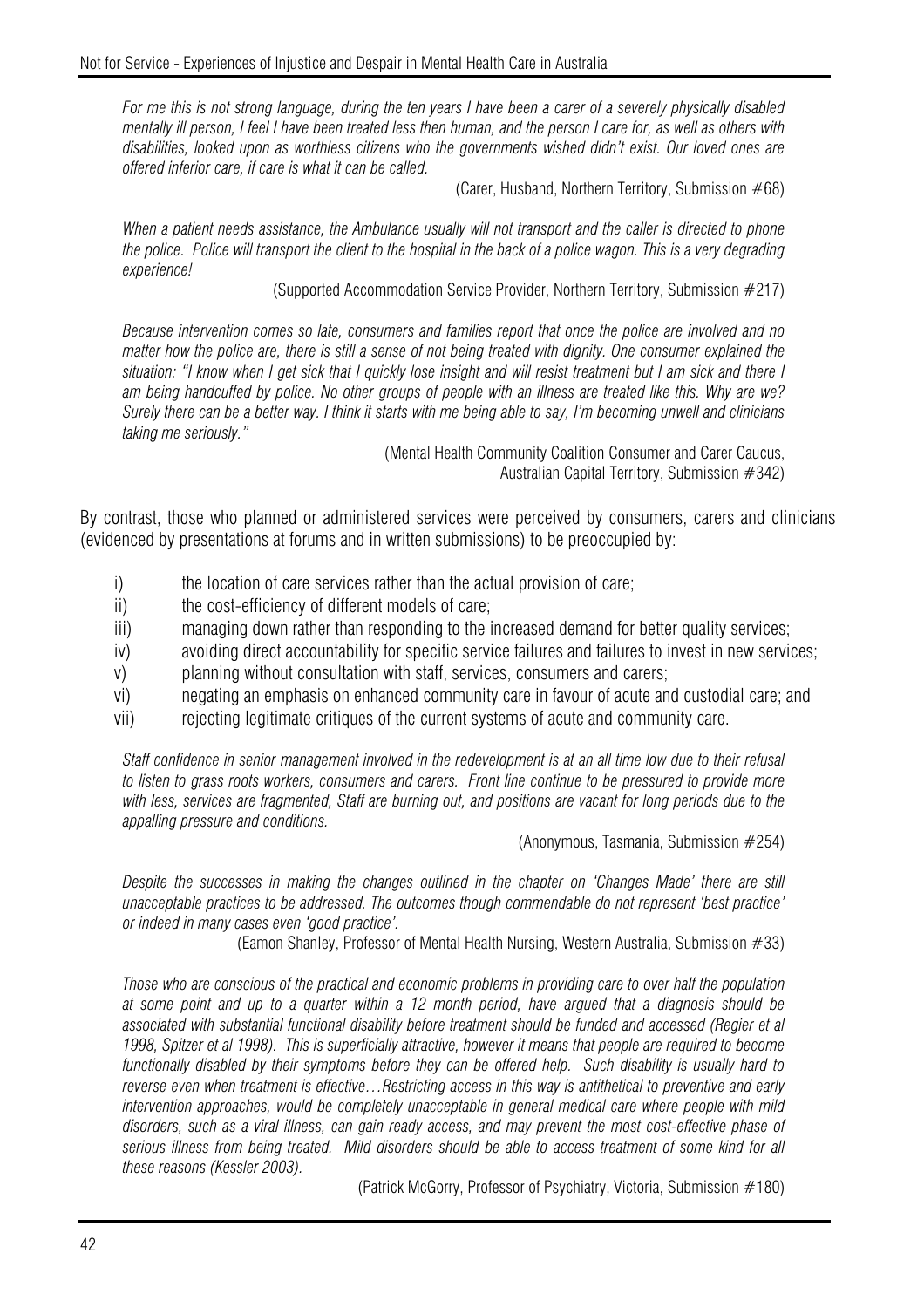*Deinstitutionalisation has not failed. What has failed is the political will to fund essential support services in the community. The existing services are overwhelmed by the heavy demand they currently face and they are not able to provide the level of care and support required to assist recovery. This lack of support options dramatically increases the hardships faced by people who have a mental illness and their families, in terms of their health and their budgets. Ultimately, it is a failure of systems which is making people sick and forcing them into the costly acute care sector.* 

> (Anglicare Tasmania, 'Thin Ice: Living with Serious Mental Illness and Poverty in Tasmania', Tasmania Submission #144)

*There is an increasing number of people accessing mental health services which dilutes the quality of existing services – so with the quality of existing services being poor already you can see we are heading for a disaster.* 

(Clinician, Victoria, Morwell Forum #4)

*The ability of Mental Health Services to deliver quality care has been severely restricted by continual budget cuts and the lack of funding to community services.* 

(Anonymous, Tasmania, Submission #254)

*I would like to know why mental health funding is dominated by the medical model when funding could be better used to develop mechanisms to provide assistance for when people are well. We need to give people an opportunity of a life worth living. In the ACT less than 5% of the funding for health goes into social programs to help people do what they want to do with their lives. People's expectations are so low…The medical model is about risk management. We neglect people when we leave them out to rot – in front of a TV all day! I lost all my social skills – I see so many of my fellow consumers who can't do this because they have been dominated by the medical model. People go into self-medication with pills and drugs – we are now the dominant group in the criminal justice system. We need case workers who have no more than 8-10 clients and who can give due attention to people's long-term needs.* 

(Consumer and Consumer Activist, Victoria, Footscray Forum #3)

*I feel the inpatient unit in Bunbury provides a second-rate service to the mentally ill in the region as it does not provide a multi-disciplinary team. The Therapy Department went from 4 Full Time Employees, providing a day-service to clients for six-weeks intensive therapy to prevent hospital admissions, to now only 1.5 FTE, providing only an abbreviated day program to the current inpatients. The therapy department is now housed in the nursing station of the High Dependency Unit, due to the Community Staff moving into their space when they lost their premises. The patients have lost their group room, which now houses community staff, desks and computers. The whole APU is an overcrowded situation with the community staff moving into the small premises.* 

(Clinician, Western Australia, Submission #55)

*We found that the therapeutic situation in the MHU [Mental Health Unit] is unacceptable in its overall treatment of people with mental illness…We found that the management of the MHU raises issues of delinquency or malpractice, whether by inadvertence, incompetence or deliberation. We observed the MHU staff working under considerable pressure, their services being under-resourced and their numbers inadequate for their*  patients' safety. We are hesitant to single out particular staff, but we believe that individually it is their *responsibility to practice appropriate duty of care and nursing similar to that demanded in hospital medical wards.* 

(Carers, Parents, New South Wales, Submission #106)

*On a personal level, working in the APU [Acute Psychiatric Unit] provides a lot of anxiety for me at times. I feel there is no commitment by the hospital to provide a high standard of care for the mentally ill, funding is lacking, and the issue of safety, being an expensive one, does not hold high priority for the hospital or the current government.* 

(Clinician, Western Australia, Submission #55)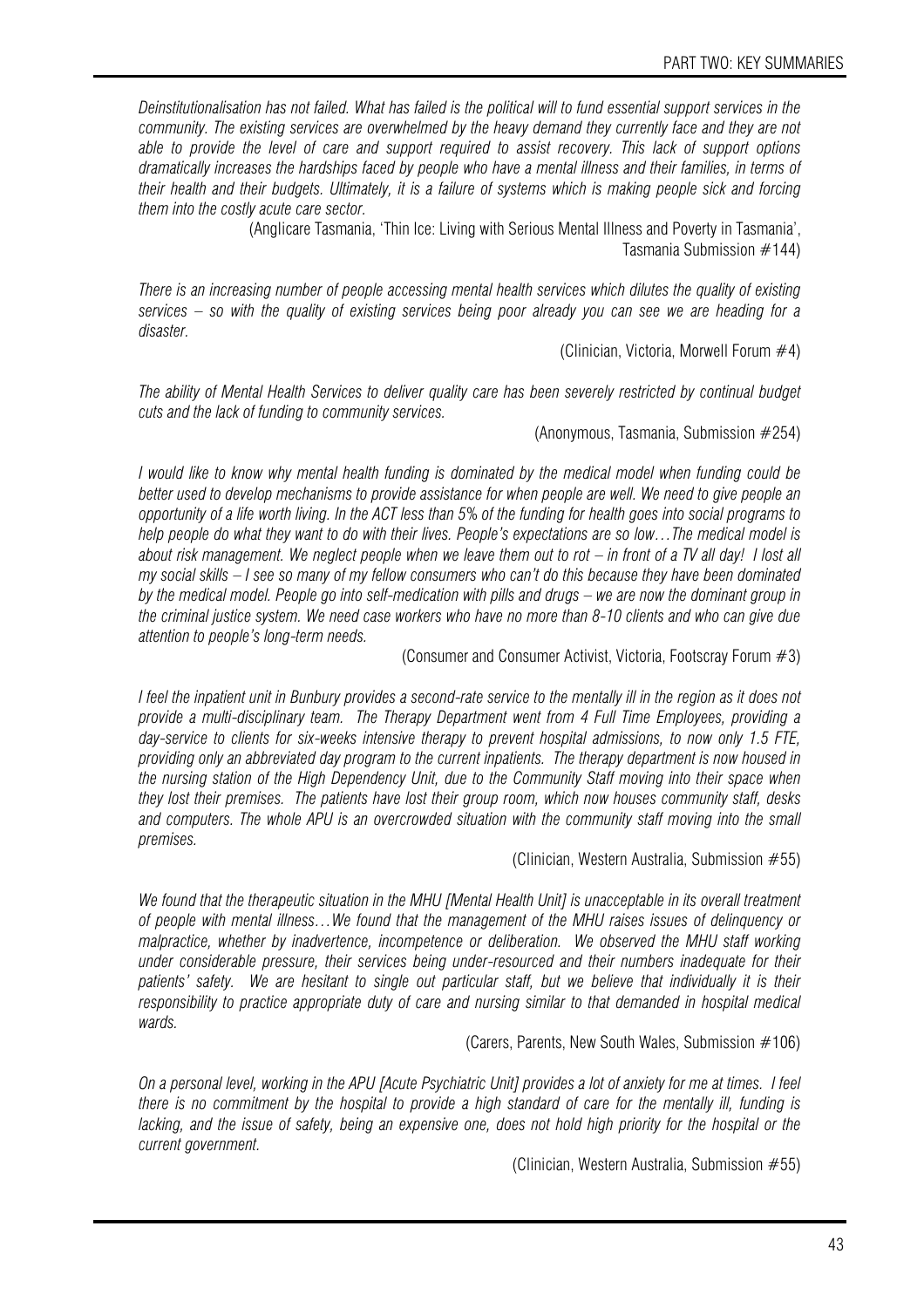*A constant catch-cry in feedback is the lack of community services. Failure to provide adequate community services perpetuates a revolving door outcome for the acute sector. There are numerous studies which demonstrate that well-structured community and support services are cost-saving to the health system in the long term.* 

(Mental Illness Fellowship of Australia, National, Submission #331)

What is needed are PROPERLY RESOURCED community based services which provide social and emotional *supports, peer support and advocacy - which return to people their humanity, their dignity, their self-respect. (author's emphasis)* 

(Consumer Advocate, NSW Submission #153)

*Only a fraction even of the most seriously mentally ill can gain secure tenure in this system. So even with a system heavily targeted to chronic schizophrenia, only a minority even of these cases gain appropriate coverage. The rest are referred back to unsupported GP's after the latest patch-up job otherwise called "episode of care".* 

(Patrick McGorry, Professor of Psychiatry, Victoria, Submission #180)

*Just because it is becoming more common to relocate such community-based services in Emergency Departments and elsewhere on acute hospital sites, doesn't imply that this is the most effective deployment at all. This retreat to a "fortress" hospital mentality is ostensibly due to administrative staff OH&S concerns. However it is really due to Health Executives' "land hunger", plus the perceived need to make shortsighted attempts to assuage general hospital clinical pressures, eclipsing the real need for community based services which prioritise the best possible outcomes for service users and their families.* 

(Clinician, New South Wales, Submission #351)

*There is a good reason for us to have a better community focus. Services at the moment are focused internally which is located in the hospital. To the Broken Hill people it may seem like just another hospital service.*  (Clinician, New South Wales, Broken Hill Forum #9)

## 2.2.1 THEMES RELATING TO THE NATIONAL GOVERNMENT, NATIONAL MENTAL HEALTH STRATEGY AND NATIONAL RECOMMENDATIONS

The National Mental Health Strategy was developed over a decade ago to respond to obvious service failures and human rights concerns. An analysis of the current manifestations of that Strategy, namely the 2004 National Mental Health Report and the 2003-2008 Third National Mental Health Plan, suggest that we do not yet have a national process for translating the policy rhetoric into real increases in resources, enhanced service access, accepted service standards or service accountability.

As detailed in Parts Four and Five of this report, submissions and presentations at forums make it clear that neither those who use nor those who provide services have any faith in the continuation of the current national processes. The submissions suggest that key issues such as: national implementation of early intervention strategies; coordination of national alcohol, drug, mental health and suicide prevention strategies; implementation and ongoing review of national mental health standards; enhanced access to public and private sector mental health services (particularly for those who live in rural and regional areas); introduction of national measures of quality and safety; improved clinical care for the aged; support for innovation, research and sustainable new systems; and prioritisation of supported employment and rehabilitation services will not be realised by the current governments employing conventional bureaucratic processes.

Submissions and presentations at forums highlighted issues which need specific attention at the national level. These included: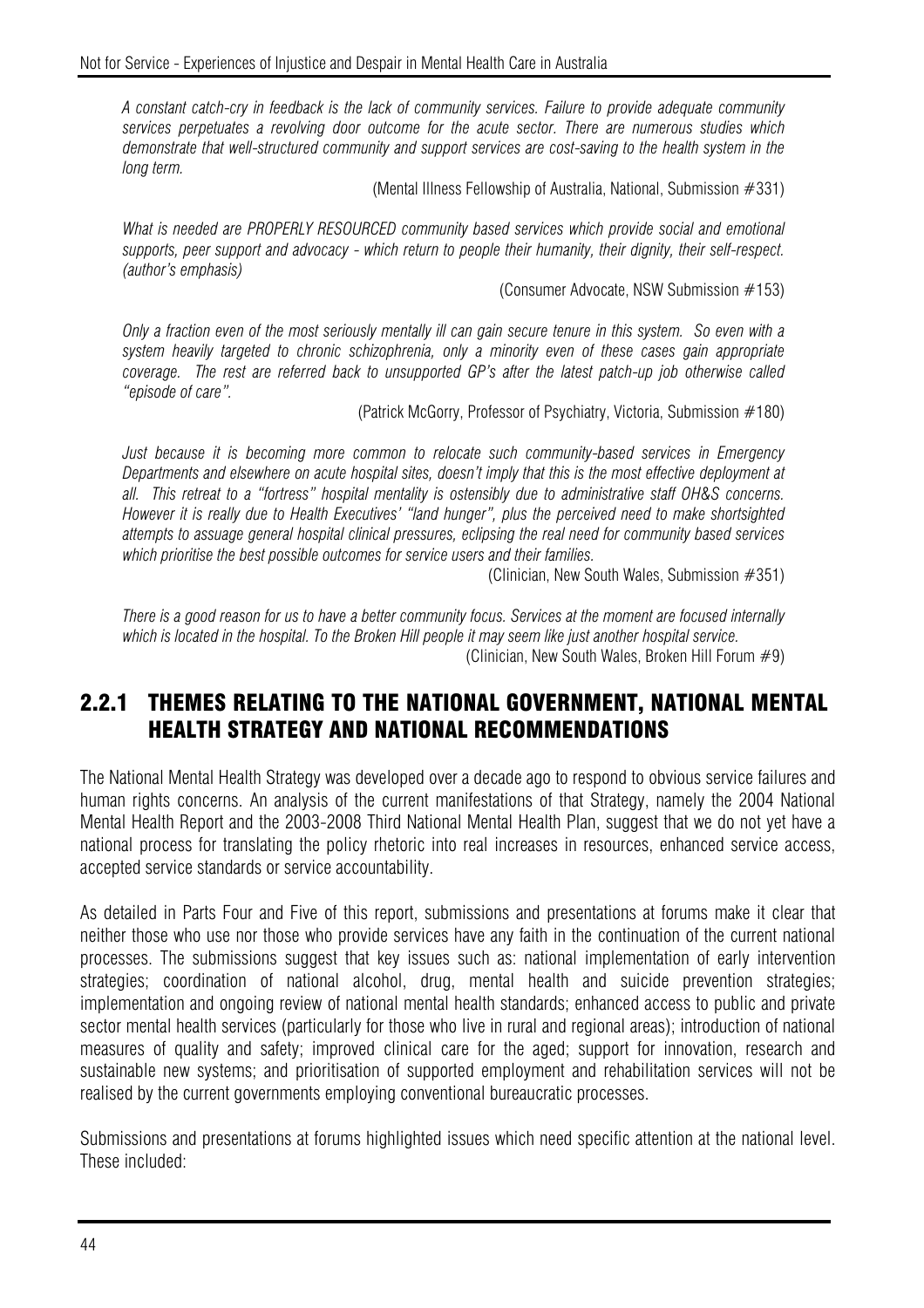- i) poor access to psychiatrists, particularly outside major metropolitan centres;
- ii) poor access to psychologists, due to general lack of government or private insurance rebates;
- iii) lack of appropriate workplace-based rehabilitation and recovery programs;
- iv) declines in bulk-billing among general practitioners and psychiatrists over the past decade resulting in greater out-of-pocket expenses;
- v) difficulties in accessing private health insurance cover;
- vi) limited access to new medications in outpatient settings, especially restrictions on the provision of PBS scripts;
- vii) major difficulties in personal dealings with Centrelink and other Federal welfare and support agencies; and
- viii) major difficulties with restricted access to the Disability Support Pension (DSP), Carer Allowance or other related welfare and health benefits.

*The Burdekin report stated that "restriction to access to psychologists results in important treatment options being denied to many individuals affected by mental illness and that the lack of access is incompatible with human rights and is economically unsound". It seems immoral that in 2004 clinical psychologists are not routinely available to people suffering mental disorders.* 

(ARAFMI Tasmania, Tasmania, Submission #245)

*There's only a visiting psychiatrist for this area. They come one day a week. We need more access than that. But then the problem in Adelaide if you can get up there is that there's very little bulk billing psychiatrists in Adelaide. Earlier in the year I was told that I needed a psychiatrist but I couldn't find one that was bulk billing that was taking new patients. There's not even a social worker here now, no OT now, no psychologists after several years. It's all left to the mental health nurses who are expected to carry the load.*

(Consumer, South Australia, Murray Bridge Forum #2)

*There are no services available for the 25 to 55-year age range beyond employment programs, whose existence and quality are inconsistent across the region.* 

(Anonymous, Northern Territory, Submission #271)

*Consumers in the community are left dry. They are put out into their flat and that's the end of it. The services we have are good but they lack staff resources and skill development. Some consumers are never given the opportunity to have rehabilitation.* 

(Carer, Mother, Northern Territory, Alice Springs Forum #13)

*There is no supported employment program that meets the criteria of best overseas practice. My son would dearly love to work part-time, but in a field in which he has experience.* 

> (Mental Health Community Coalition Consumer and Carer Caucus, Australian Capital Territory, Submission #342)

*Australia is poorly served with employment programs for people with a mental illness and associated psychiatric disability. Traditional vocational rehabilitation services are far less effective than supported employment. As an example successful employment programs Trieste in northern Italy report an employment rate of 60% of people with schizophrenia whereas in Australia over 75% of people with schizophrenia are not working and on a disability pension.* 

(Mental Illness Fellowship of Australia, National, Submission #331)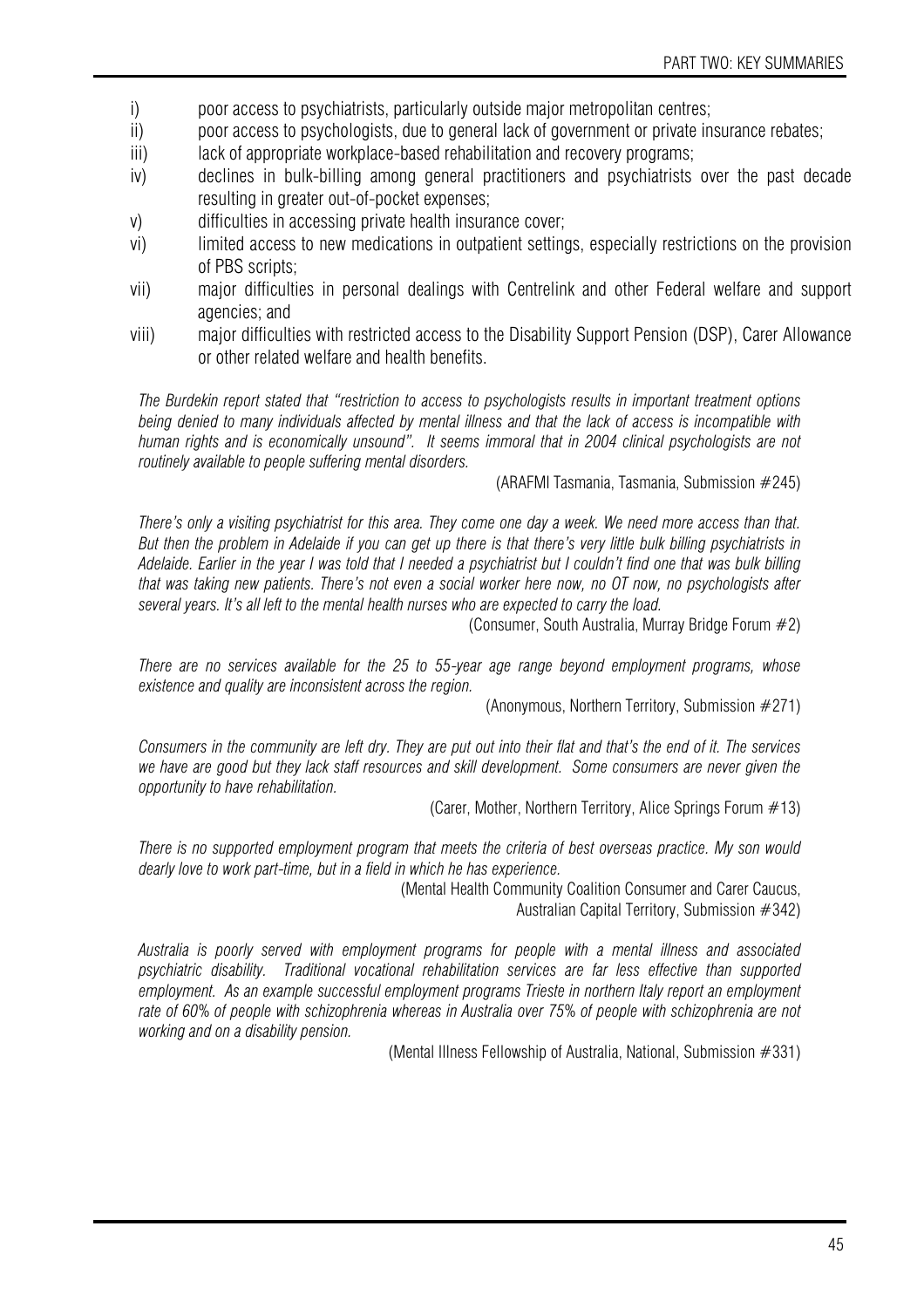*People experiencing mental illness as well as their families frequently experience financial problems. For the people with the illness themselves, the longer they are sick or the more episodes they experience the more likely it is that their only income is Centrelink payments. It is very difficult to subsist on Centrelink payments. A Centrelink payment barely covers board or rent and people are often left with little for food, transport, clothing and other necessities. People with mental illness frequently have difficulty in affording health care and medications as well.* 

> (Mental Health Community Coalition Consumer and Carer Caucus, Australian Capital Territory, Submission #342)

*The following issues are of grave concern to us…A significant number of same-day hospital based psychiatry services require a co-payment to be met by the consumer, as the full cover of the services are not met by certain levels of cover offered by private health insurance funds. This effectively limits access to those services. If these co-payments increase, then some consumers will have to consider the option of dropping their private health insurance cover thus placing more strain on the public system.* 

(The National Network for Private Psychiatric Sector Consumers and Carers, National, Submission #225)

*The following issues are of grave concern to us…The new atypical anti-psychotic medications should be available to consumers who suffer a mental illness, apart from schizophrenia. There is strong evidence that these medications can be used in low doses to very usefully to treat other disorders, particularly mood disorders. Currently, psychiatrists working in the public hospital system are able to prescribe these medications for disorders other than schizophrenia. However, psychiatrists in private practice are not, which effectively prohibits them from providing evidence-based best practice for many of their patients.* 

(The National Network for Private Psychiatric Sector Consumers and Carers, National, Submission #225)

## 2.2.2 KEY NATIONAL THEMES THAT EMERGE FROM REVIEW OF THE SERVICE ENVIRONMENTS WITHIN EACH OF THE STATES AND TERRITORIES

Review of the services within each state and territory highlighted many common themes that fall within the responsibility of state and territory governments. These included:

- i) the scramble for acute care beds within each State;
- ii) restriction of access to acute care by exclusion on the basis of diagnosis (e.g. personality disorder, drug-related mental health problem) rather than clinical need;
- iii) premature discharge of unwell persons who remain at risk from inpatient and other acute care facilities;
- iv) difficulties accessing professional care during onset and to prevent deterioration of illness;
- v) lack of access to medium or long-term care facilities, institutionally or community-based;
- vi) lack of coordinated and genuine youth-based or early intervention services;
- vii) lack of rehabilitation or recovery services;
- viii) poor state of forensic mental health services;
- ix) poor and dangerous processes for transfer of mental health patients to clinical facilities;
- x) inappropriate use of 'privacy' and 'confidentiality' considerations to exclude families and carers from treatment planning;
- xi) lack of support for local clinical governance models, service innovation and local community partnerships;
- xii) over-reliance on crude service access or risk checklists, service protocols and other arbitrary non-clinical tools to regulate local service characteristics; and
- xiii) lack of genuine and transparent data mechanisms pertaining to assessment of ongoing safety and quality of services.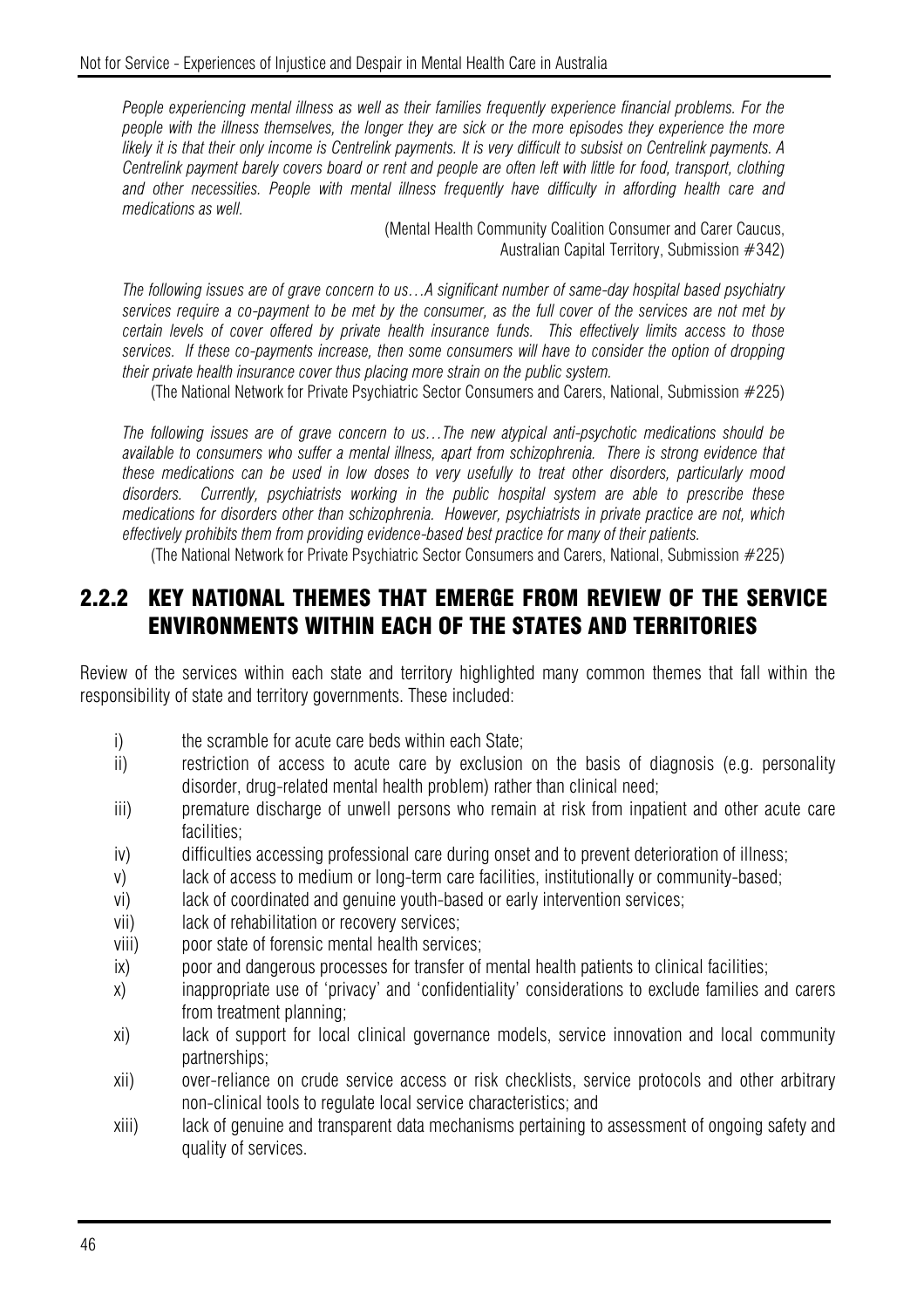*I work with young people aged 13-18 years, but this is getting pushed out to work with people as old as 25. I provided 24 hour support to a 21 year old recently who couldn't get care anywhere.* 

(Service Provider, Australian Capital Territory, Canberra Forum #20)

*Parents have difficulty accessing limited child psychiatrists and psychologists for their disturbed youngsters. Adult facilities are inappropriate, overburdened and inaccessible. Early intervention and accurate diagnosis, stressed as priorities in the National Mental Health Plan 2003 – 2008, remain as rhetoric instead of reality.*  (ARAFMI Tasmania, Tasmania, Submission #245)

*The psychiatrist that was here before was great with feedback to other services and families – now the situation is hopeless. There are two of us (school counsellors) covering 8,000 people in this area. There is no child psychiatrist in the area and the service knew for about 12 months that he was leaving. Nothing has been done that I can see to replace him.* 

(Clinician, Western Australia, Bunbury Forum #8)

*Young people's mental health services are the most difficult to access. Often they are told they are not sick enough and then told they can't get care because they have a comorbid drug and alcohol problem.* 

(Clinician, Queensland, Brisbane Forum #7)

*No access to a spectrum of intervention, including whole of life span target groups. Anangu living on the NPY Lands have access only to a small range of acute mental health services whose responses are crisis driven and in circumstances where their involvement is most likely to be involuntary.* 

(Anonymous, Northern Territory, Submission #271)

People with personality disorders and those who self harm are treated with contempt and a lack of *understanding particularly by unit staff. There is little or no expertise in working with people with this disorder.*  (Anonymous, Queensland, Submission #113)

*But there's nowhere to go when you get out of Flynn. There's no step-up or step-down care.*  (Consumer and Consumer Consultant, Victoria, Morwell Forum #5)

*It seems to me clear that staff were over anxious to discharge [X] due to the perennial shortage of beds at Mandala and that this is one of many cases which highlight Government neglect in the area of mental health facilities. Many promises are made but many do not eventuate or are delayed excessively. This is causing needless deaths in the community. The mental health beds at Wyong hospital have been promised for some time but are still not available. The public are entitled to expect that the mentally ill will be properly cared for by government funded services…The standard of care provided for [X] left much to be desired. After considerable questioning, this was reluctantly conceded by some of the doctors who gave evidence at this inquest…[X] was discharged with a minimum of formality and no guidance or assistance… (excerpt from t*he coroner's report) *[Suicide occurred in December 2002, 10 hours after being discharged from the Mandala Psychiatric Unit on the Central Coast. He made 2 suicide attempts prior to admission. [X] was released from the unit after 36 hours in the hospital.]*

(Carers, Parents, New South Wales, Submission #137)

*What is acceptable about refusing to carry out early intervention until the person is 'acutely' unwell, which leads to a very distressing forceful intervention, then having to administer extremely strong dosages of medication*  which induce obvious physical side effects which take months to subside?...What is acceptable about not *keeping people with a mental illness as well as they can possibly be, thus reaching and maintaining their full potential within the illness?* 

(Carer, Mother, Victoria, Submission #178)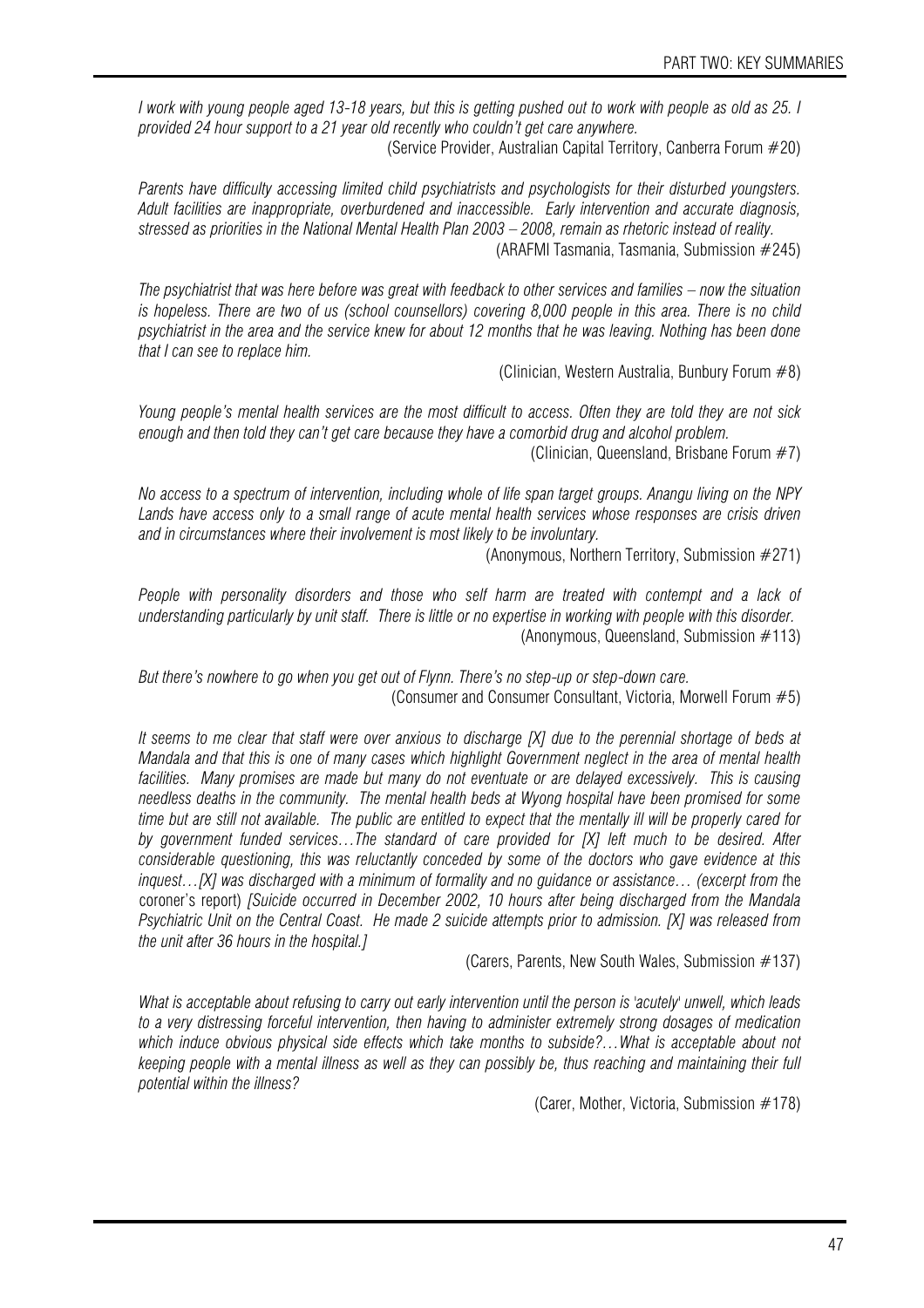*Andrews has attempted to calculate how much of the burden associated with psychiatric disorders is avertable with modern evidence-based treatments (Andrews 2000). While it seems clear he has underestimated this for schizophrenia (Goldberg 2003, Warner 2003), his general conclusions seem to be that much of this burden, up to 40% on average across a range of disorders is potentially avertable. If evidence based treatment were made available and coverage were increased we could avert nearly 30% of the burden in contrast to the present 13%.* 

(Patrick McGorry, Professor of Psychiatry, Victoria, Submission #180)

# 2.3 NATIONAL SURVEY OF MENTAL HEALTH PRIORITIES IMPLEMENTATION

This national survey conducted by the Mental Health Council of Australia, with support from the Brain and Mind Research Institute, University of Sydney, (as of 2 November 2004) resulted in 714 completed responses. The majority of respondents described their role within the mental health sector as public providers of specialist treatment ( $n=246$ , 34%). This was followed by consumers and carers ( $n=162$ , 22%) and then non-government community service providers  $(n=74, 10\%)$ .

For the top five community priorities for national mental health reform (that were identified earlier by community surveying during the development of '*Out of Hospital, Out of Mind!*' [2003]), evidence of implementation at a local service level was extremely low. National rates for high level or full implementation of each of the priorities were:

- 17% for implementation of early intervention services;
- 11% for development of innovative services for those with comorbid substance abuse;
- 12% for development of a wider spectrum of acute and community-based care systems:
- 15% for implementation of the national standards for mental health services; and
- 9% for programs that promote attitudinal changes among health workers.

Importantly, these top priorities are not new, some were agreed targets of the previous national mental heath plan (1998-2003) – such as implementation of the National Standards for Mental Health Services, and all should be at the forefront of national and state/territory expenditure lists. They relate to the fundamental aspects of delivery of specialised mental health services in this country.

When respondents were then asked to rate other priorities that required implementation at a broader state/territory level, the low levels of national endorsement of high level or full support for implementation were equally disappointing. Worth highlighting were the low rates of:

- 13% for development of specific intergovernmental service agreements:
- 10% for innovation, research and service evaluation;
- 10% for introduction of specific schemes to enhance access to specialists;
- 11% for support of non-government agencies; and
- 11% for mechanisms for clear accountability of mental health strategy funds.

Finally, respondents living or working in rural, regional, remote or poorly resourced areas were asked about the extent to which service development was being supported in these areas. The national endorsement rates for high level or full support were so low (7% for rural and regional areas, 2% for poorly resourced areas) as to suggest a lack of basic interest or commitment by all governments to the development of new services in this high need areas.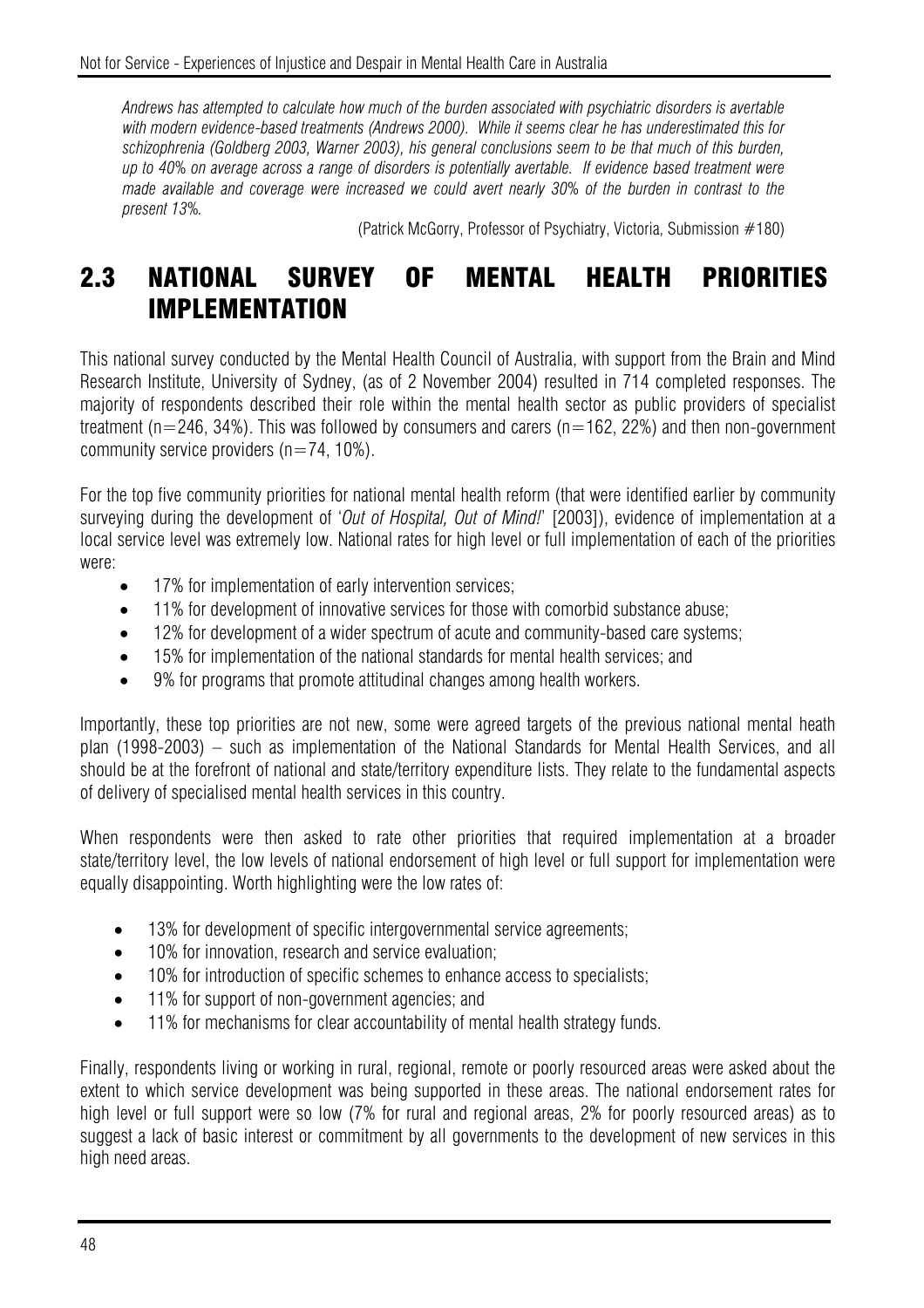# 2.4 NATIONAL SURVEY OF CONSUMER AND CARER EXPERIENCES OF CARE

Much of the work of the national mental health reform process in Australia has focused on moving the locus of care from institutions to the community-settings. By contrast, little work has actually focused on whether the experiences of care by those who use services have been enhanced by this process. What work has been done has tended to draw mostly from critical incident reviews rather than everyday experiences of care.

This novel survey mechanism introduced through the Mental Health Council in 2004 seeks to record ongoing experiences of care by those who actually use mental health services. It extends a framework initially developed in other areas of heath care to measure the quality of services provided (Hickie et al 2003 Australasian Psychiatry). It is in marked contrast to the mechanisms currently used or even proposed by the responsible governments. It relies on actual experiences of care and is not simply limited to critical incident reporting or *ad hoc* surveys of consumer participation or satisfaction with services.

As of 2 November 2004, 228 complete surveys had been received, including 127 (56%) from consumers, 58 from carers (25%) and 43 (19%) from family members or close friends. All respondents had experience (either direct or indirect) with mental health services during the previous twelve months. Forty-one percent ( $n=94$ ) had contact with public health services, 30% ( $n=69$ ) with private health services, and the remaining 29% ( $n=65$ ) a mixture of the two.

With regard to key results from the survey, only 57% of respondents said that they were treated with respect and dignity always or nearly always, 69% felt that they did not have adequate access to services and 20% said that they were not able to find a health professional to talk to about their concerns. Two out of five (41%) participants felt they were given insufficient or no information about the condition or treatment. Of those respondents who wanted information given to family and friends, nearly 60% felt that not enough information was given. In situations where medication was prescribed for the mental health problem, only 24% responded that the purpose, benefits and side-effects were fully explained. Over one third (39%) did not feel they had enough say in decisions about care and treatment, and 19% had not had the diagnosis discussed with them (17% of consumers, 10% of carers and 37% of family members or close friends). Only five consumers (6%) had received a care plan, which is a document that outlines mental health needs and who will provide services. About one third (33%) of consumers rated the healthcare received in the last 12 months as poor to very poor, 30% as fair to good, and 37% as very good to excellent.

The Mental Health Council is committed to continuing this process of active review of individual experiences of care. It is not yet clear whether the responsible governments in Australia, or any of those other bodies who share responsibility for the provision of services, are also committed to this goal. However, current proposed Key Performance Indicators for Public Mental Health Services (National Mental Health Strategy 2003-08) do not include regular measures of consumer or carer outcome, or safety, nor do they propose such innovative measures of experiences of care.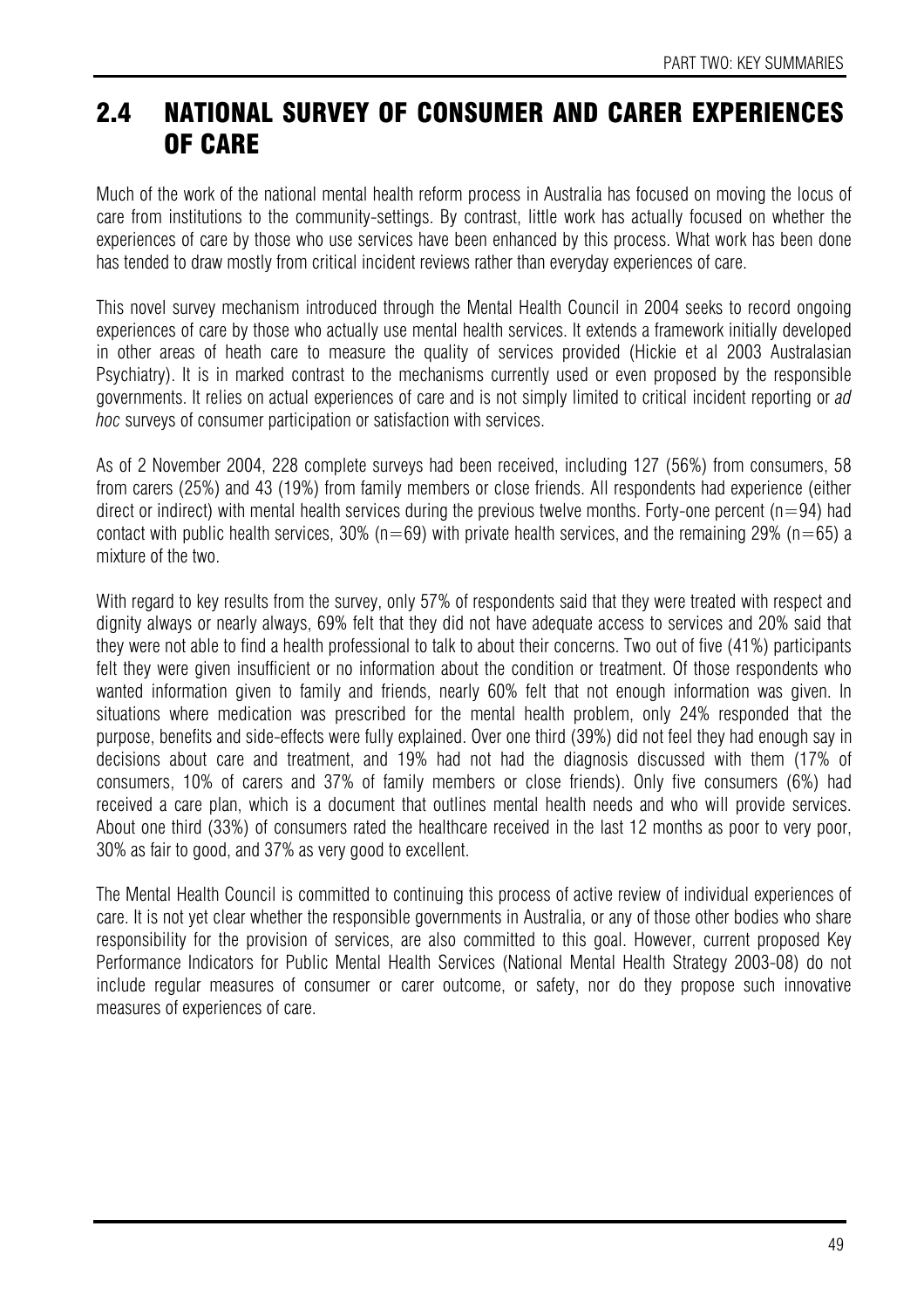# 2.5 SUMMARY OF NATIONAL MENTAL HEALTH REPORT 2004

The biennial National Mental Health Report has been the principal mechanism by which governments participating in the National Mental Health Strategy report their progress. It is based on primary data submitted by the States and Territories and the Commonwealth, which is then independently analysed. The focus of the report is largely on inputs and process variables, rather than actual services delivered or the quality or safety of those services. As the most recent report was released in November 2004 (detailing changes in expenditures up to mid 2002), it provides the most comprehensive national picture of the current state of mental health expenditures and service organisation.

The National Report (2004) indicates that the growth in government mental health spending (64.9%) has only just outpaced the growth in overall health expenditure (61.1%), indicating no real change in the overall pattern of health expenditure. National spending on specialised mental health services still only accounts for 6.4% of total gross recurrent expenditure on health care, even though mental illness accounts for over 13% of total health burden, or over 15% if the additional burden due to suicide and self-inflicted injury are included. While Commonwealth Government spending increased 128% during this period, two-thirds of that growth was due to new pharmaceuticals. State government spending increased only 40% or 26.2% in per capita terms. There continued to be wide variations between the States in terms of expenditure, service mix and implementation of quality and safety procedures.

*The significant disparity that existed between jurisdictions at the commencement of the strategy largely remained nine years later… Differences in spending between the states and territories point to wide variation in the level of mental health services available to their populations.*  (National Mental Health Report 2004; Commonwealth Department of Health and Ageing, p. 3)

The National Report highlights the change in allocation of spending from hospital-based to community-based services since 1992-93, with the latter now accounting for 51% of funds (up from 29%) and accompanied by a 109% increase in the number of clinical staff providing ambulatory mental health care. The support for nongovernment service providers has grown from 2% to 5.5% of expenditure, though varying from 1.9% in South Australia to 9.3% in Victoria. However, as the report highlights, much of the change is accounted for largely by radical changes within one State, namely Victoria. NSW had already instituted such changes largely before the Strategy commenced and some other States such as South Australia have still not moved away from their reliance largely on institutional services.

The number of beds in stand alone psychiatric hospitals has fallen by 60%, largely due to reduction in the nonacute service sector with these beds having been reduced by 53%. The number of beds located in general hospitals increased by 65% with the overall number of acute beds in the system therefore remaining largely static (approx. 3,700 beds, unchanged since 1993) and despite the increased growth in the population and demand for services since that time. Actual total public sector inpatient beds per 100,000 fell from 45.5 to 30.4 from June 1993 to June 2002, a staggering 33% decrease during a period of increased demand for services. For all inpatient services, there was a 26% reduction in total beds and a 11% reduction in clinical staff.

*All states and territories have experienced increased demand for mental health care right across the health sector, and in particular for inpatient care.* 

(National Mental Health Report 2004; Commonwealth Department of Health and Ageing, p. 7)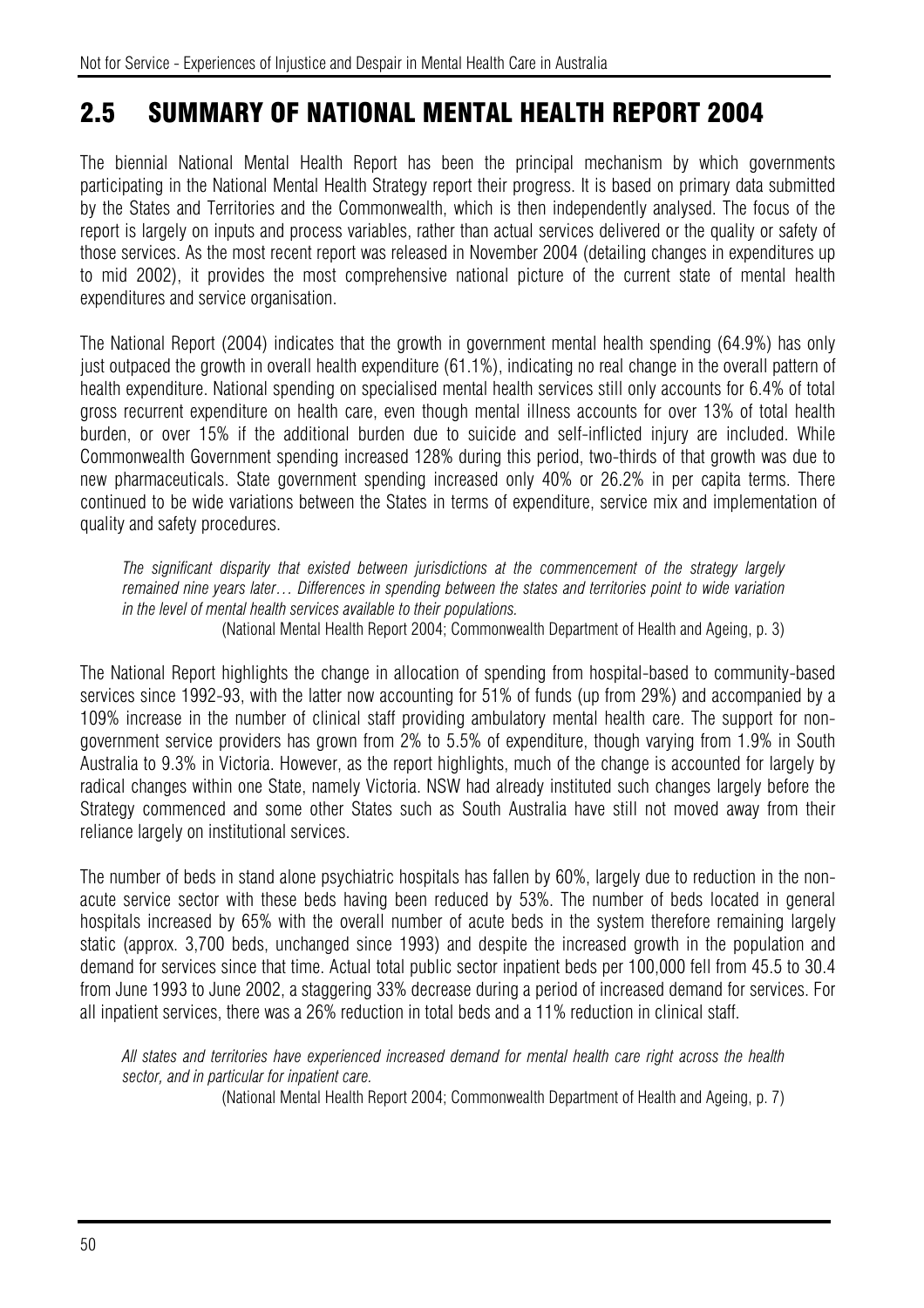Over the same period, changes in use of outpatient medical services funded by the Commonwealth peaked in the mid to late 1990s and have been declining since. Although there are more registered providers of these services, they are increasingly working part-time. The disparity between rural and regional services provided and urban areas is great (Burgess Report).

*Major disparities continue to exist between the states and territories in the level and mix of psychiatric beds provided to their populations…The number of beds required to treat and care for people affected by mental illness is also a function of whether alternative community based services are available.*  (National Mental Health Report 2004; Commonwealth Department of Health and Ageing, p. 7)

The move away from institutional services was designed both to improve the spectrum of care services available as well as provide a more cost-efficient model. However, it seems that the movement away from a hospital base has meant that hospital-based services are now in short supply. Further, community-services and related workforces have not expanded sufficiently to meet the increased demand and the relative needs for increased expenditure on mental health seem to have lost out to the other traditional hospital-based and procedural areas of medicine (Hickie et al. submitted).

*…these indicators (comparative per capita staff employed in ambulatory care) provide a simplified view of the relative progress by states and territories…they do not tell us about the ambulatory care workforce required to meet priority community needs nor the amount of care actually provided.*  (National Mental Health Report 2004; Commonwealth Department of Health and Ageing, p. 21)

While the participation by mental health consumers in formal representation within mental health organisations has grown from 33% to 77% since 1992-93, actual participation rates in key processes (e.g. complaints review, 57%) are substantially lower. For carer participation, the rates are even lower (e.g. 48% for complaints review). From a quality and safety perspective, only 49% of public mental health systems had completed reviews under the National Standards by the previously agreed finishing date of June 2003.

*Concerns about poor service quality were a major factor leading to the development of the National Mental Health Policy in 1992… Much of the previous and current criticism of mental health services concerns its alleged failures in these areas.* 

(National Mental Health Report 2004; Commonwealth Department of Health and Ageing, p. 32)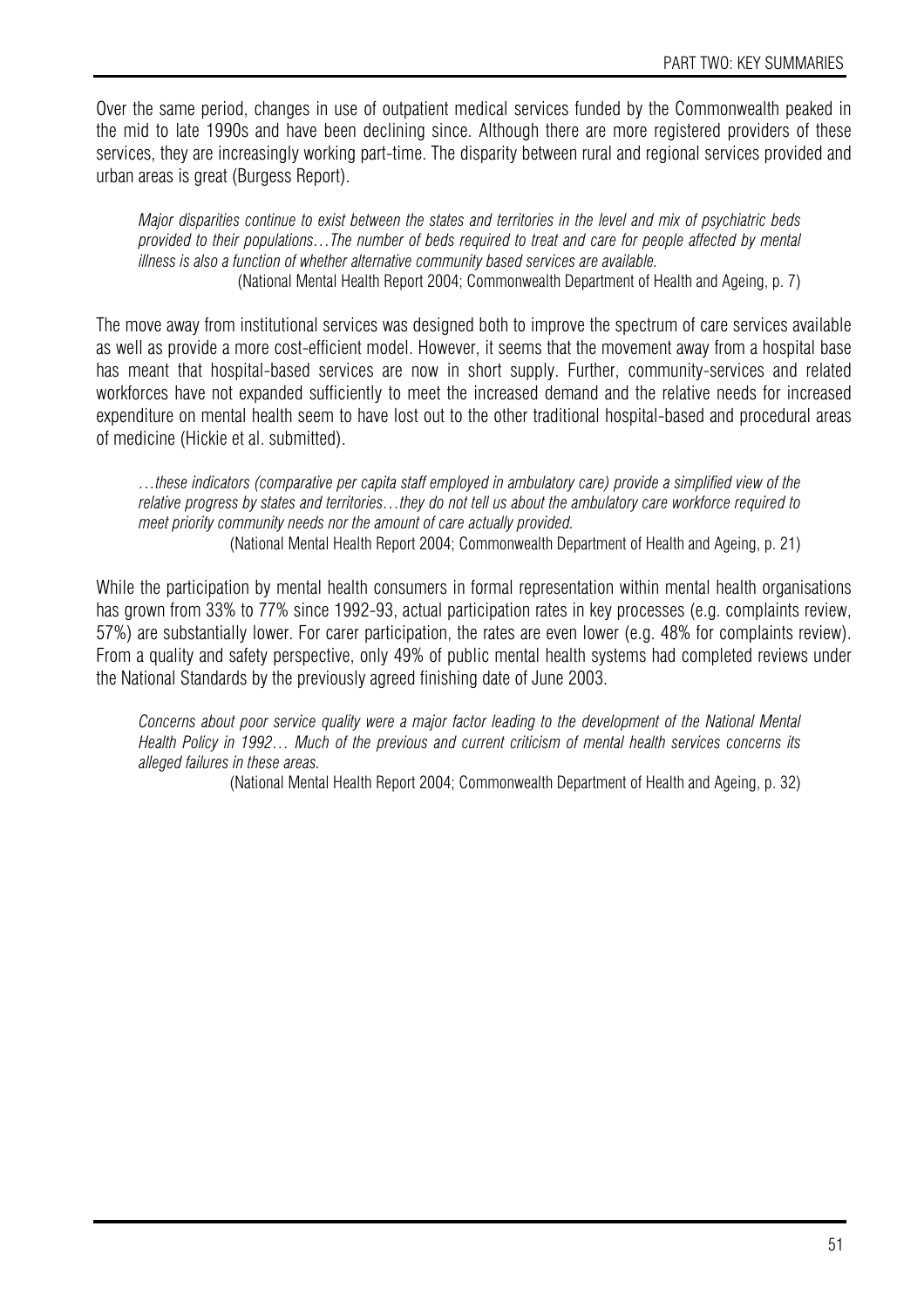# 2.6 SUMMARY OF AUSTRALIAN PROGRESS AGAINST WORLD HEALTH ORGANISATIONS (WHO) RECOMMENDATIONS (2001) FOR MENTAL HEALTH REFORM IN BETTER RESOURCED **COUNTRIES**

TABLE 2.6.1: Progress on actions required for the improvement of mental healthcare in developed countries with a high level of resources (e.g. Australia) based on overall recommendations made by WHO (World Health Organization, 2001, Table 5.1, p. 114).

| <b>RECOMMENDATION</b>                                        | <b>ACTION</b>                                                                                               | <b>NOTES ON PROGRESS IN AUSTRALIA</b>                                                                                                                                                                                                                                                                                                                                                                                                         |
|--------------------------------------------------------------|-------------------------------------------------------------------------------------------------------------|-----------------------------------------------------------------------------------------------------------------------------------------------------------------------------------------------------------------------------------------------------------------------------------------------------------------------------------------------------------------------------------------------------------------------------------------------|
| 1. Mental health treatment to<br>be provided in primary care | Effective management of mental<br>disorders in primary care to be<br>improved                               | Although significant primary care developments<br>are now supported by the Australian Government,<br>major barriers still exist with regards to access to<br>appropriate non-pharmacological therapies. This is<br>particularly the case for those treated in primary<br>care environments. Consequently, there is over<br>reliance on medications and under utilisation of<br>effective psychological strategies (Hickie et al.<br>$2001$ ). |
|                                                              | Patterns of referral to be<br>improved                                                                      | Access to mental health specialists is inequitable<br>in Australia and is contributed to largely by lower<br>socio-economic status and significant distances<br>between major population centres (Burgess et al.<br>2002).                                                                                                                                                                                                                    |
| 2. Psychotropic drugs to be<br>made available                | Easier access to be provided to<br>newer psychotropic drugs<br>(under public or private<br>treatment plans) | While Australia's PBS system does offer equitable<br>access to most medicines at low cost to the<br>consumer, differences do arise between availability<br>of new compounds for inpatients versus<br>outpatients. Specifically, over the last five years,<br>submissions indicated that access to some of the<br>newer antipsychotic agents has been effectively<br>limited to those receiving care or through the<br>public hospital sector. |
| 3. Care to be given in the<br>community                      | Remaining custodial mental<br>hospitals to be closed down                                                   | Considerable progress has been made with regard<br>to closure of stand alone or custodial hospitals<br>(National Mental Health Report 2004). However,<br>some very large institutions remain, most notably<br>Glenside Hospital in South Australia.                                                                                                                                                                                           |
|                                                              | Alternative residential facilities<br>to be developed                                                       | Submissions indicated that development of<br>alternative residential or community-based long-<br>stay facilities has not been prioritised and remains<br>a major gap in the services structure.                                                                                                                                                                                                                                               |
|                                                              | Community care facilities to be<br>provided (100% coverage)                                                 | Submissions noted that while community-based<br>treatment services are universal in their coverage,<br>access to emergency care or effective ongoing<br>care through such facilities is limited.                                                                                                                                                                                                                                              |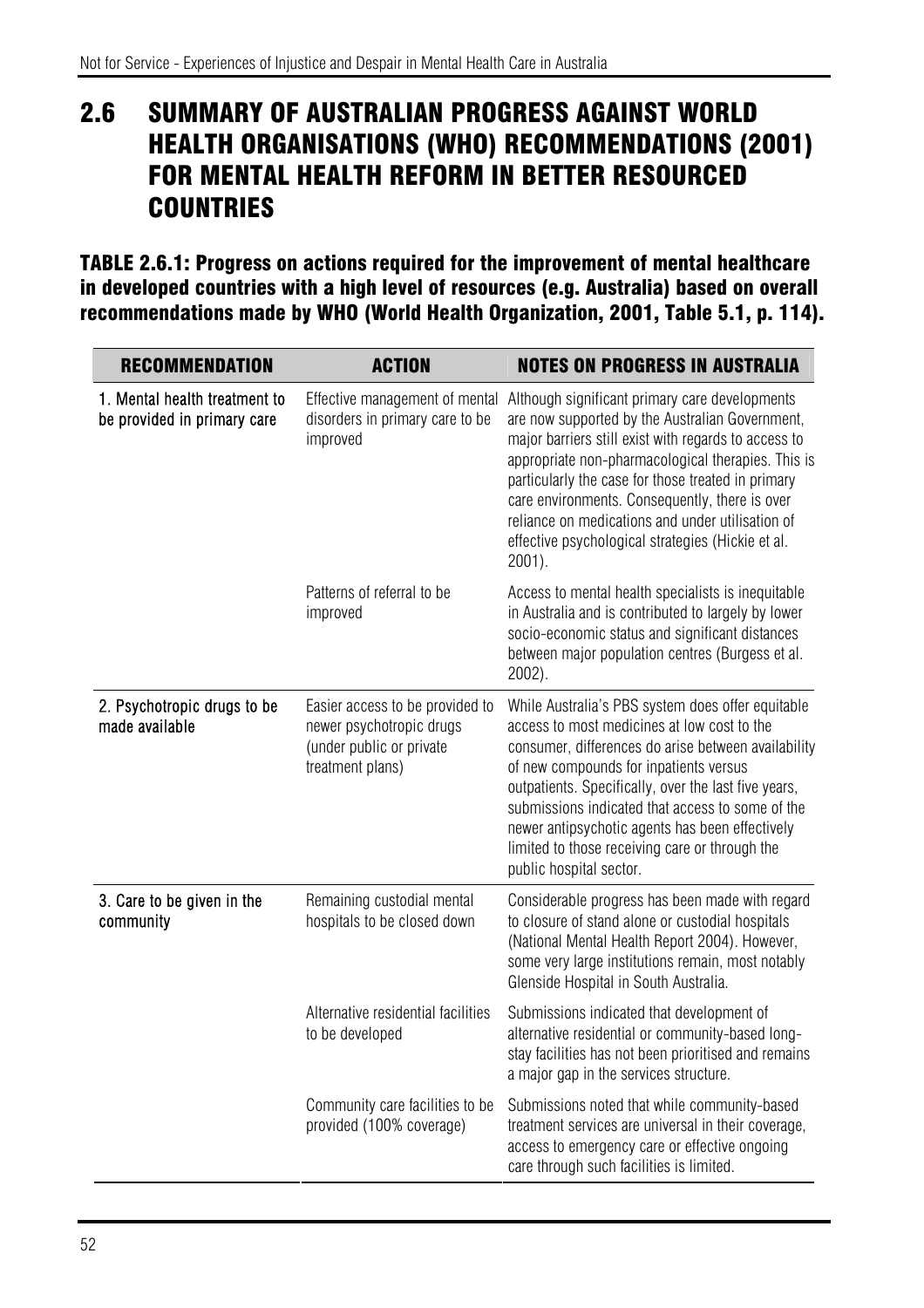| <b>RECOMMENDATION</b>                                                         | <b>ACTION</b>                                                                                  | <b>NOTES ON PROGRESS IN AUSTRALIA</b>                                                                                                                                                                                                                                                                                                                                                                                                                     |
|-------------------------------------------------------------------------------|------------------------------------------------------------------------------------------------|-----------------------------------------------------------------------------------------------------------------------------------------------------------------------------------------------------------------------------------------------------------------------------------------------------------------------------------------------------------------------------------------------------------------------------------------------------------|
| 3. Care to be given in the<br>community (cont.)                               | Individualised care to be given<br>in the community to people with<br>serious mental disorders | Case-management systems have been the<br>standard mode of care, emphasising individual<br>treatment plans. However, submissions challenged<br>whether the quality and effectiveness of such plans<br>is ever audited.                                                                                                                                                                                                                                     |
| 4. The public needs to be<br>educated                                         | Public campaigns to be<br>treatment of common mental<br>disorders                              | The Australian Government in association with lead<br>launched for the recognition and states such as Victoria established beyondblue: the<br>national depression initiative. Some major states,<br>notably NSW and WA, declined participation in the<br>national program with adverse effects for their<br>constituents (Jorm et al. 2005).<br>Other schools-based programs such as<br>MindMatters make a significant contribution<br>(Waring 2000).     |
| 5. Communities, families and<br>consumers to be involved                      | Advocacy initiatives to be<br>fostered                                                         | The Mental Health Council of Australia was<br>established and supported by the Australian<br>Government to represent views to the Minister.                                                                                                                                                                                                                                                                                                               |
|                                                                               |                                                                                                | It incorporates the views of consumers and<br>families, and includes provider and other non-<br>government organisations. Australian Government<br>also provides support to other national consumer<br>networks.                                                                                                                                                                                                                                          |
|                                                                               |                                                                                                | Support for other specific consumer, carer or<br>community advocacy agencies, particularly at a<br>state and local level has been more episodic<br>(National Mental Health Report 2004).                                                                                                                                                                                                                                                                  |
| 6. National policies,<br>programmes and legislation<br>need to be established | Fairness in healthcare financing<br>(including insurance) to be<br>ensured                     | Medicare related systems have underpinned equity<br>in individual health care access for those with<br>mental disorders. However, submissions indicate<br>that more recent developments in private health<br>insurance now pose a serious threat to these<br>principles.<br>At a population level, mental health is not<br>resourced appropriately relative to its disease<br>burden or the availability of effective treatments<br>(Hickie et al. 2004). |
| 7. Human resources need to<br>be developed                                    | Specialists to be trained in<br>advanced treatment skills                                      | Currently, services provided by psychiatrists in the<br>private sector are in decline (National Mental<br>Health Report 2004). In some States difficulties<br>now exist with regard to recruitment to specialist<br>psychiatrist training (e.g. NSW in 2005).<br>Psychiatrists working in the public sector report<br>increased dissatisfaction with their roles (Rey et al.<br>2004)                                                                     |
|                                                                               |                                                                                                | Submissions indicated that there is a major<br>workforce shortage in mental health nursing and<br>that specialist psychologists are relatively                                                                                                                                                                                                                                                                                                            |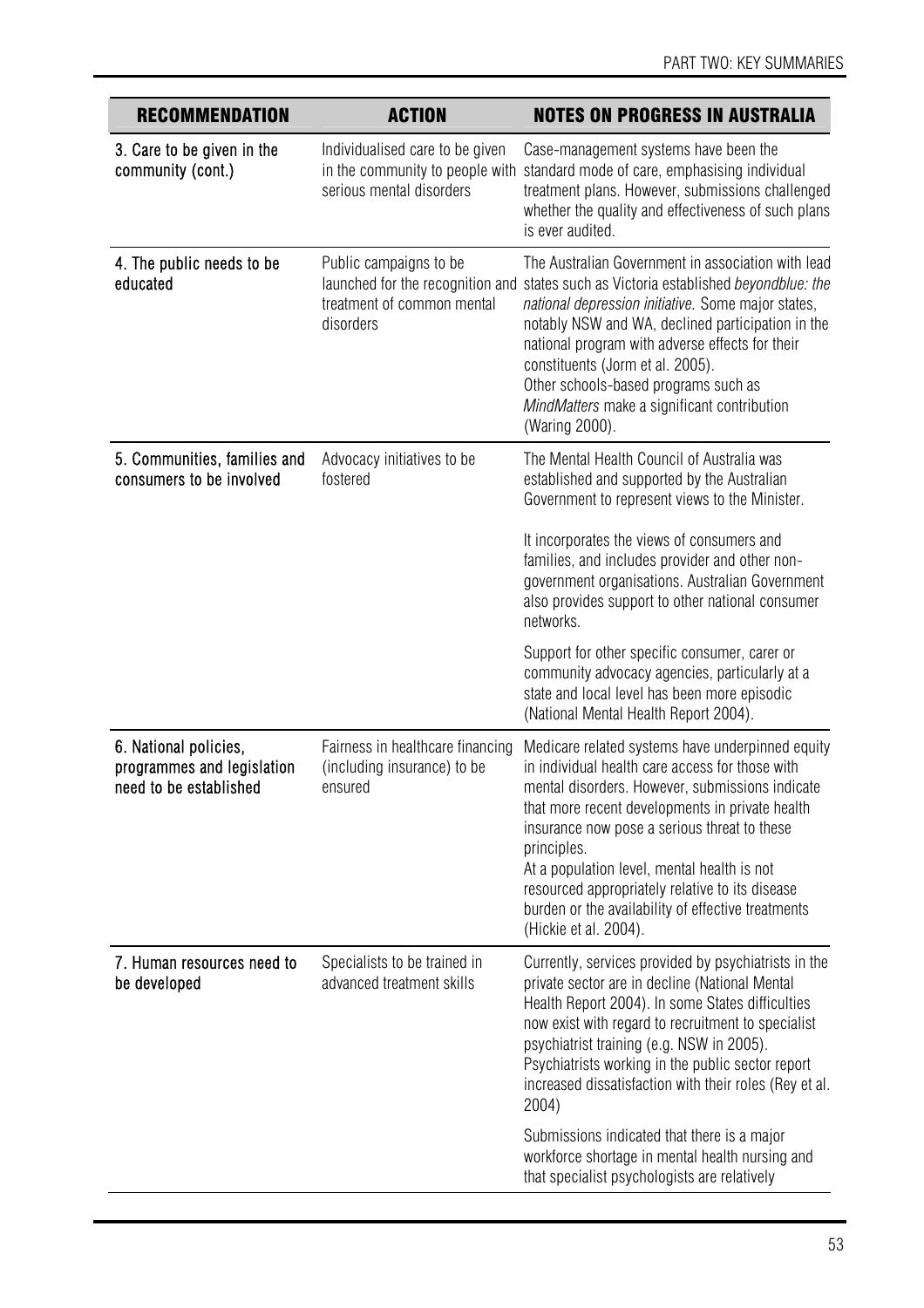| <b>RECOMMENDATION</b>                                                | <b>ACTION</b>                                                                                                  | <b>NOTES ON PROGRESS IN AUSTRALIA</b>                                                                                                                                                                                                                                                                   |
|----------------------------------------------------------------------|----------------------------------------------------------------------------------------------------------------|---------------------------------------------------------------------------------------------------------------------------------------------------------------------------------------------------------------------------------------------------------------------------------------------------------|
| 8. Other sectors need to be<br>linked                                | Special facilities to be provided<br>in schools and the workplace for<br>people with mental disorders          | While increased mental health literacy programs<br>are now promoted to some schools and in some<br>workplaces, actual access to care is not<br>mandatory.                                                                                                                                               |
|                                                                      | Evidence-based mental health<br>promotion programmes to be<br>initiated in collaboration with<br>other sectors | Mental health promotion has been supported in<br>Australia, but the reach and intensity of programs<br>is limited in reach and duration.                                                                                                                                                                |
| 9. Community mental health<br>needs to be monitored                  | Advanced mental health<br>monitoring systems to be<br>developed                                                | Mental Health Information systems, particularly<br>with regard to tracking experiences of care in<br>individual persons, are in their infancy in Australia.<br>Submissions highlighted that basic issues of<br>service and the maintenance of quality and safety<br>have received inadequate attention. |
|                                                                      | Preventive programmes to be<br>monitored for effectiveness                                                     | Where new preventative programs have been<br>established, evaluation has been accepted as an<br>intrinsic component (Hickie 2002, 2004).                                                                                                                                                                |
| 10. More research needs to be Research on the causes of<br>supported | mental disorders to be extended                                                                                | National expenditure on basic and clinical research<br>is low by developed world standards (Hickie et al.<br>$2004$ ).                                                                                                                                                                                  |
|                                                                      | Research on service delivery to<br>be carried out                                                              | Health services research is poorly supported by<br>current mechanisms (Jorm et al. 2002).                                                                                                                                                                                                               |
|                                                                      | Evidence on the prevention of<br>mental disorders to be<br>investigated                                        | Significant preventative trials have been supported<br>directly and indirectly by the Australian<br>Government and NMHRC. (Hickie 2002)                                                                                                                                                                 |

underutilised in the Australian health care system.

Note: "Actions" accompanying each recommendation for countries with low and medium levels of resources for mental healthcare are described in the original report.

# 2.7 STATE / TERRITORY BASED SUMMARIES

While many common issues were presented across the country, there were also significant differences in various states and territories.

The following text attempts to summarise some of those differences and their implications as derived from data obtained from the consultations and submissions, the MHCA surveys and the 2004 National Mental Health Report. However for a fuller consideration of the mental health care system in each state and territory please refer to the main body of this report (see especially Part 3 and Part 6) and the full National Mental Health 2004 Report (see Part 7 for reference).

## a) From the National Mental Health Report 2004

The National Mental Health Report shows that state/territory differences have decreased marginally between 1993 and 2002 but this has been insufficient to lift services to a comparable level across jurisdictions.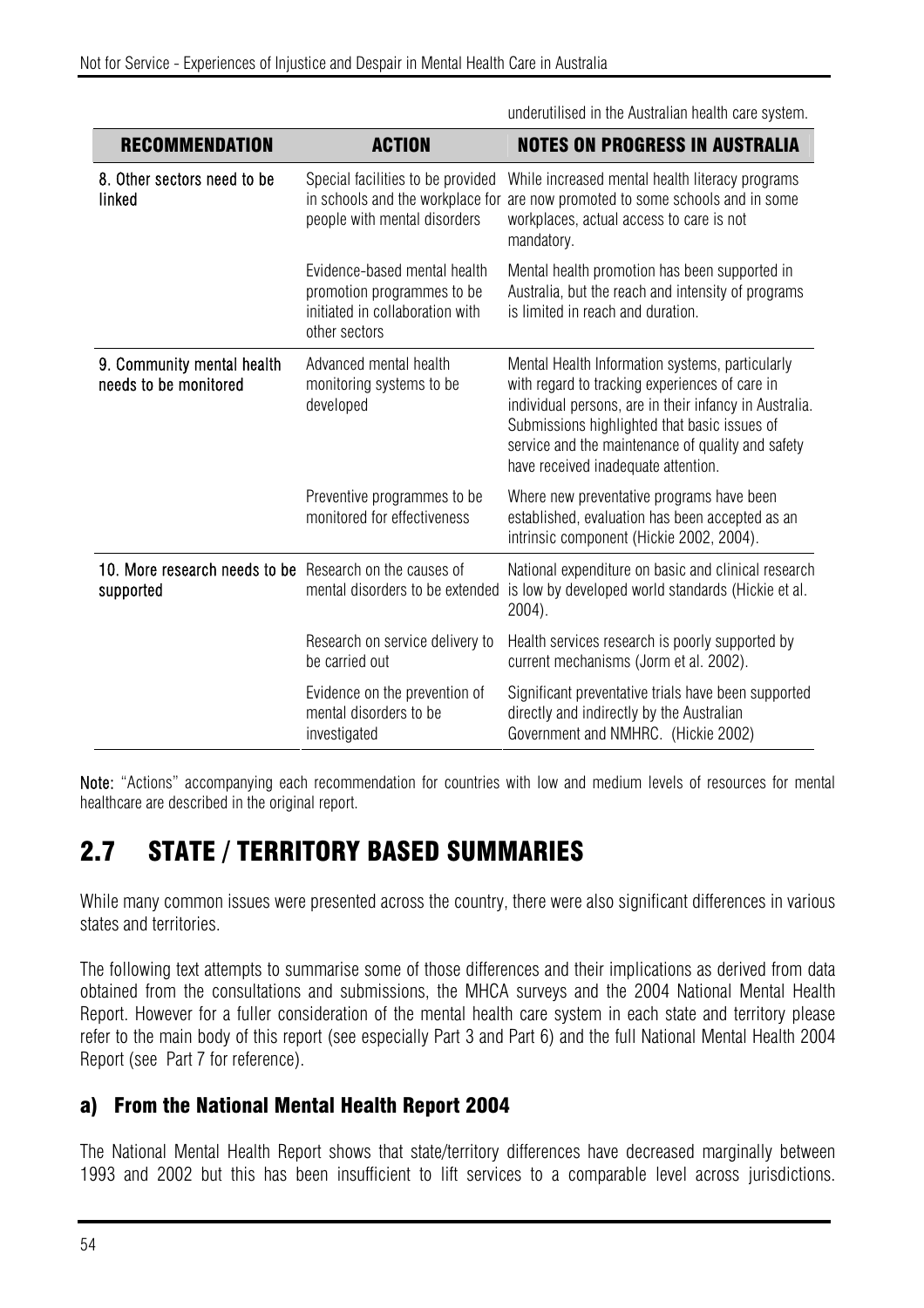Comparisons between the jurisdictions has therefore failed to lift spending in most states that were lowest on the table in 1993. A more effective response would be to assess the level of funding required to meet community needs. While measurement of jurisdictional funding levels should be secondary to measurement of consumer service levels, in the absence of such data, we are restricted to comparing expenditure levels, staff numbers and bed numbers.

The better performers:

- *Western Australia* leads per capita spending \$110.82 (national average of \$92.03) and has improved from fourth position in 1992-93.
- *Western Australia* reports the highest number of clinical staff working in ambulatory mental health services (42.9/100,000).
- *Victoria* reports the highest percentage of expenditure to non-government organisations (9.3%) and has the best developed psychiatric rehabilitation services.
- *Tasmania* reports the highest number of total inpatient and 24 hour staffed residential beds (51.0/100,000) and the highest number of clinical service delivery staff (104.0/100,000).
- *Victoria* reports the most dramatic growth in expenditure on community and general hospital services (\$291.2 million) and the most dramatic reduction on spending in stand alone facilities (\$180.5 million).

The poorer performers:

- Of the bottom four states and territories (NSW, NT, ACT and QLD) in 1992-93, *New South Wales* had the lowest per capita percentage growth over the next decade (23.0% in NSW compared with 36.9%, 38.3% and 41.8% in the others respectively).
- *Queensland* reports the lowest number of clinical staff working in ambulatory mental health services (29.8/100,000).
- *South Australia* reports the lowest percentage of expenditure to non-government organisations (1.9%).
- The *Northern Territory* reports the lowest number of total inpatient and 24 hour staffed residential beds (16.2/100,000), while of the states, *New South Wales* reports the lowest at 34.0/100,000. Similarly, the NT has the lowest number of clinical staff (78.1/100,000) while NSW is almost as bad (81.2/100,000).
- *South Australia* reports no reduction in expenditure on stand alone psychiatric facilities and only a modest growth in expenditure on community and general hospital facilities (\$37.8 million). South Australia has the highest proportion of psychiatric beds still in stand alone facilities (73%).

#### b) From the MHCA Surveys

The MHCA surveys discussed in Part 3 of the main report suggest the following:

The better performers:

- Perceived implementation of national mental health priorities is somewhat better in *Victoria* and the *Australian Capital Territory*.
- *Victoria* demonstrates the greatest commitment to mental health promotion, destigmatisation and illness prevention.
- *Victoria* houses the most innovative service development systems in youth and early intervention services.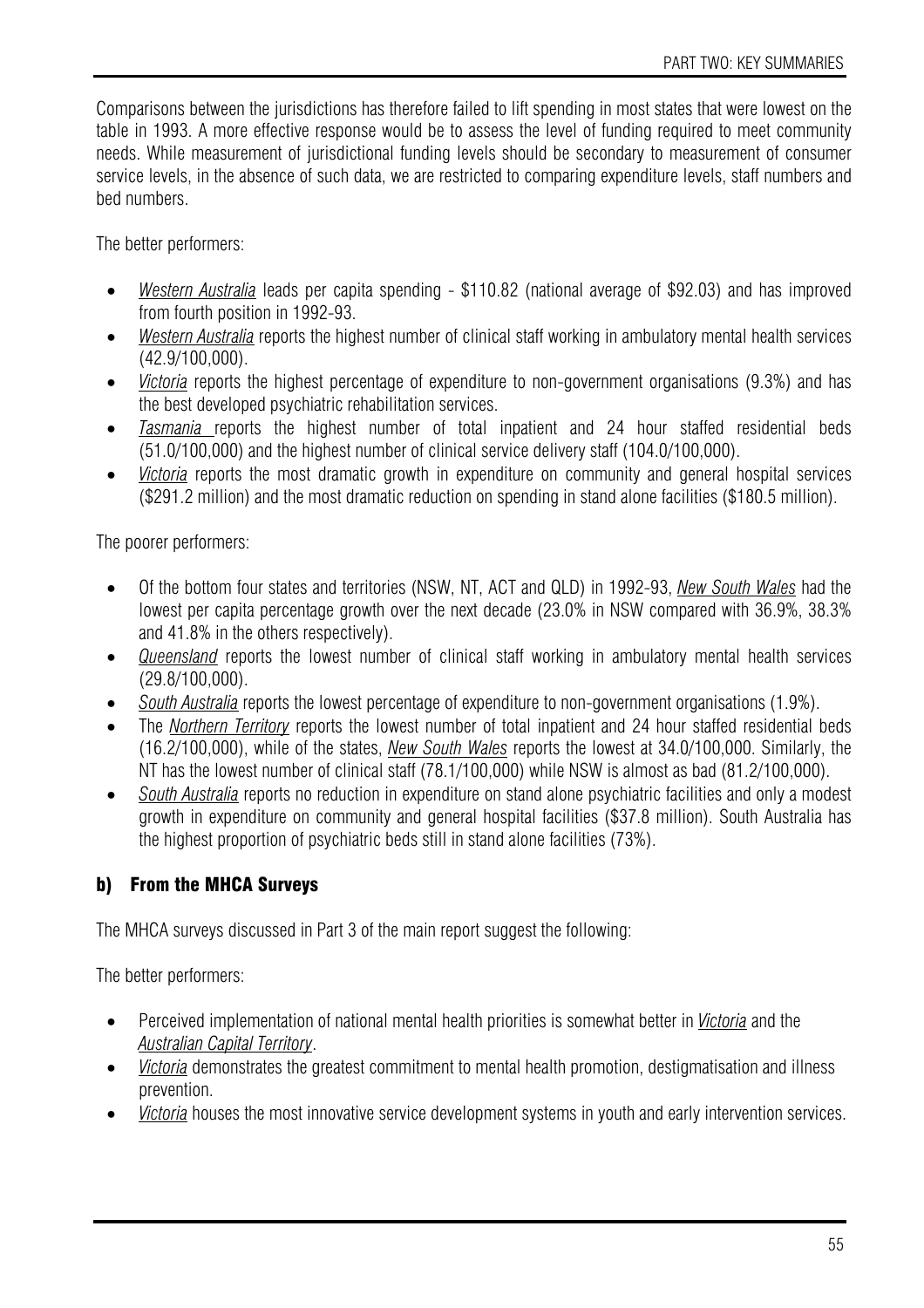The poorer performers:

• Perceived implementation of the national priorities in mental health is poor in *South Australia* and *New South Wales.*

#### c) From the Public Consultations and Written Submissions received

The written and oral submissions made by consumers, advocates, mental health professionals and others suggest the following:

The better performers:

- *Victoria* is perceived to be the national home for service development for *early intervention* for persons in the initial stages of psychosis or other severe mental disorders.
- *Victoria* is perceived to be at the forefront of community-based initiatives to improve understanding of depression, anxiety and other common mental disorders.
- *Victoria* has implemented a new service specifically for persons with severe personality disorders.
- *Victoria* has the standout forensic mental health institutions.
- *South Australia* has an impressive magistrates court diversion program.
- *Tasmania* is perceived to be in the process of significant increases in resource allocation.

The poorer performers:

- *New South Wales* has the highest degree of demoralisation and dissatisfaction among mental health clinicians, consumers and carers.
- *New South Wales* and *Queensland* are perceived to have a high emphasis on a 'law and order' rather than enhanced clinical care approach.
- *New South Wales* is perceived to be backing an institutional and emergency care focus at the expense of community service development.
- *South Australia* is perceived to have made little genuine commitment to support persons with mental illness to live effectively in the community.
- *Western Australia* is perceived to have made few efforts to deal with the problems faced by regional and remote communities.

## d) State and territory perspectives

As Part 1 of this report sets out, each state and territory was provided a draft of this report for comment. The full text of those responses can be found at Appendix 8.2.

## 2.7.1 NEW SOUTH WALES

## 2.7.1.1 Overview

The deficiencies in mental health services in NSW continue to attract widespread media and community attention (see Appendix 8.7). In December 2002, after a comprehensive analysis of the current state of delivery of mental health services, the Hon Dr Brian Pezzutti, the Chair of the Legislative Council Select Committee on Mental Health stated: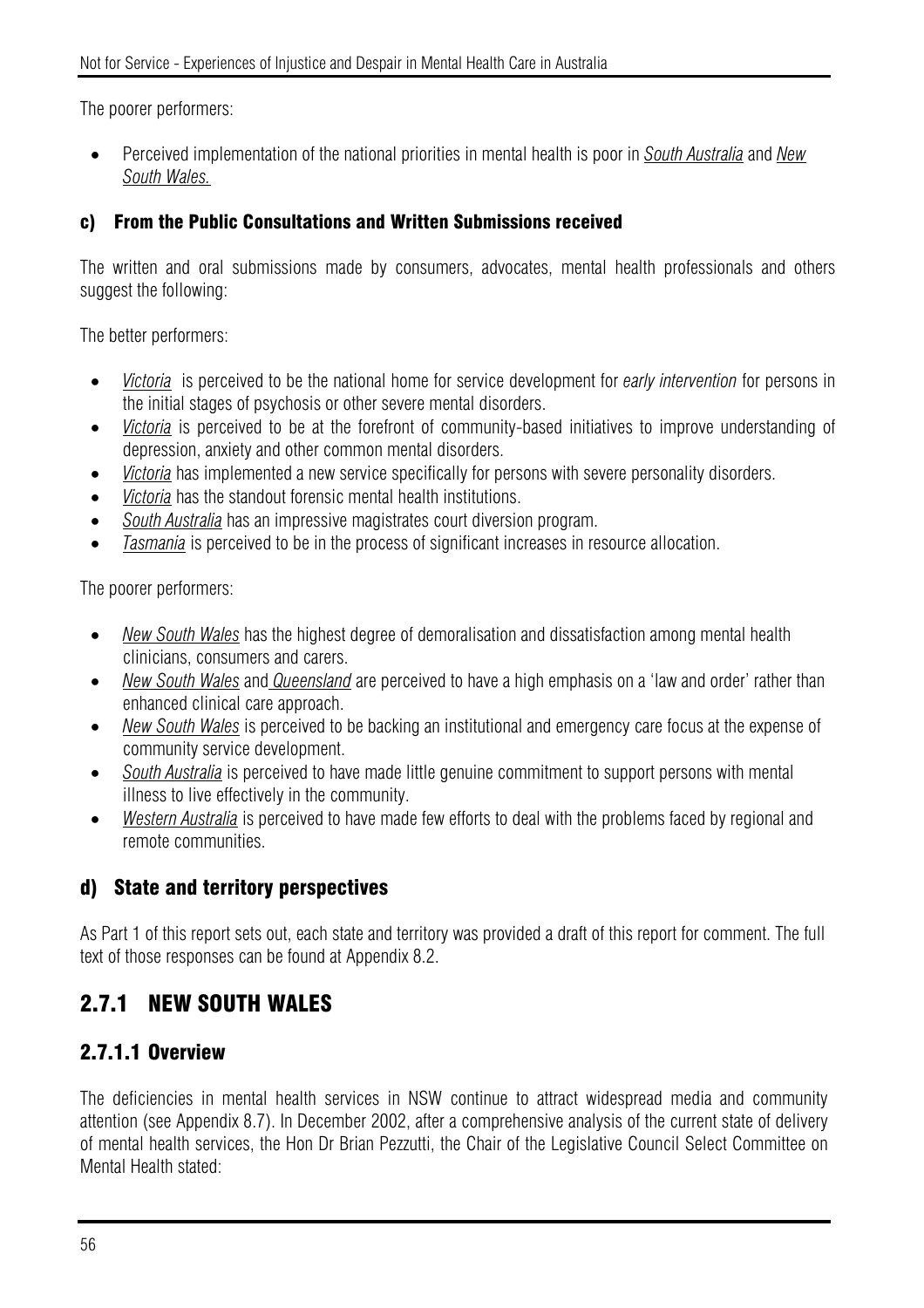*The objectives of the Richmond Report and the deinstitutionalisation process have been undermined by practical problems arising during implementation. Consequently, NSW has a community mental health sector*  with a large responsibility for mental health care, but not the necessary resources. The weight of evidence *presented to the Committee highlights that mental health services in NSW need revolutionary improvement. Deinstitutionalisation, without adequate community care, has resulted in a new form of institutionalisation: homelessness and imprisonment. (p. xv)* 

The Select Committee not only highlighted inadequacy of funding but also raised concerns about the model of resource allocation and the accountability of funds once disbursed. Implementation of State policy at an Area Health Service level was cited as a serious problem. Additionally, with regard to the Burdekin Report, the Select Committee stated:

*The Burdekin Report identified not only inefficient planning and organisational arrangements to integrate services within hospitals, but also a lack of procedures to involve families in the community treatment process. It was considered that these issues had not been adequately addressed. Evidence received by this Select Committee indicates that in NSW these issues still require further attention. (p. 13)* 

The Pezzutti inquiry led to a number of specific State Government responses. In December 2003 the NSW Mental Health Sentinel Events Review Committee reported on its systematic review of suicides and homicides amongst mental health patients. It stated:

*Such events are an unmitigated tragedy for the victims, their families and their friends, and also result in great distress to the staff of mental health services and to other patients. The fear and concern they raise in the community is significant, and is largely responsible for the continuing and unjustified stigmatisation of the vast majority of people suffering from mental illness who pose no risk except to themselves. (p. v)* 

(NSW Mental Health Sentinel Events Review Committee (2003). Tracking tragedy: A systemic look at suicides and homicides amongst mental health inpatients. First report of the Committee, December 2003)

More specifically, the report acknowledged that many people with mental illness are not able to access care in times of crisis:

*Admission to mental health beds is widely seen as the most effective short-term risk mitigation strategy in high risk cases. However, anecdotal evidence strongly suggests that on occasions patients are not being admitted, or are being discharged early or without comprehensive follow up, due to an inability to access an available inpatient bed. (p. vi)* 

*The report also highlighted concerns with regard to assessment procedures, communication and documentation practices, lack of family involvement, staffing issues and non-uniform implementation of NSW Health policies and guidelines which may "act to impede the efficient provision of a standardised approach to care delivery" (p. ix).* 

(NSW Mental Health Sentinel Events Review Committee (2003). Tracking Tragedy: A systemic look at suicides and homicides amongst mental health inpatients. First report of the Committee, December 2003)

The release of *Tracking Tragedy* attracted community criticism as some of its recommendations emphasised increased security and further restriction of patient's rights within acute hospital settings rather than enhanced clinical care (Sydney Morning Herald, Jan 2004). A major alliance of non-government organisations and professional groups wrote to the Premier in early 2004 to express their lack of confidence in the provision of mental health services in NSW. Ongoing media criticism was high and coronial reports continued to highlight major service deficiencies, particularly for young people with severe disorders.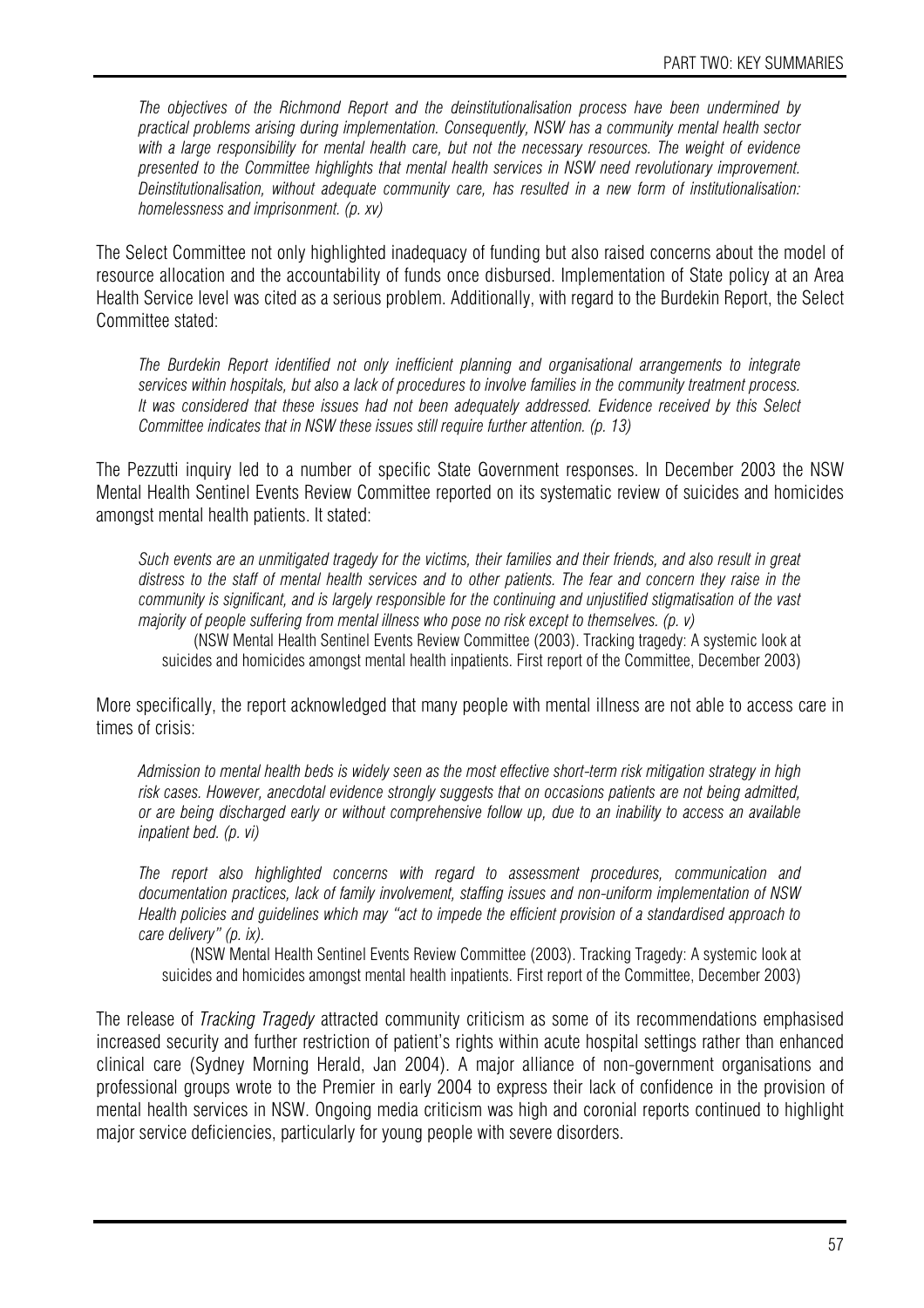The NSW Health Minister responded positively and met with community stakeholders and professional groups. In mid 2004 the State Government announced that an additional \$241 million would be spent on mental health over the next four years. Further, it prioritised the development of new forensic mental health services, announcing its intention to build a new forensic hospital on the existing Long Bay Gaol site.

The subsequent release of the National Mental Health Report (NMHR, November 2004), indicated, however, that there had been little improvement in NSW's comparative position over the last decade (the NMHR 2004 is based on 2001-2 data). Key indicators included low overall expenditure (now ranked sixth out of eight states and territories), low bed availability or limited employment of new community-based staff. NSW now faces serious manpower shortages across all clinical disciplines.

Issues raised by the formal submissions and the community forums included the Government's failure to respond positively to workforce demoralisation, its dismissal of clinicians' objections to the introduction and utility of the new clinical outcomes documentation and that its failure to integrate clinical and academic leadership with local service innovation or clinical service development. The fierce criticisms by professional groups of the central administration of public mental health services were consistent with an independent survey of practicing psychiatrists reported in 2004 (Rey et al., 2004*)*.

The future capacity of NSW to attract high quality staff to meet basic service requirements may well be compromised by a lack of attention to basic clinical leadership, clinical governance and clinical career development issues. It appears that central and local bureaucracies demand greater reporting by clinical staff without providing the support or space for local clinical innovation, clinical leadership or resources for significant local service initiatives. In 2005, NSW instigated an urgent review of the training of psychiatrists in the state (Medical Training and Education Council of NSW {MTEC}, 2005).

While NSW has supported the development of a specialist mood disorders research Institute (Black Dog Institute. Available at: http://www.blackdoginstitute.org.au.), it remains the only state not participating in the national depression initiative: *beyondblue*. Additionally it has been under-represented in the early take-up of new general practice-based and federally-funded access to allied mental health practitioner programs (Hickie et al. 2004). The building of a new forensic hospital on an existing corrective services site does not suggest that expansion of clinical care and reduction of the stigma associated with severe mental illness is a high government priority.

While substantial new financial commitments have been made for the period 2005-09, the accumulated deficit in recurrent funding is large and there seems to be a preference towards funding acute hospital and forensic services. The emphasis on building new Psychiatric Emergency Care Centres (PECC) in Emergency Departments may lead to a re-segregation of persons with mental disorders from persons with other physical health emergencies. One major driver to this process is the poor quality of acute care provided to persons with mental illness. However, it is possible that the belief of at least some emergency room clinicians that persons with mental illness are "interfering with" or "detracting from" the acute care of other patients may also be influencing this new trend.

The relationship between poor ongoing community care and increasing demand for acute care services and the relative failure to partner effectively with consumers and carers, general practice and other non-government service providers does not appear to have yet received serious attention. Data from NSW indicates a continuing rise in the number of acute admissions to psychiatric facilities and an increasing proportion of admissions occurring on an involuntary basis.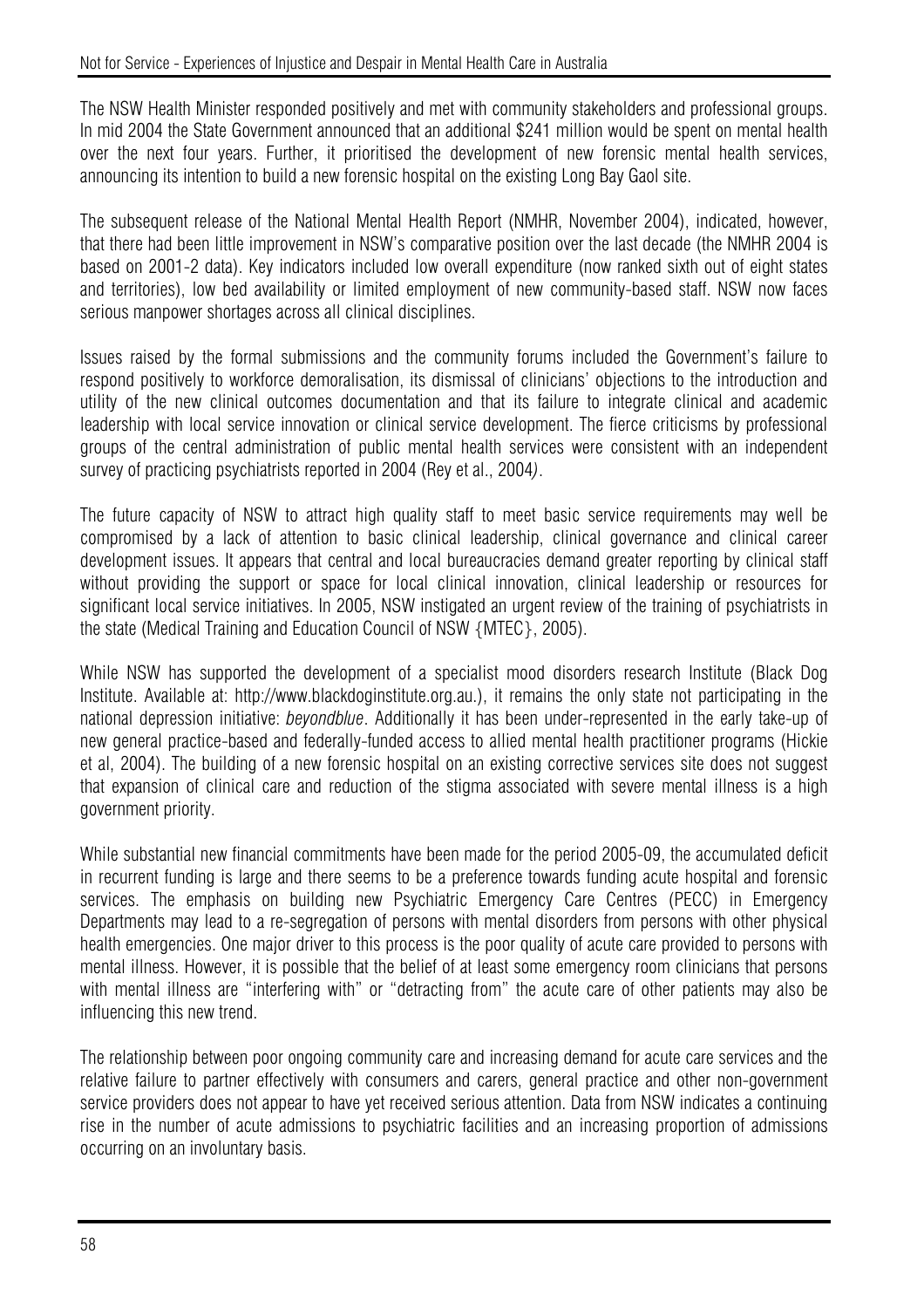Even though there were positive accounts of the success of court diversion programs in NSW, there were many more stories that spoke scathingly about the increased focus on security in NSW. The perception remains that the State's main agenda for people with a mental illness is overly focused on incarceration or detention rather than expansion of non-custodial clinical care. There is no doubt that the increasing presence of security staff, rather than health professionals such as nurses and psychologists, within acute care facilities reinforces this perception.

The introduction of a transparent and efficient system for monitoring and reporting not just the quantity but the quality of services provided, with a specific emphasis on deaths and critical incidents among those seeking or receiving mental health care, remains a priority. Consumers and carers remain unconvinced that there is serious interest in monitoring either routine experiences of care or implementing changes evident from these critical incident reviews.

The release of *Tracking Tragedy 2004* (the second report of the NSW Mental Health Sentinel Events Review Committee) in March 2005 also highlights areas of concern regarding access to services. This Report was a systematic review of homicide by mental health patients and suicide death of patients recently discharged from mental health inpatient units over a five-year period (1999-2003). The Committee concluded:

*Overall the group data provided some evidence for a link between reduced access to inpatient care and higher rates of post-discharge suicide death. Area Health Services with lower numbers of mental health beds relative to their estimated population-based bed requirements had higher rates of post-discharge suicide death. People dying by suicide within one month of discharge had a shorter length of stay than the overall population of people being discharged from mental health services, and in particular, a higher number of short (2-3 day) admissions. In Individual cases inappropriately short length of stay may have contributed to the poor outcome.*  (NSW Mental Health Sentinel Events Review Committee, 2005, p. viii)

On 11 March 2005, the Government released another new blueprint for mental health services in NSW (The NSW Government's Plan for Mental Health Services) and re-announced the its \$241 million commitment to increased funding over a four year period. The new Plan commits the Government to opening 240 new mental health beds in the next three years, expansion of the PECCs from two to five hospitals, introduction of new electronic medical record systems, and expansion of the Housing Support Accommodation Initiative (HASI) to a further 460 people in public and community housing. The documentation claims that the increased expenditure will lift NSW's per capita spending by \$14.30.

In May 2005, the NSW Auditor-General released a report on the performance of Emergency Mental Health Services (Auditor-General's Report, Performance Audit, Emergency Mental Health Services, May 2005). The report states the following view:

*The increase in demand for emergency mental health services has offset many (and perhaps all) of the gains from funding increases. The system is under considerable pressure, and patients can face lengthy delays before being admitted to a bed.* 

There is a continuing cycle over the past few years of adverse reports, followed by announcements by the government to address the mental health care system, followed by further reports indicating little change. This is cause for a fundamentally different approach, consistent with the recommendations in this report, to tackling the systemic issues evident in the NSW mental health services.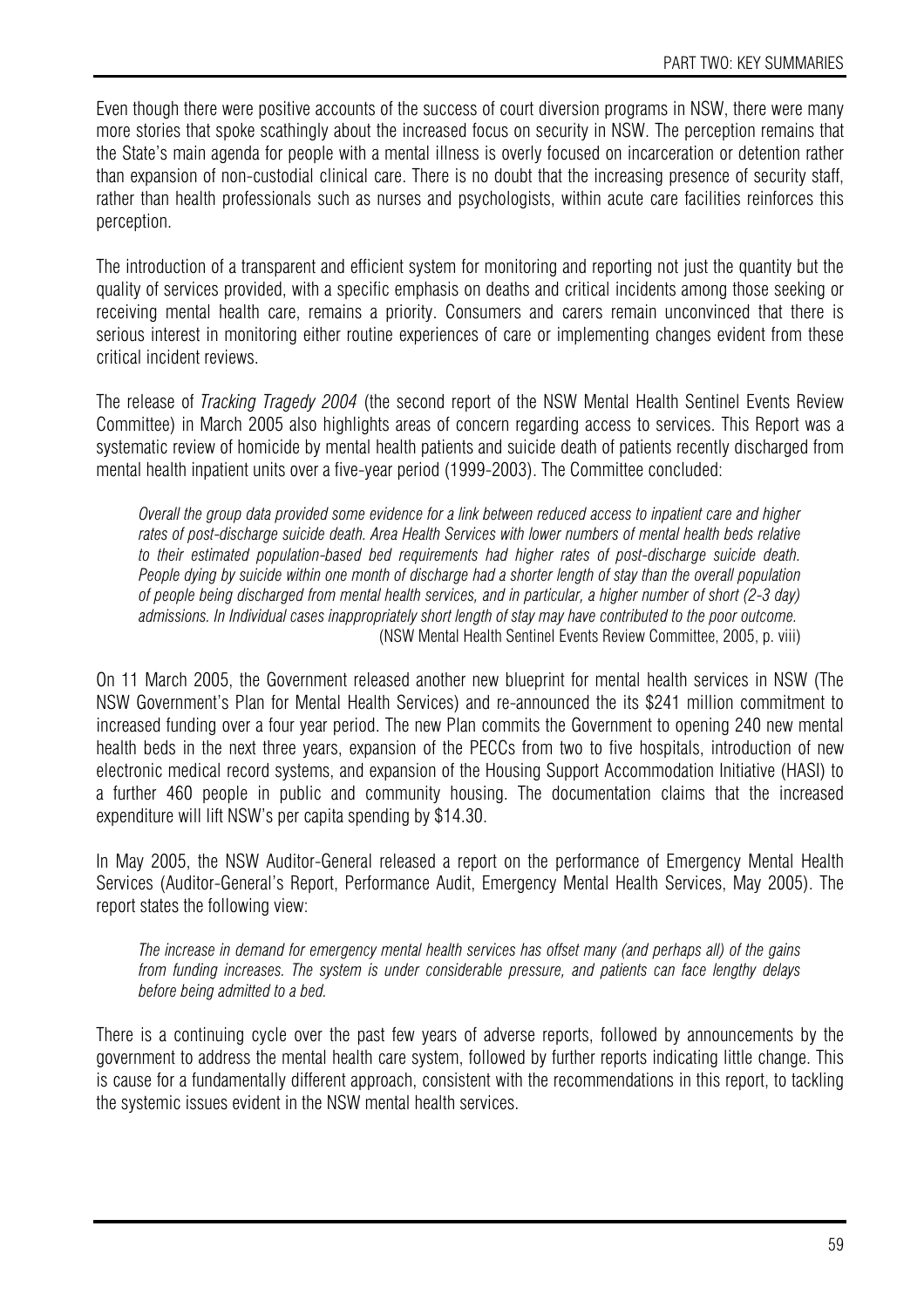## 2.7.1.2 Key issues raised by consultations and submissions

The major issues highlighted by the consultations and formal submissions in NSW were:

- i) the apparent emphasis on a 'law and order' agenda rather than enhanced clinical care;
- ii) the emphasis on enhanced security measures within acute care settings, with increased use of security rather than clinical care staff;
- iii) continued and widespread difficulties in accessing acute care services, particularly outside business hours and through emergency departments of general hospitals;
- iv) a critical lack of mental health beds including not only acute care beds but also medium term services;
- v) lack of support for community-based acute and ongoing clinical care;
- vi) lack of support for non-government service providers, particularly in employment support and rehabilitation services;
- vii) lack of support for genuine consumer and carer participation in planning, review and distribution of services;
- viii) workforce shortages across all disciplines leading to further demoralisation of the existing workforce;
- ix) inadequate and inappropriate forensic mental health services;
- x) lack of accountability for mental health spending, service deficits and critical incidents in the mental health sector;
- xi) resentment at the manner of introduction of new outcome-based clinical measurement systems at the expense of enhancement of actual clinical services; and
- xii) poor coordination of inter-departmental responsibilities and most notably those that involved service provision and protection of children.

## 2.7.1.3 Positive developments

While the general level of distress expressed by NSW consumers, carers, non-government and professional bodies was among the highest nationwide, our attention was also drawn to a number of positive state-wide developments or local initiatives. These included:

- i) statewide development of a forensic mental health service to be managed by Justice Health rather than the Department of Corrective Services;
- ii) the development of a statewide Court Liaison service in 2003/04 program for persons with mental disorders presenting to magistrate and district courts;
- iii) recent NSW commitments to support a new mind and neuroscience research strategy as well as a Professor of Schizophrenia-related research in association with NISAD;
- iv) very positive attitudes to mental health being expressed by police and emergency services, reflecting a major change in attitudes over the last decade;
- v) development of a joint initiative between NSW Health, the NSW Department of Housing and other non-government organisations (HASI) to improve the community and housing supports for those with very high levels of disability; and
- vi) increased commitment by NSW Health to monitor systematically experiences of care by consumers and carers within its services and report publicly.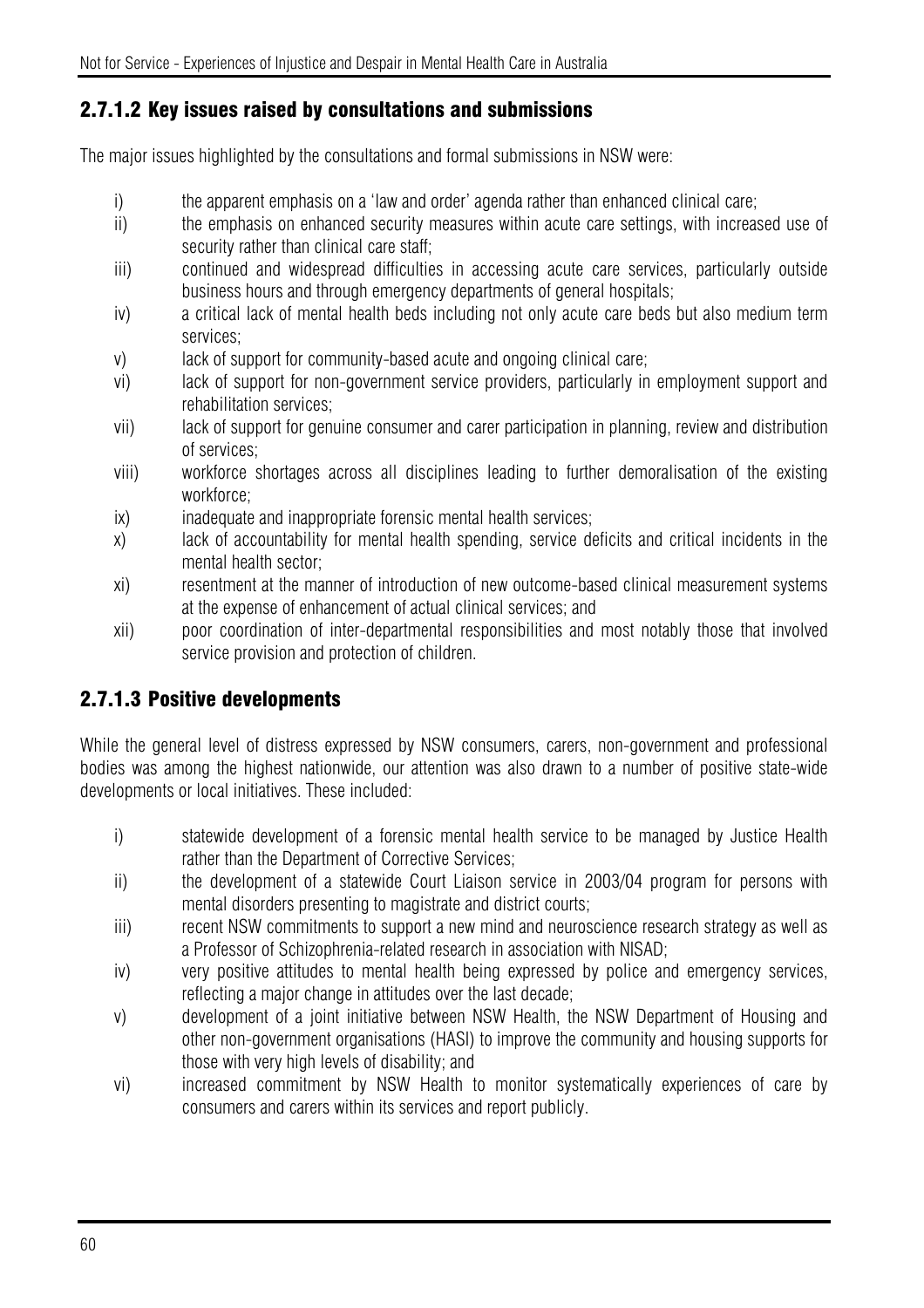#### New South Wales: Court Diversion Programs

*The diversion of individuals with mental health issues and/or intellectual disability is exemplified by recent changes to Section 32 of the Mental Health (Criminal Procedure) Act 1990. Courts are now able to divert individuals to treatment and able to enforce such orders by virtue to the individual being returned to court following notification by COS [Community Offender Services] of failure to comply with Section 32 treatment orders. These changes in legislation are a result of negotiation and agreement between COS, the Attorney General's Department, NSW Health and the Department of Disability, Home Care and Ageing.* 

*COS provide sentencers with a range of community-based sentencing options including Community Service Orders and the Intensive Supervision Program as alternatives to incarceration. However, both the Community Service Orders and the Intensive Supervision program require a degree of stability, including stable accommodation and appropriate intervention resources.* 

*In order to meet the conditions of the order and the offending needs of the individual, COS both develops and delivers core programs and brokers a range of services from government and non-government agencies that are funded to provide services within the community. Major partners in the provision of services and programs to offenders with complex needs are the Department of Housing, NSW Health (Community Mental Health and Community Health), the Department of Ageing, Disability and Home Care, the Department of Education, Employment and Training and Centrelink.* 

(Community Offender Services, Probation and Parole Service, Department of Corrective Services, New South Wales, Submission #317)

#### Housing and Support Initiative

*The Housing and Supported Accommodation Initiative (HASI) aims to strengthen the partnership with Housing and NGO's in delivering accommodation support to people with mental illness to live successfully in the community. The initiative is underpinned by policy, by statewide tender programs to ensure standard levels of care and by evaluation and review mechanisms. The development of the HASI program for NSW will be a staged process:* 

#### • *Stage One – 118 Medium to High Support places in the community*

*NSW Health is funding \$5m/year recurrently to mental health non-government organisations (NGOs) for high-level accommodation support.* 

*The DOH has provided housing stock of approximately \$7.8m.* 

*Preliminary outcomes in the South Eastern Sydney trial over a twelve month period show that inpatient beds days for enrolled patients decreased from 197 days to 32 days.* 

• *Stage Two - 460 Low outreach support places to people in public and community housing NSW Health is funding \$15m over 4 years to mental health NGO's for low-level disability outreach support for people with mental illness and disability associated with that illness already living in community and public housing.* 

• *Stage Three - 126 places in medium to high support* 

*The 2005/2006 mental health budget announced on 24 May 2005 has allocated an additional \$8 million for NGOs to provide moderate to high-level accommodation support. Housing will fund stock component. These places will be allocated across all Area Health Services. This program is due to go to Statewide tender processes within the next two months for the NGO support component.* 

*…(after 3 years) the Government will be providing support to an additional 700 people with a mental illness to live a quality life in the community, not hospital.* 

(Media Release 24 May 2005 and supporting information from the office of the NSW Minister for Health, Hon. Morris Iemma.)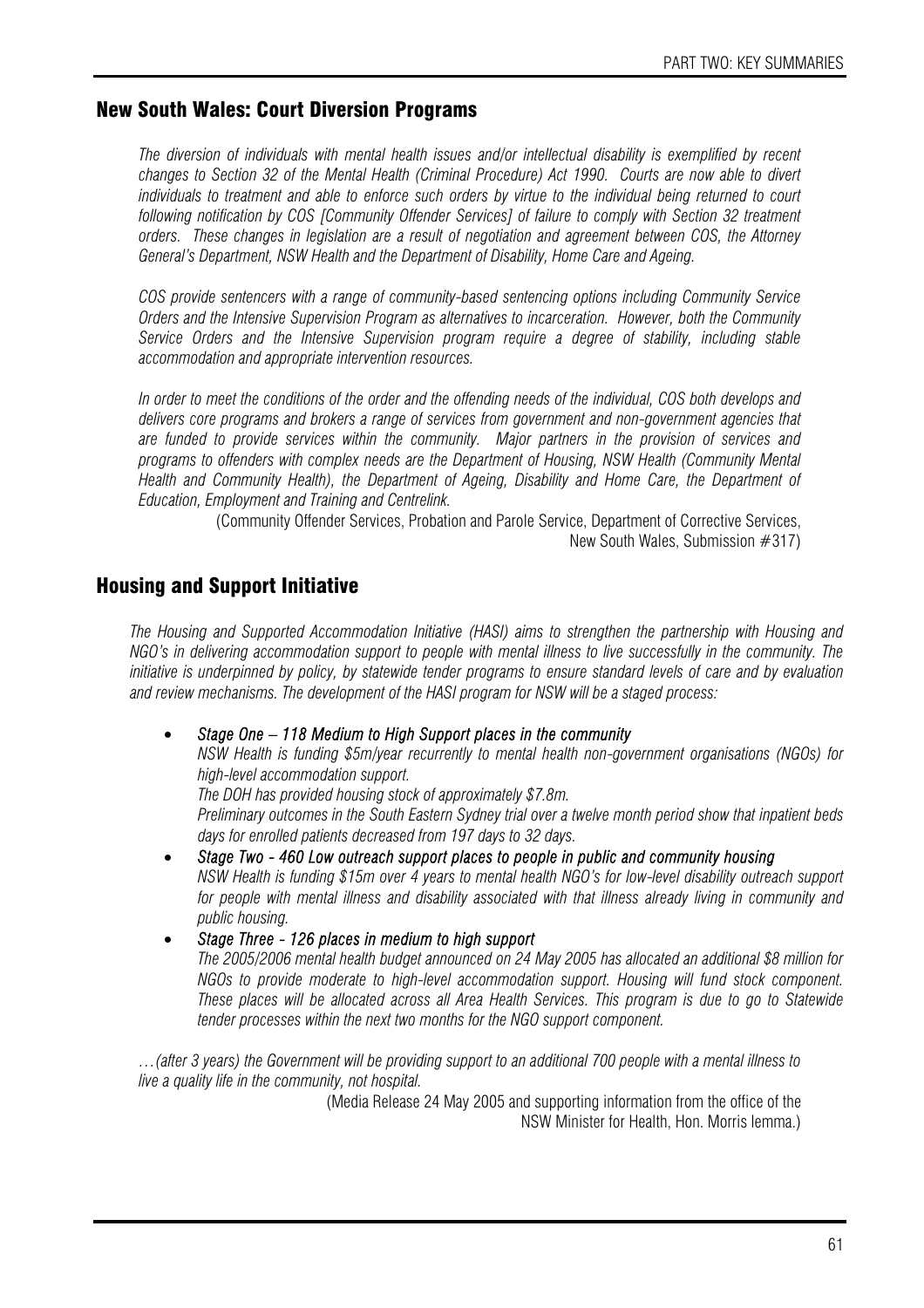#### 2.7.1.4 National Mental Health Report (NMHR) 2004 (analysis of expenditure and services)

According to the NMHR 2004, NSW finishes sixth out of the eight states and territories in terms of per capita expenditure (\$85.13), and remains well below the national average (\$92.03). It was ranked fifth in 1992-93 at the start of the national strategy. Over the last decade, mental health spending has increased 23% in per capita terms with the national state average being 26.2%. Only Victoria reporting a lower per capita increase (14.2%). In NSW, there has been a considerable growth in community and general hospital services (\$170.9m, compared with the highest, Victoria, at \$291.2m), but only a modest reduction in spending on stand alone institutions (a \$35m reduction compared with Victoria's reduction of \$180.5m).

In terms of clinical staff employed in ambulatory care settings it ranks sixth (35.2/100,000 population compared with national average of 35.9 and a high of 42.9 in Western Australia). With regard to clinical care staff, NSW ranks seventh (81.2/100,000) only outperforming the Northern Territory (78.1) and below the national average of 90.0 and the high of 104.0 in Tasmania. NSW ranks seventh in terms of funding to nongovernment organisations (2.4% of mental health funding compared with national average of 5.5% and the highest being in Victoria at 9.3%). NSW ranks sixth in terms of total inpatient and 24 hour staffed residential beds per 100,000 population (34.0 compared with the highest nationally of 51.0 in Tasmania). Total public sector inpatient beds in NSW ranked fifth in the Commonwealth (30.3/100,000).

## 2.7.1.5 Mental Health Council Survey Reports

As expected, the largest number of responses to the survey were from NSW organisations and individuals  $(n=239)$ . There remains a low level of perceived support for or actual implementation of the community's top five priorities for mental health reform at a local level (namely early intervention [15%], innovative services for comorbid substance abuse [10%], wider spectrum of acute and community care [11%], implementation of the national mental health standards [14%], programs to support attitudinal change [8%]). With regard to statewide initiatives, again there was a very low level of perceived support for or implementation of key initiatives (namely, specific inter-governmental service agreements [13%], support for innovation [8%], enhanced access [12%], clear accountability for funds [12%]).

## 2.7.1.6 Conclusions

NSW is faced with the dual difficulties of a combination of an extended period of low per capita expenditure on mental health and low confidence among clinicians about its capacity to bring about rapid improvements. Additionally, there appears to be a focus on expansion of old models of acute and hospital-based services rather than genuine service innovation or new partnerships with non-government or primary care service providers.

# 2.7.2 VICTORIA

## 2.7.2.1 Overview

The deficiencies in the provision of mental health services in Victoria have continued to attract widespread media and community attention, with a particular focus on deficits in acute and emergency care. Deficiencies in acute care services were highlighted by a report of the Victorian Auditor-General (2002) "*Mental Health Services for People in Crisis".*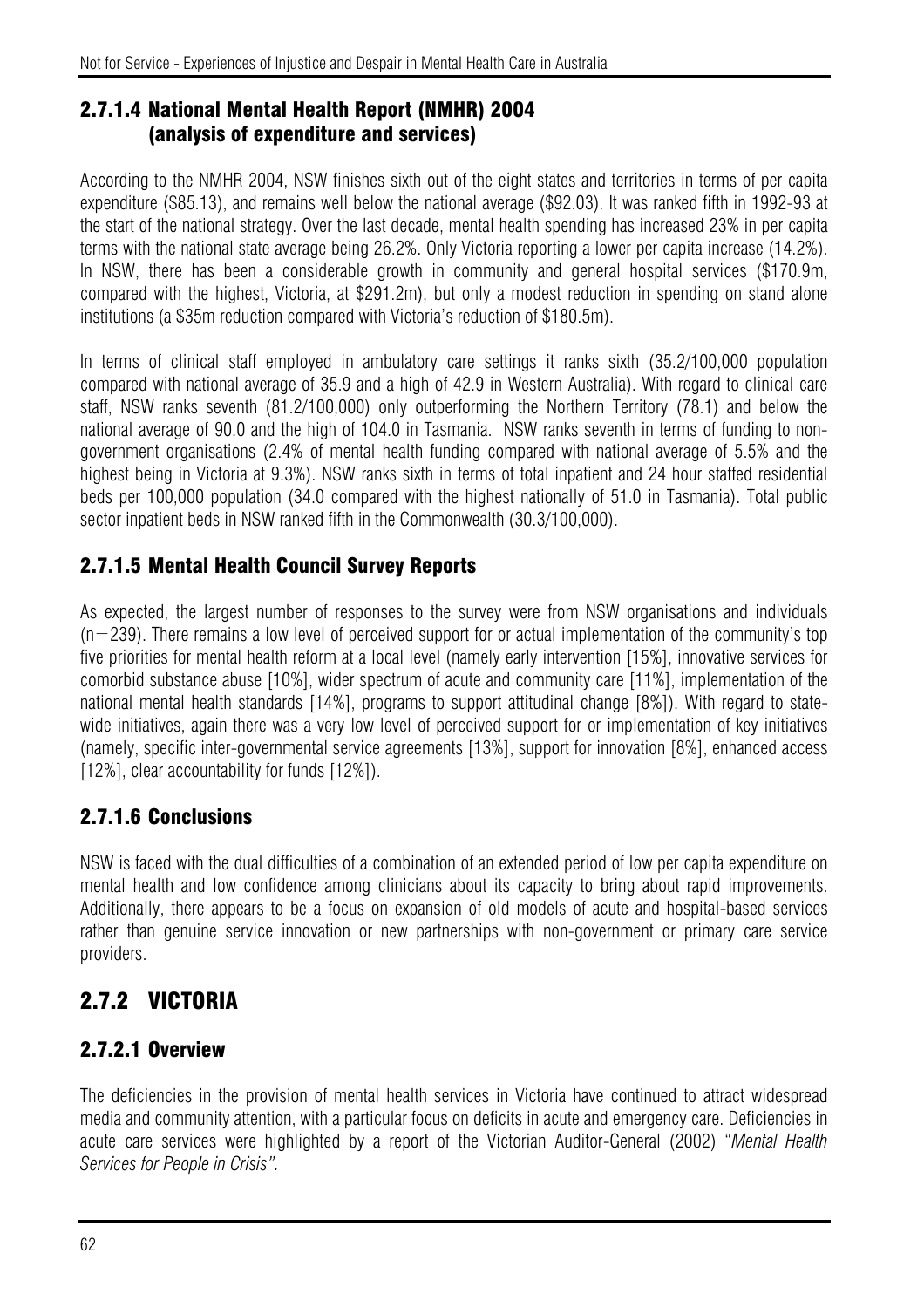*This audit identifies a range of concerns about the timeliness of service provision, the completion of key service delivery processes in compliance with relevant standards and guidelines, and the burdens placed upon carers and families. In making these findings, I do not wish to impugn the many dedicated professionals providing mental health services. It is clear that the service system is under significant stress, due to demand pressure, work force shortages and the increasing complexity of mental disorder in our society.* 

J. W. Cameron, Auditor-General (14, pg. vii)

The negative impact of poor mental health on consumers, their families and the wider community was also cited in the Victorian Auditor-General's Report (2002) as was the higher rate of unemployment, substance abuse, physical illness and social dislocation amongst people with mental disorder. These problems have been also been identified in each of the three National Mental Health Plans. The audit sought to examine mental health services for people in crisis and found:

*Increasing service demand and associated levels of unmet demand are resulting in service access difficulties for many consumers, early discharge from hospital, and increased burden on family and carers. These outcomes increase the likelihood of future unplanned re-admissions.* 

(Victorian Auditor-General's Report, 2002; 6)

Many recommendations were made regarding assessment procedures, documentation, timeliness and appropriateness of service responses to crises, discharge practices, integrated care, involvement of carers and families, rights of involuntary patients and evaluation of the effectiveness of mental health services. The Auditor-General noted that many of the recommendations arising from this audit were promptly recognised and incorporated in the new five-year plan for the delivery of public mental health services *New Directions for Victoria's Mental Health Services: The Next Five Years* (2002).

The stated underlying guide of the *New Directions for Victoria's Mental Health Services: The Next Five Years* (2002) is Victoria's whole-of-government social policy framework *Growing Victoria Together*. This places this plan in an ideal position to deal with the associated health, social and economic ramifications experienced by many people with mental illness and their families and carers. The *New Directions* five-year plan identified the following key areas as the focus of reform over this period:

- *1. manage the growing demand for mental health services;*
- *2. respond to increasingly complex consumer needs particularly the needs associated with increasing drug use amongst young people with mental illness;*
- *3. develop improved responses to consumer and carer needs, including developing new models of care particularly for people with high needs;*
- *4. establish and maintain an appropriate balance between inpatient and community-based services;*
- *5. address workforce challenges, including education, training, recruitment and retention; and*
- *6. ensure the future sustainability of services.* 
	- (New Directions for Victoria's Mental Health Services: The Next Five Years 2002, p.5.)

Resource distribution, both between inpatient and community based care and allocation to rural and regional areas, and the benefits of focussing on early intervention to reduce demand on acute care and negative impacts on consumers were also addressed. Many short- and long-term initiatives were outlined in this plan to redress gaps in service provision.

Two recent reports also outline initiatives to redress gaps in the provision of mental health services and protection of the rights of people with mental illness: *Victoria's Implementation of the National Standards for Mental Heath Services: Progress Report (September 2004)* and the *Annual Report 2003 Office of the Chief Psychiatrist (November 2004)*. However, both documents failed to self-identify areas of concern and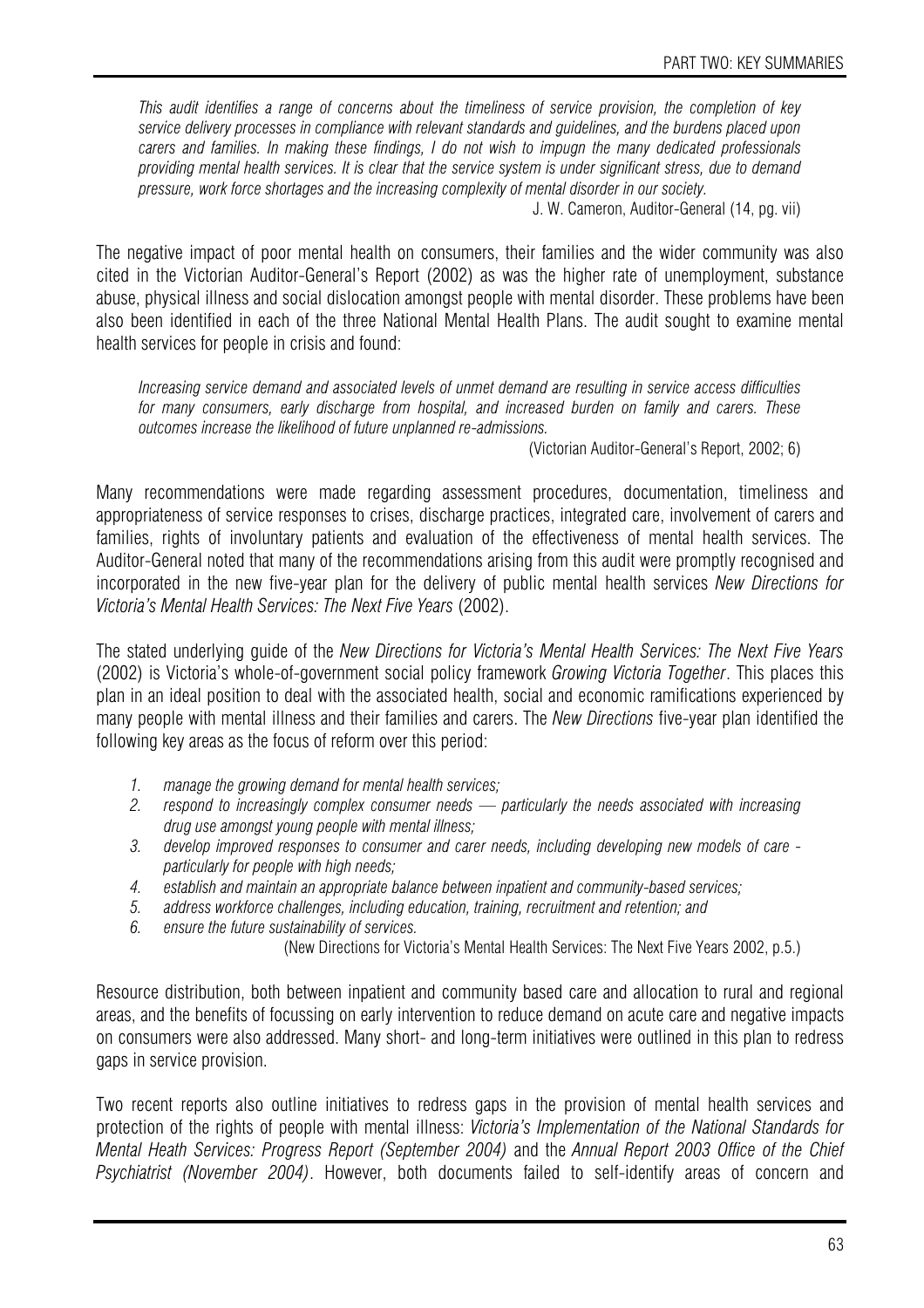disappointingly, no attempt was made to benchmark progress against the implementation of the National Standards for Mental Health Services (NSMHS). However, under each of the eleven NSMHS, lists were presented (not against specific criteria) describing some current and possible future initiatives. The list for Standard 11 (Delivery of Care), the most detailed of all the Standards, was minimal.

Victoria has seen considerable mental health promotion and prevention development under the independent auspices of VIC HEALTH and the recent commitment to establish a research centre devoted to this task. It has also led the development of the national depression initiative: *beyondblue* (which is now supported by the Australian Government for a further four years to June 2009) and has been one of the active participants in the new general practice-based and federally-funded access to allied mental health practitioner programs.

It has been at the forefront of Australian developments in institutional forensic mental health services through the establishment of Forensicare at the Thomas Embling Hospital. Academic clinical service and basic neuroscience research developments, particularly related to psychosis, have been of international standing. The establishment of Orygen Youth Health through community and service partnerships has been a major development. However, the internationally-leading work of Professor McGorry and colleagues with regard to early intervention in young persons with psychosis (recognised by an NHMRC Program Grant 2005-2009) has not yet been implemented substantially throughout the state.

In Australia the requirement for entrenched disability or life-threatening risk operates at a high threshold at the entry points to specialist care. Primary care access is theoretically better, however practically still a problem. *Generally, treatment for milder disorders and earlier phases of disorder is provided through little better than a lottery system in which affluence and local factors are key influences. Such people are often derided as the "worried well" even within psychiatry. They may not need years of treatment but they do have a right of access to appropriate treatment. Why not acknowledge that ready access to mental health care of some kind, much of it relatively simple, even informal and self-care, is as necessary as access to general medical care? This should not be controversial.* 

(Patrick McGorry, Professor of Psychiatry, Victoria, Submission #180)

Since the commencement of the National Mental Health Strategy in 1993, Victoria is the state that has undertaken the most systematic reforms consistent with the spirit of that strategy. That is, it has drastically reduced its reliance on beds in stand alone psychiatry hospitals with a significant move to new beds in general hospitals, other community-based beds and support for longer-term services provided by non-government organisations (Vic Auditor-General's Report 2002; New Directions Report 2002). It has also fared well in amending legislation to protect many rights of people with mental illness (Watchirs 2000, Carney 2003).

At a macro-level, therefore, it is easy to comprehend the direction of service reform. However, it is also clear that expenditure growth has not backed this process of systematic reform and that there is considerable variation in quality of services provided across the state. Gaps in service provision are common. Medical staff shortages in rural and regional areas are being filled largely with overseas trained doctors. Access to private sector services is strongly tied to inner and eastern Melbourne. The main focus of care in Victoria still appears to be on acute care and the protection of rights of involuntary patients rather than early intervention and protection of the broader rights to social, economic and political participation of people with mental illness and mental health problems. The impact of inadequate mental health services in emergency departments has been particularly emphasised by both health professionals and users of the services.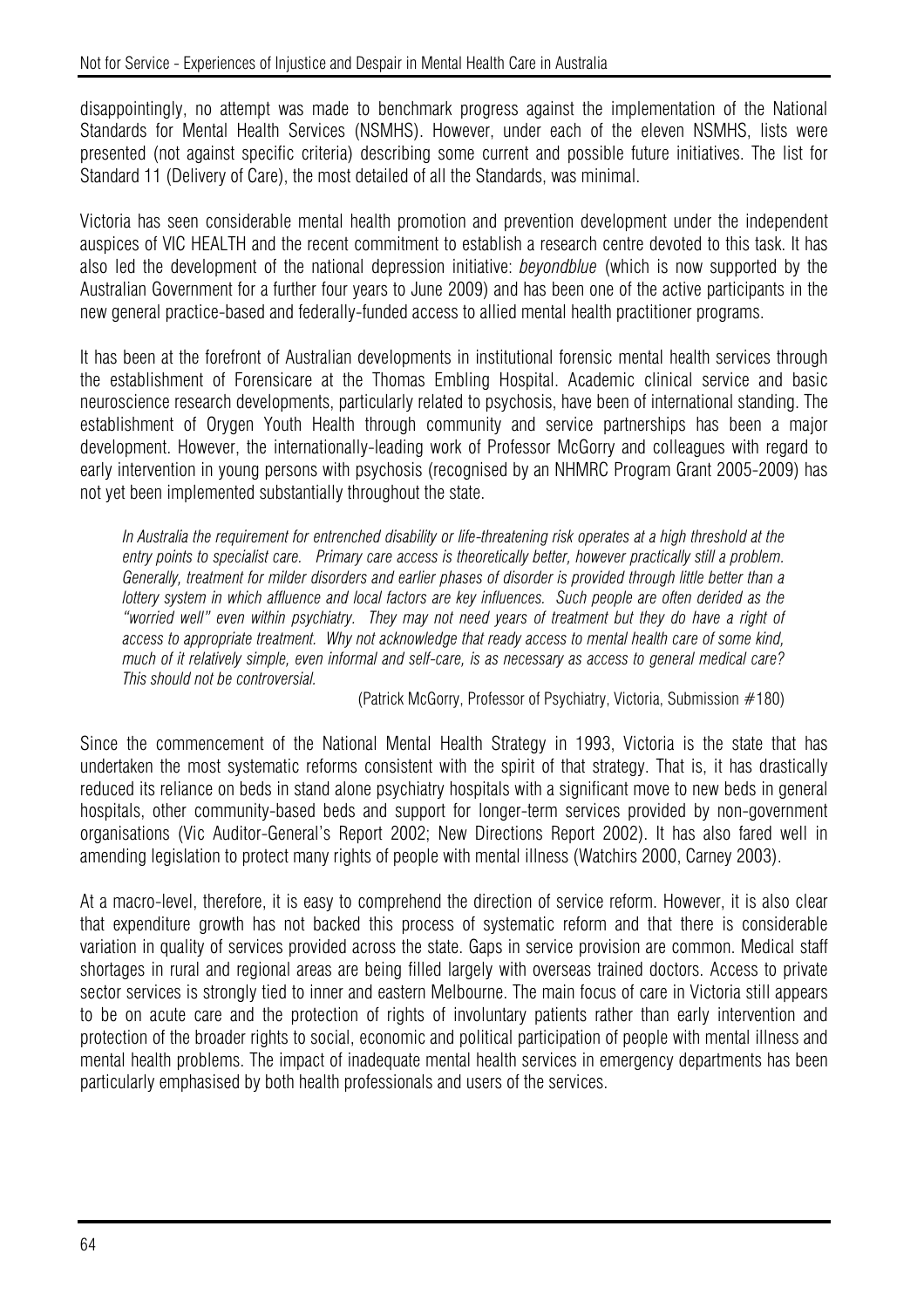The recent announcement of the *Victorian Strategy for safety and quality in public mental health services 2004- 2008* by the Victorian Department of Human Services heralds a major breakthrough for the improvement of safety and quality of practice in the delivery of mental health services. To date, the inclusion of mental health within broader health, safety and quality assurance programs has failed at both state and national levels. This new initiative should assist with the identification of systemic problems and issues of accountability. Victoria's commitment to the rights of people with mental illness is also evidenced by the recent release of *Patient Rights Booklets* in twelve languages in December 2004.

Just prior to the release of this report, Victoria announced a new mental health package value at approximately \$180 million over four years, with approximately \$55 million devoted to capital works and \$125 million in recurrent spending over four years. Just over \$30 million per year is an approximate increase of 5% in recurrent spending. Increases in funding were announced to acute community-based assessment teams, support for assessments in emergency departments and for facilities that can function as alternatives to acute hospitalisation.

## 2.7.2.2 Key issues raised by consultations and submissions

The major issues highlighted by the consultations and formal submissions in Victoria were:

- i) continued and widespread difficulties in accessing acute care services, particularly through emergency departments of general hospitals;
- ii) a critical lack of mental health beds, including not only acute care beds but also medium term services;
- iii) lack of support for community-based acute and ongoing clinical care;
- iv) inadequate rural and regional services, with a strong emphasis on providing minimal intervention services; and
- v) lack of accountability for mental health spending, service deficits and critical incidents in the mental health sector.

Although the mental health system in Victoria is more appealing at a macro level than many of the other statebased services, the general level of distress expressed by Victorian consumers, carers, and non-government and professional bodies was still very high. Critical incidents and day-to-day service failures were not perceived to be given sufficient priority by government and professional bodies.

## 2.7.2.3 Positive developments

Our attention was drawn to a number of positive state-wide developments or local initiatives. These included:

- i) the Orygen Youth mental health services providing early interventions for young people with psychosis;
- ii) institutional forensic mental health services, and in particular the Thomas Embling Hospital services which are of a high international standard;
- iii) Victorian support for a wide range of mental health promotion (VIC HEALTH), illness awareness and destigmatistion campaigns (*beyondblue*: the national depression initiative) and mental health and neurosciences research (Neurosciences Victoria, Mental Health Research Institute); and
- iv) development of a wider spectrum of step-up and step-down acute care facilities.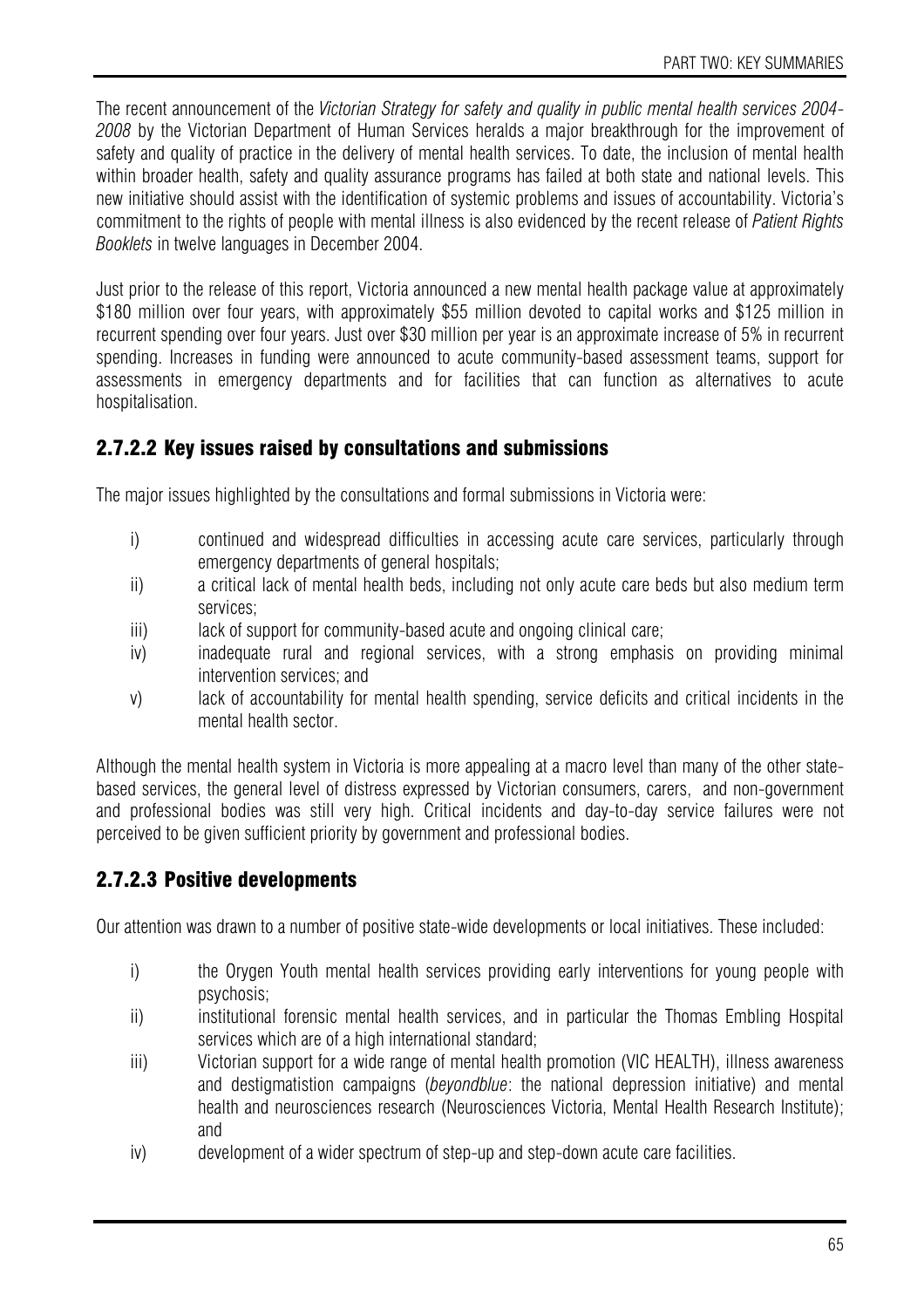In the process of consultation with the Victorian Department of Human Services, we were provided with the outcome of 2003-04 survey of consumer and carer experience of Victorian Public Adult Mental health services. Throughout our national consultations, this was the only substantive piece of work provided to us by any government department that had actually recorded systematically experiences of care. The associated documentation described a process dating back to 2001/02 conducted of the process by an externallycommissioned agency. Consumers between 18 and 64 years of age who had used an adult mental health services (AMHS) during 2003 were surveyed. Although the target population had been 300 consumers and 200 carers in each of 21 AMHS, there were only 1,586 respondents (908 consumers, 678 carers) giving an overall response rate of 15.1%. While the report focused on the net 'positive' response rates (% rating an aspect of care as good, very good or excellent) we found the high rate of net 'negative' responses to be consistent with the pattern of our own consultations in Victoria.

While we commend the Victorian Department for commencing such a process, we question why the survey has not been repeated. For the key indicators chosen (see table) negative response rates by consumers ranged from 28-42% and, importantly, for carers from 42-55%. These high levels of negative responses are not consistent with the expressed view of the Government (see Appendix 8.4.2) 'that service quality in Victoria is generally of a high standard'.

|                                                                           | <b>Negative responses</b> |               |
|---------------------------------------------------------------------------|---------------------------|---------------|
|                                                                           | <b>Consumers</b>          | <b>Carers</b> |
| Provision of Information about rights and responsibilities when<br>needed | 33%                       | 44%           |
| Understandable information about rights and responsibilities              | 33%                       | 45%           |
| Enabling access to help                                                   | 28%                       | 43%           |
| Getting help when needed                                                  | 29%                       | 42%           |
| Provision of treatment information when needed                            | 42%                       | 53%           |
| Understandable treatment information                                      | 43%                       | 55%           |
| Meeting Individual Needs                                                  | 37%                       | 51%           |

#### Victoria: ORYGEN Youth Health – Expanding Access and Care for Young Persons

*At Orygen youth health, we do have the capacity to treat around 600 new 15 –25 year olds with non-psychotic disorder each year, however we still have to refer out large numbers of patients (1400 referrals p.a.) who really need a specialist approach (as one index of this, 25% of those we are unable to accept have attempted suicide recently and are clearly significantly impaired). Moreover, we have no consultation-liaison team to work with GP's or counsellors to manage these and other cases.* 

(Patrick McGorry, Clinician and Academic, Victoria, Submission #180)

*ORYGEN is a unique organisation made up of a specialist youth mental health service, a research centre and a range of education, advocacy and health promotion activities. The overall goal of ORYGEN is to integrate knowledge gained from clinical practice and research activities to implement, and advocate for, high quality mental health services for young people.…The Clinical Program at ORYGEN Youth Health is part of Victoria's public mental health system and provides mental health assessment and treatment to young people aged 15 to 24 years who live in the western and northwestern areas of Melbourne. Traditionally, the Victorian public mental health system is divided into Child and Adolescent Mental Health Services (1-18) and Adult Mental Health Services (16-65). In 2002 however, ORYGEN Youth Health decided it was time for a new approach. ORYGEN Youth Health began offering services to young people aged 15 to 24 years, the first youth-specific*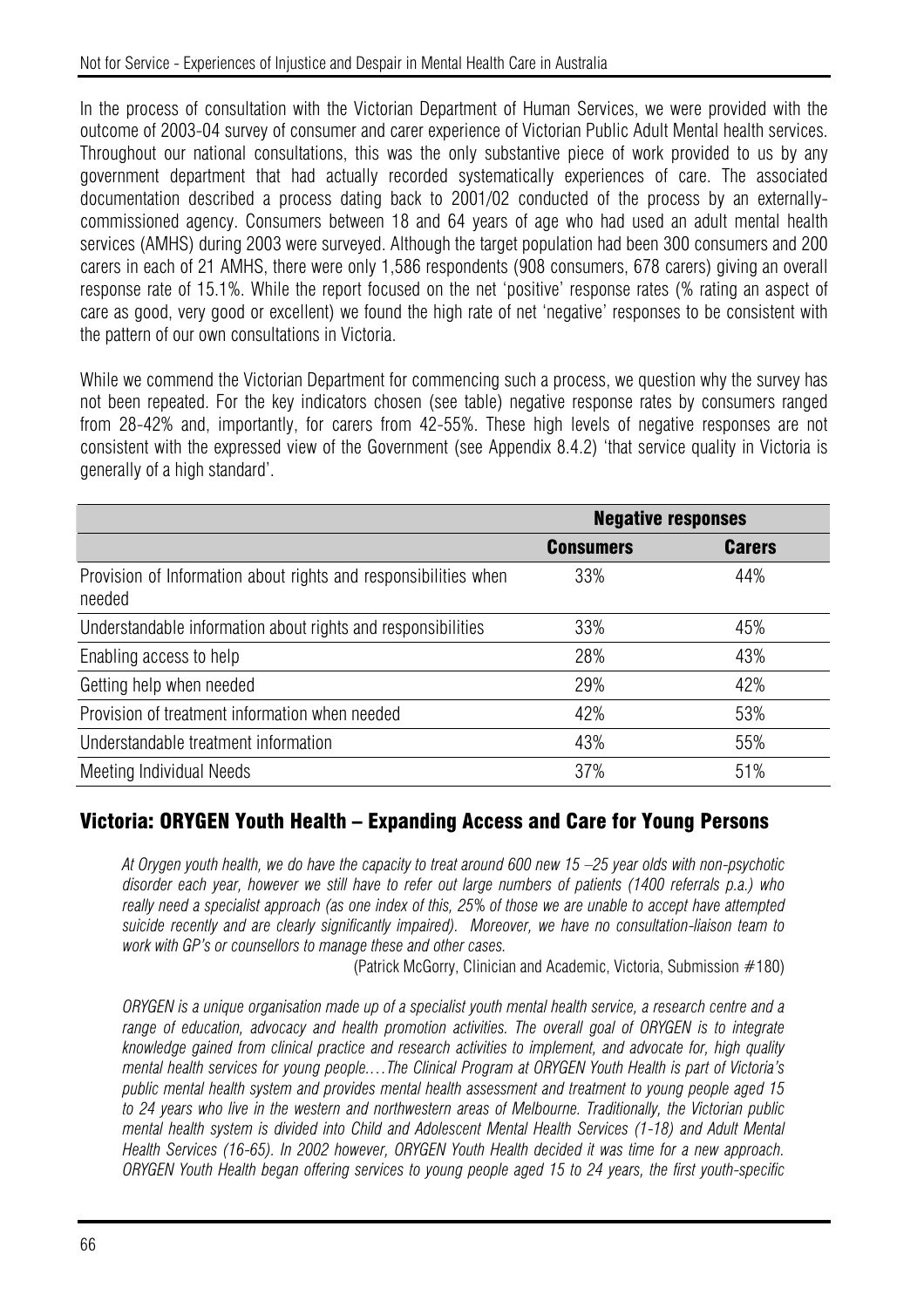*mental health service ever developed in Victoria. This decision highlighted the fact that mental health issues are the most common health concern for young people and that the development of specialised services minimises the impact of mental illness on a young person's learning and development.* 

> (Information obtained from ORYGEN website. Accessed 18 May 2005. http://www.orygen.org.au/contentPage.asp?pageCode=ABOUT)

#### Victoria: Spectrum – The personality disorder service for Victoria

*I have also been reading about Spectrum in Melbourne which is the State-wide Borderline Personality Disorder Service. It is so good that, at last, people are starting to put just a little money into people with Borderline.* 

(Consumer, Female, Victoria, Submission #203)

*Victoria has a statewide personality disorder service. This has come after a realisation that the State had to do something! It is very useful but it is insufficient. They cannot possibly cover all the need across the State. It would be like having one State-wide Schizophrenia service.* 

(Consumer, Advocate, Victoria, Submission #166)

*Spectrum is an Australian state-funded service providing consultation, training, treatment and research in relation to people with severe and borderline personality disorder who are at risk from serious self harm.* 

*Since the early 1990s there has been a growing body of research and clinical wisdom about effective treatment strategies for this client group. In 1993 the Second National Mental Health Strategy clearly endorsed the right of these clients to access state mental health services.* 

*Spectrum was established in late 1998 with two aims:* 

- *provision of support to state mental health services in the process of change towards new treatment strategies*
- *provision of specialised intensive assessment and treatment services for clients with particularly complex needs.*

*We are located in East Ringwood but we provide services to the whole of Victoria.* 

*Spectrum provides four types of services.* 

- *consultation to staff within the state mental health services to support their work with clients who meet the criteria for a diagnosis of Borderline Personality Disorder*
- *training to staff from state mental health services*
- *residential assessment and treatment*
- *research*

(Information obtained from the Spectrum website: http://www.spectrum-bpd.com/front.htm.

Accessed 22 March 2005)

#### 2.7.2.4 NMHR 2004 (analysis of expenditure and services)

According to the NMHR 2004, Victoria finishes second out of the eight states and territories in terms of per capita expenditure (\$98.81), above the national average (\$92.03). However, it was ranked first in 1992-93 at the start of the national strategy. Over the last decade, mental health spending has increased only 14.2% in per capita terms, well below the national state average of 26.2% and the lowest in the Commonwealth (the highest nationally being Western Australia at 52.4%). In distinct contrast to all other states and territories, there has been a marked increase in growth in community and general hospital services spending (now at \$291.2m) and a correspondingly marked drop in spending on stand alone institutions (-\$180.5m).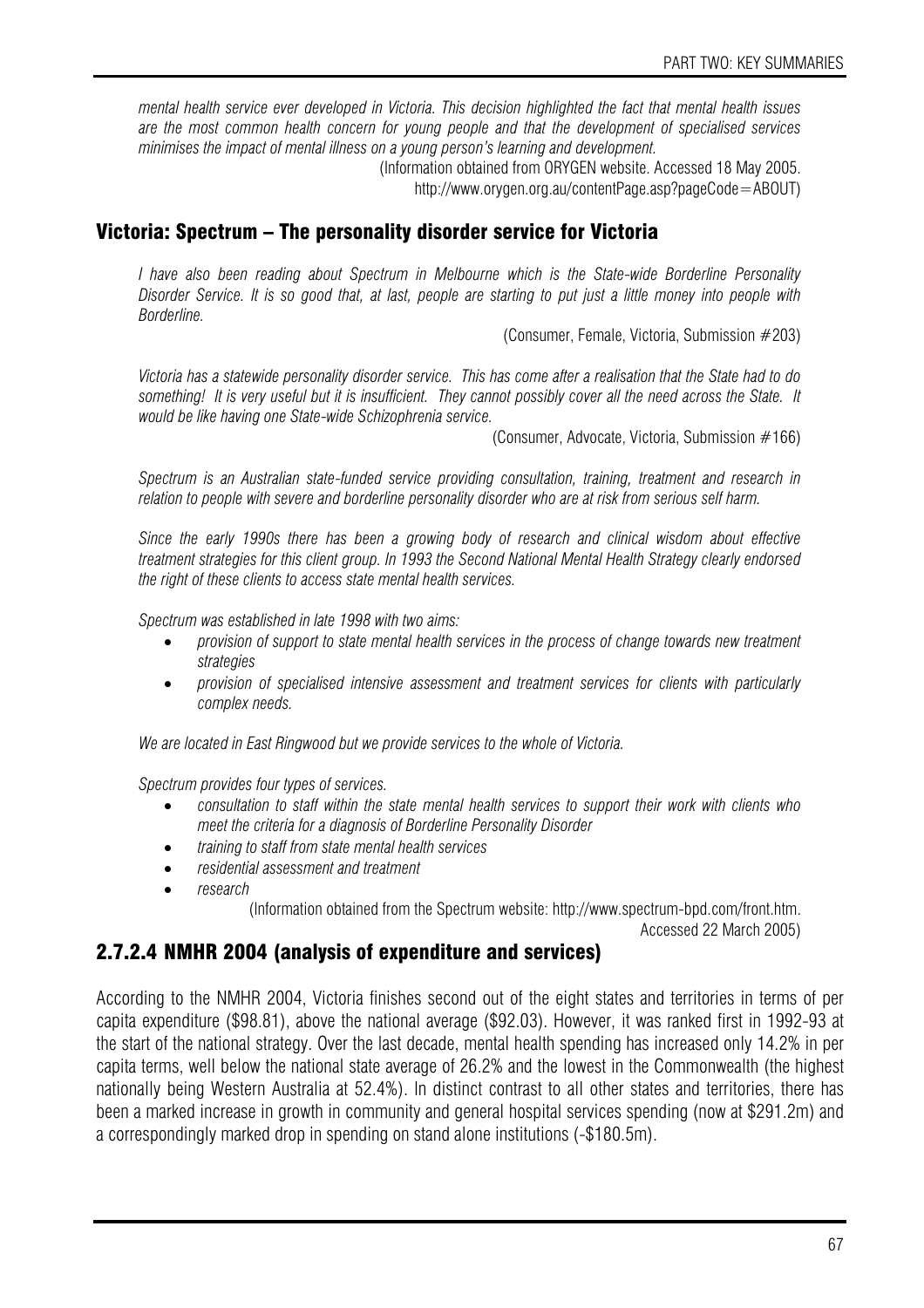In terms of clinical staff employed in ambulatory care settings it ranks fifth (37.3/100,000 population compared with national average of 35.9 and the highest of 42.9 in Western Australia). With regard to clinical care staff, Victoria ranks fourth (93.7/100,000) and is above the national average of 90.0 but well below the highest nationally (104.0 in Tasmania). Victoria is the leading state in terms of funding to non-government organisations (9.3% of mental health funding compared with national average of 5.5%). Victoria ranks third in terms of total inpatient and 24 hour staffed residential beds per 100,000 population (41.6 compared with the highest of 51.0 in Tasmania). Surprisingly, total public sector inpatient beds in Victoria ranked a poor sixth in the Commonwealth (23.3/100,000), only outperforming the NT and the ACT.

## 2.7.2.5 Mental Health Council Survey Reports

A total of 134 responses to the survey were received from Victorian organisations or individuals (see Part 3). Although there was a low level of perceived support for actual implementation of the community's top five priorities for mental health reform at a local level (namely early intervention [21%], innovative services for comorbid substance abuse [11%], wider spectrum of acute and community care [16%], implementation of the national mental health standards [17%], programs to support attitudinal change [9%]), the results for early intervention and a wider spectrum of services were better than in other states and territories. However, with regard to state-wide initiatives, there was a very low level of perceived support for, or implementation of key initiatives (namely, specific inter-governmental service agreements [12%], enhanced access [6%], and clear accountability for funds [10%]), though recognition of support for innovation [16%] was somewhat higher than elsewhere.

## 2.7.2.6 Conclusions

Against most of the agreed indicators, Victoria may be seen as the leading state in mental health services delivery. It has supported both community-based innovations as well as systematic reorganisation of its service structures. The reality for consumers of the services, however, is that insufficient attention has been placed on increasing real investments and recurrent expenditures and supporting key innovations such as the early psychosis and forensic movements. Additionally, insufficient attention has been directed to responding constructively to consumers' and carers' experiences of care.

# 2.7.3 QUEENSLAND

## 2.7.3.1 Overview

Issues relating to security and the perceived threat to the community posed by persons with mental disorders have received excessive and unbalanced media attention in Queensland. Government responses have emphasised a strong 'law and order' rather than expanded clinical care approach. While mental health spending has increased in Queensland in recent years, it comes after many years of low funding and given the difficulties in servicing such a geographically-spread and diverse population, it is unsurprising that there are many reports of poor access to basic services throughout the state. The government faces a very large resource and workforce challenge if it is to provide acceptable community-based mental health care in the major regional and larger rural centres.

In 2002, *Smart State 2020: A Vision for the Future,* was released by the Queensland Government. In both the Summary Discussion Paper and Directions Statement, while mental health is briefly acknowledged as contributing to increasing disease burden, changes to mental health service delivery or the overall prioritisation of such activities are not evident. For example, in the futuristic description of the health system in *2020*, one of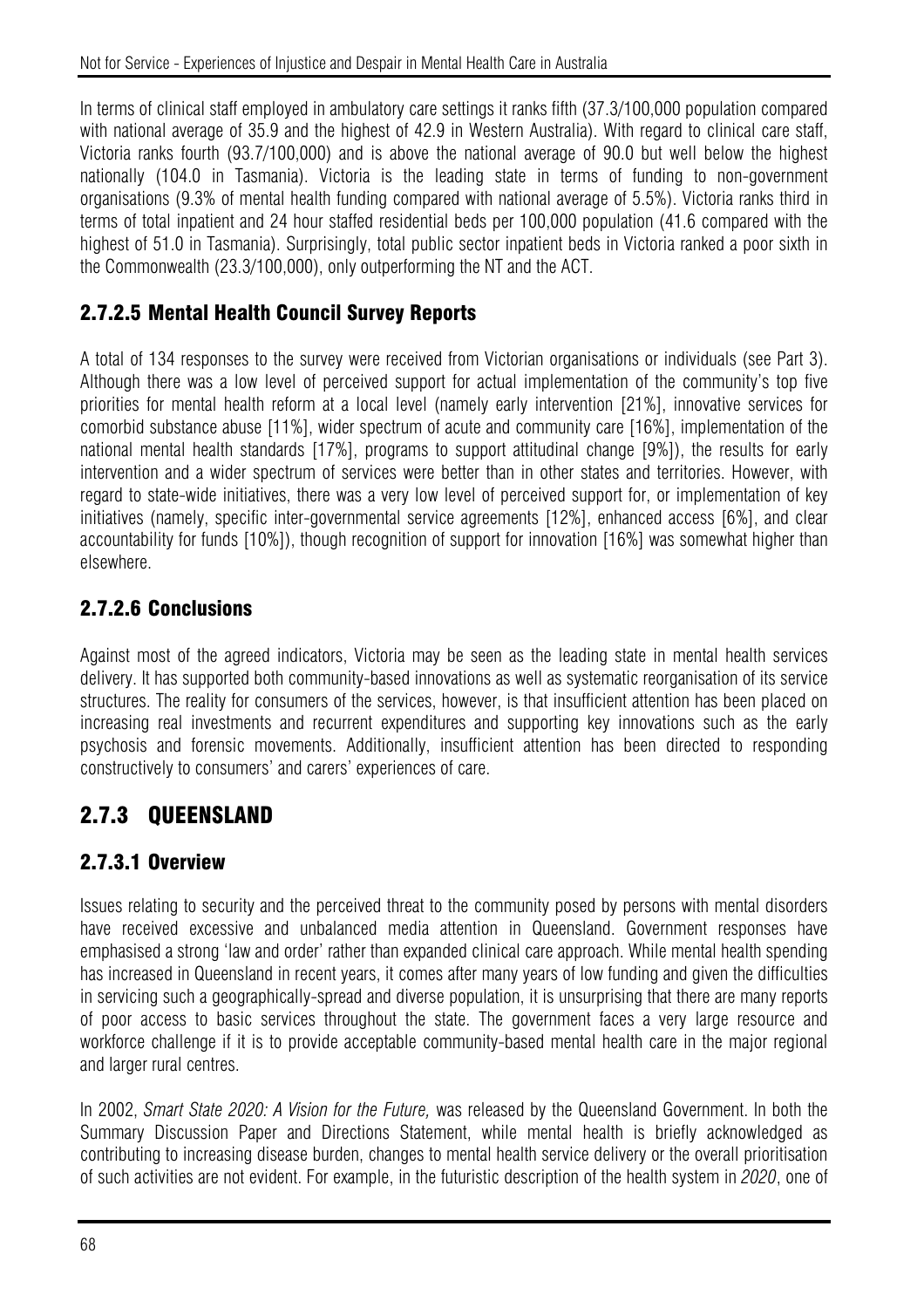the 12 descriptors refers to "mental health and aged care services delivered in community or home environments as opposed to institutional settings" (page 13). Again, while depression and suicide were nominated as two of the six target areas for major health gains, the strategies identified failed to address the current critical barrier of access - the very limited, if any, services for people with mental illness or mental problems. The strategies identified were:

*Actions to reduce the incidence and impact of depression include:* 

- *proactive mental health promotion programs including intersectoral action to create supportive environments*
- *promoting resilience strategies in children and youth*
- *assisting people to recognise depression early when it does occur encouraging those affected to seek help and facilitating access to appropriate services*
- *provision of effective treatment and management strategies*
- *reducing the stigma and discrimination experienced by people with mental health problems.*  (Smart State 2020: A Vision for the Future – Directions Statement, 2002, pages 21-22)

The *Smart State 2020* report was used to develop the 2004 Queensland Health Strategic Plan. Consequently, there was very little mention in the Strategic Plan of specific reform to the delivery of mental health services, although integrated mental health services were listed as an 'output' in the diagram of the strategic planning framework (page 10). The 2004 Health Determinants Report highlighted mental health issues for children, but only fleetingly mentioned it as a factor for the whole population. The 2004 Strategic Plan does not mention mental health as a health risk factor.

In budget announcements for 2004-2005 on 11 November 2004 the Queensland Government only allocated \$13 million for improved mental health services out of a total announced package excluding capital works and partnerships of \$135.2 million. Mental health was not mentioned when the Government announced a new team to lead Queensland Health, and the major issues of concern were described as follows:

*From next year, for the first time anywhere in Australia, we will be looking to train doctors in the private sector, develop more community health care campuses, introduce new programs to deliver more elective surgery and more dental treatments, and take on the difficult decision-making around Australia's current shortage of specialist medical staff.* 

(Queensland Minister for Health, Media Release, 27 December 2004)

This trend of discussing mental health reform but not translating talk into concrete actions and observable differences in the lives of people with mental illness has also been highlighted recently by the Office of the Public Advocate in Queensland.

*The national mental health reform process marches on with the most recent third National Mental Health Strategy – yet, for many people with a psychiatric disability, this policy process is yet to be fully realised in their daily life. The ideals that drive the language of our policy makers – the promise of recovery, genuine and available alternatives to acute admission, whole of government responsibility for mental health, seamless service delivery from clinic to community, access to timely and effective services for all – are yet to be shaped into the fully resourced organisational arrangements that can make a significant difference to this marginalised group of Queensland citizens.…*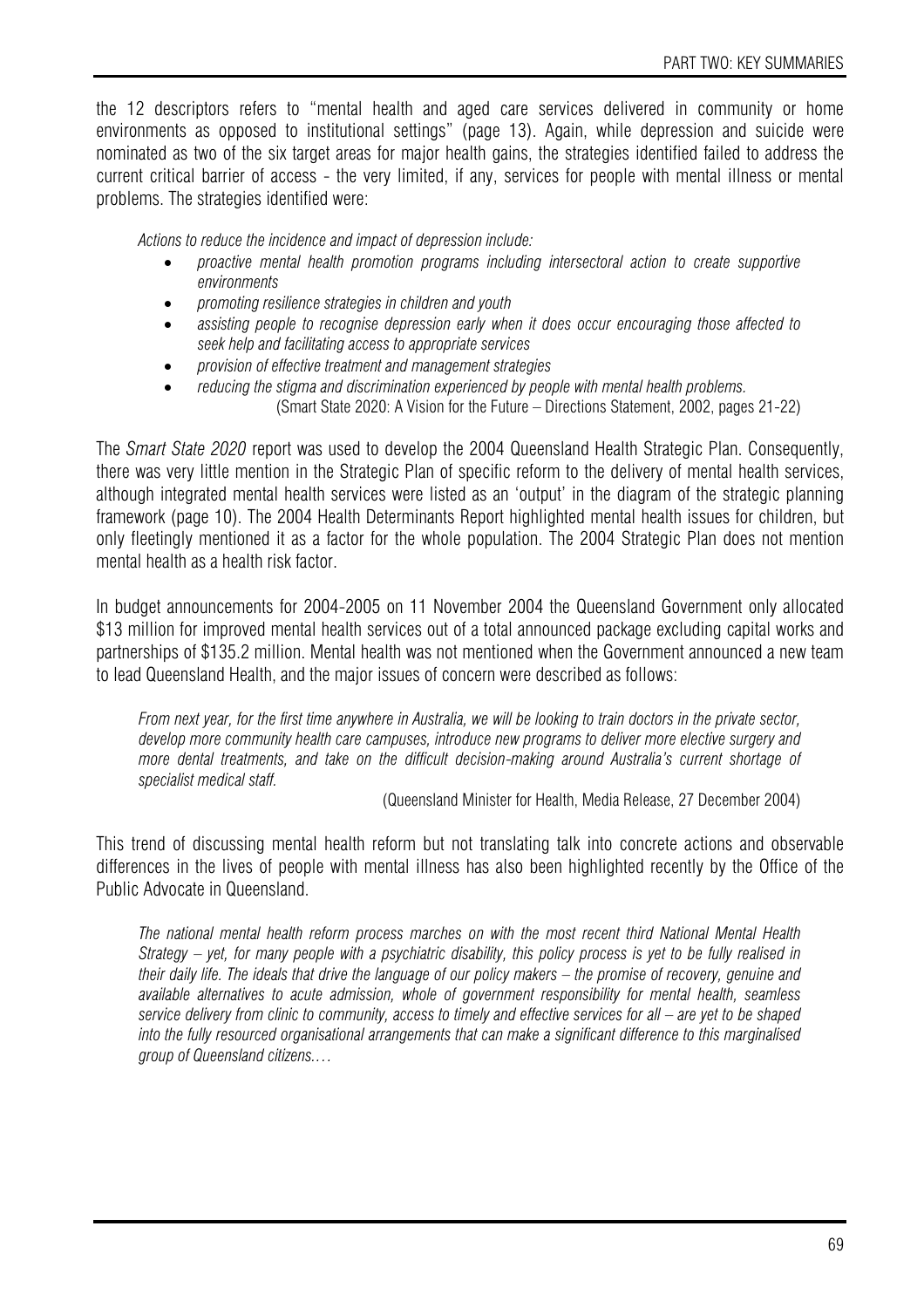*Nowhere is the stigma and discrimination of which the Public Advocate spoke before more evident than in such an inequitable resource allocation. It is hard to imagine a significant improvement in the quality of mental health care without a sizeable increase in funds. … I should note that our critical concern around many of these issues is directed less to mental health services staff, than to the underlying systemic cause of much of this – the stigma and discrimination practised by many ordinary citizens, the consequent low priority given to mental health issues in the political domain, and the consequent under-resourcing of the area regardless of what the facts tell us about the national burden of disease.* 

> (Lindsay Irons, Office of the Public Advocate, 'Mental Health in Queensland Today', Speech delivered at the Public Advocate's Mental Health Forum, Brisbane 01 June 2004, page 1)

*It is now well acknowledged that the predictive factors of emotional and social well-being are diverse indeed. It has been said many times before that, while there is considerable focus on inpatient hospital care, it is not the health system which largely determines the community's health – contrary to what most medical clinicians might believe. Nowhere is this more apparent than in mental health. In fact, many risk and protective factors for mental illness lie beyond not only the field of psychiatry, but also beyond the health system itself. These*  factors are complex, and obtain from the circumstances of our everyday lives – material well being, education, *community inclusion and acceptance, employment opportunities, social cohesion and, perhaps most importantly, housing and accommodation.*

(Lindsay Irons, Office of the Public Advocate, 'Mental Health in Queensland Today', Speech delivered at the Public Advocate's Mental Health Forum, Brisbane 01 June 2004, page 3)

#### 2.7.3.2 Key issues raised by consultations and submissions

The key issues identified in Queensland were:

- i) limited access to key services, particularly in larger regional and rural centres;
- ii) poor resource distribution across the state;
- iii) stigma and stereotypes being apparent in the community and perpetuated by the media;
- iv) very poor treatment of Indigenous persons with mental disorders;
- v) lack of rehabilitation and supported employment programs;
- vi) lack of adequate consultation measures with consumers, families and carers;
- vii) unresponsive complaints processes; and
- viii) lack of support by a wide variety of government departments (health, housing, employment, justice) to enable persons with illness to reside in the community.

#### 2.7.3.3 Positive developments

Attention was drawn to a number of positive state-wide developments or local initiatives. These included:

- i) use of e-health and telepsychiatry mechanisms to attempt to overcome some of the geographical challenges;
- ii) better coordination of GP-based mental health developments; and
- iii) Queensland's Mental Health Court.

#### Queensland: Queensland's Mental Health Court

*At this time [28 February 2002] The Mental Health Court was established to make determinations in relation to persons with a mental illness or intellectual disability who are charged with a criminal offence. It also hears appeals against decisions of the Mental Health Review Tribunal and is empowered to conduct enquiries of the detention of patients in authorised Mental Health Services…*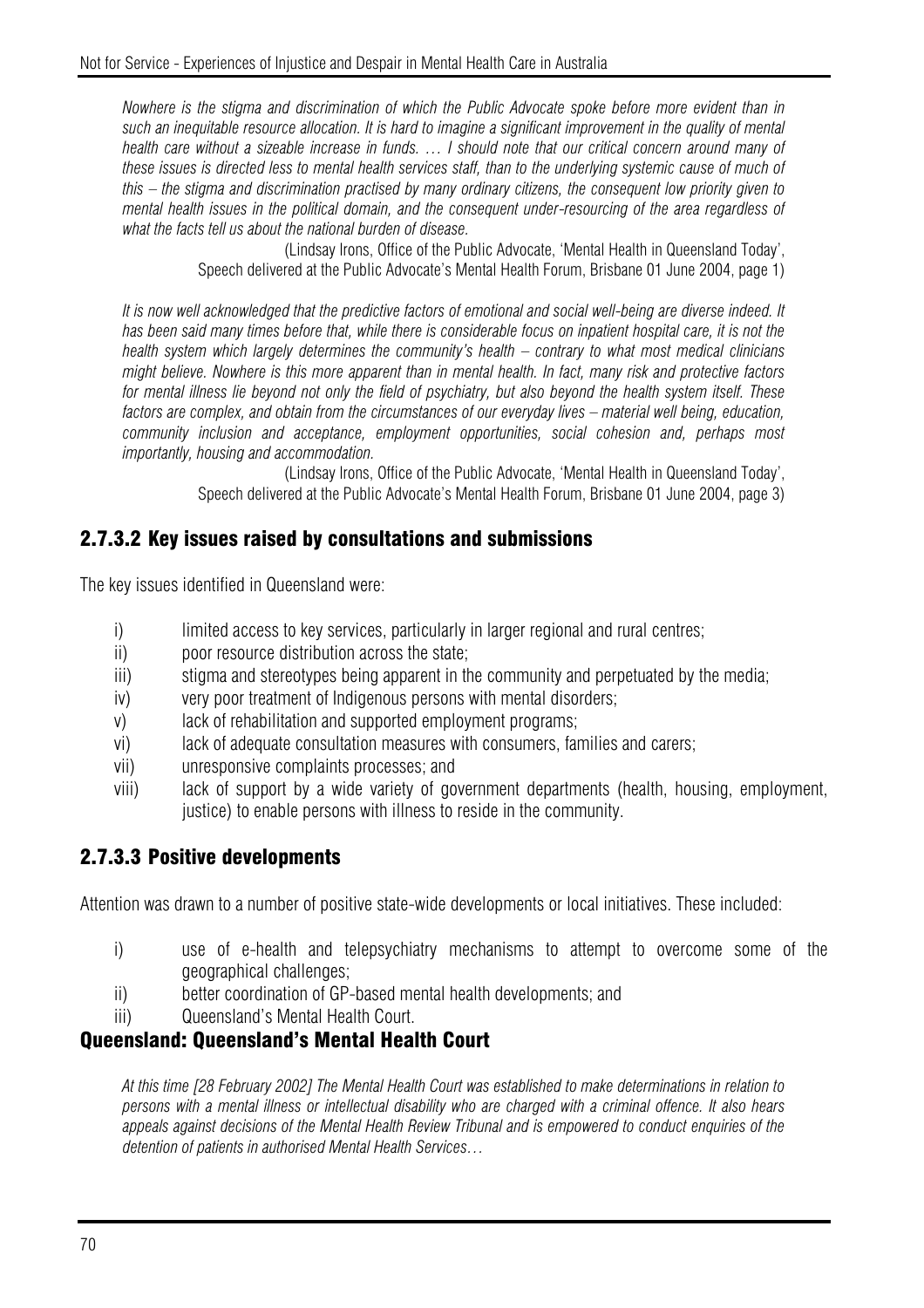*The Mental Health Court is constituted by a Supreme Court Judge. The Judge is assisted by 2 Assisting Psychiatrists…The functions of the Court are: to decide references of the mental conditions of persons; to hear appeals from the Mental Health Review Tribunal; and to investigate the detention of patients in Authorised Mental Health Services…The matter of a person's mental condition relating to an indictable offence may be referred to the Court if there is reasonable cause to believe that: the person is mentally ill or was mentally ill when the alleged offence was committed…* 

*Once a reference is made, criminal proceedings are suspended until the Court has made its decision on the reference. …* 

*Where a person is found not of unsound mind and fit for trial the Court orders the proceedings continue according to Law and, depending on the person's mental health and the circumstances of the case, it may order that he/she remain in hospital, be remanded in custody or be granted bail. Where the Court finds that the patient was of unsound mind at the time of the offence or that he/she is unfit for trial it may make a Forensic Order. The person then becomes an involuntary patient at an Authorised Mental Heath Service. The Court may order that he/she be placed in a Secure Unit or other Service for inpatient treatment and care and may approve limited Community Treatment. A person found to be unfit for trial but not permanently so will be subject to regular reviews by the Mental Health Review Tribunal. …* 

*It is the view of the Court that it must take into consideration not only the patient's treatment needs but the protection of the community and always in the context of the seriousness of the crime.* 

*The Mental Health Court works well, as did its predecessor, the Mental Health Tribunal. It is unique and innovative. Its values have been under recognised in the fields of Law and Mental Health and its forensic*  interface. Public confidence in the system is warranted. ... mentally ill offenders are identified early, treatment *provided and ensured where necessary in a way which will protect the public. …. Expansion of rights and responsibilities, accountability and best practice in law and medicine does not come cheaply. There must be no deterioration through attrition.* 

(Lawrence JM, (2004) Queensland's Mental Health Court: The first twelve months)

#### 2.7.3.4 National Mental Health Report 2004 (analysis of expenditure and services)

Although Queensland still finished *last* in per capita spending on specialised mental health services when compared with all other jurisdictions (\$84.83, national average of \$92.03), mental health spending had increased 41.8% in per capita terms over the last decade (with the national state average being 26.2%). In Queensland, there has been a considerable growth in community and general hospital services (\$151m, compared with the national high of \$291.2m in Victoria), and a modest reduction in spending on stand alone institutions (-\$27.9m compared with Victoria's national high of –\$180.5m).

In terms of clinical staff employed in ambulatory care settings Queensland finished last again (29.8/100,000 population compared with national average of 35.9). With regard to clinical care staff, Queensland ranks fifth (89.7/100,000), just below the national average of 90.0. However, Queensland finished second highest in terms of funding to non-government organisations (7.0% of mental health funding compared with national average of 5.5% and a national high of 9.3% in Victoria). Queensland ranks fourth in terms of total inpatient and 24 hour staffed residential beds per 100,000 population (37.3 compared with a national high of 51.0 in Tasmania). Total public sector inpatient beds in Queensland ranked second in the Commonwealth (35.1/100,000).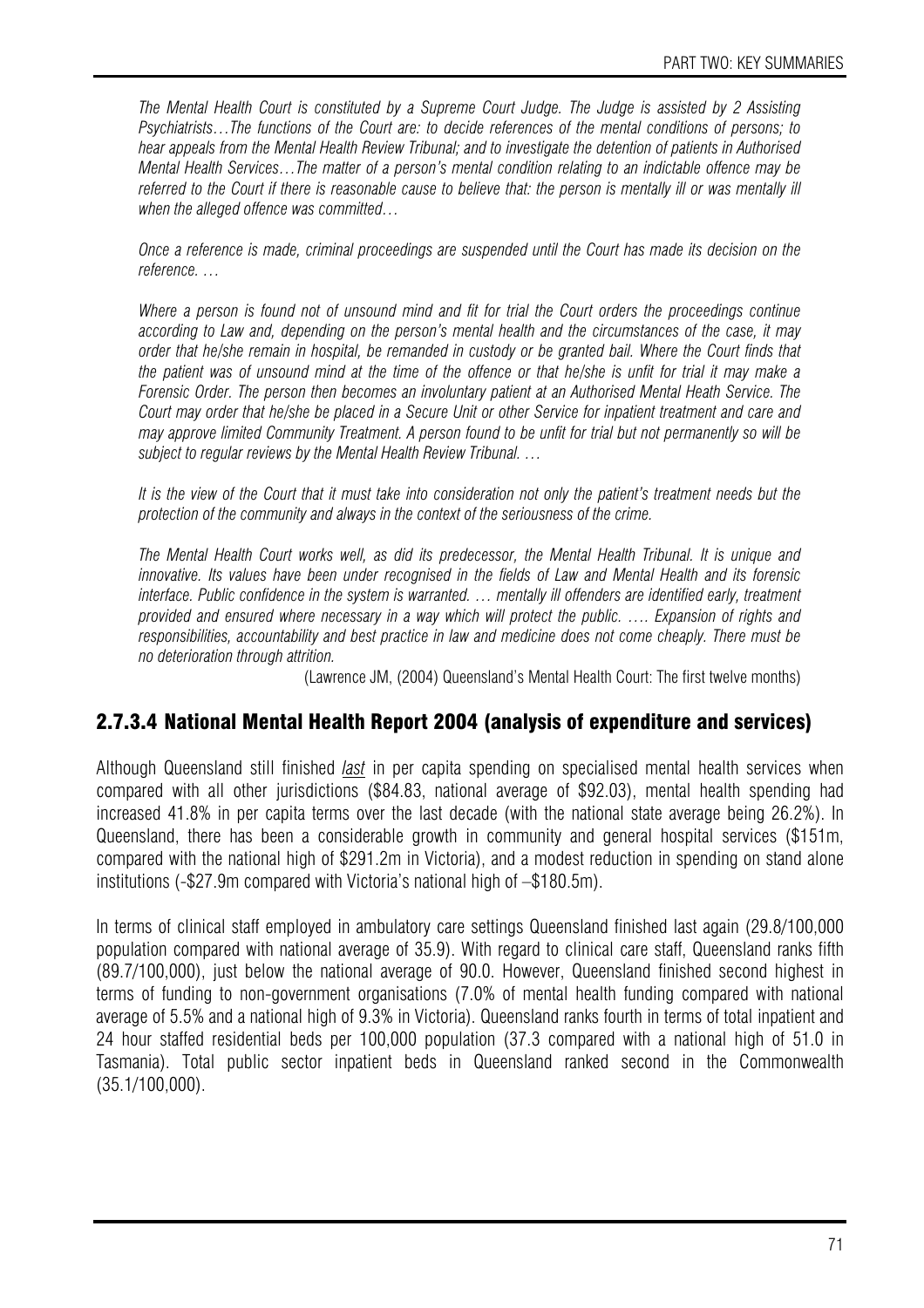#### 2.7.3.5 Mental Health Council Survey Reports

A total of 95 responses to the survey were received from Queensland organisations or individuals (see Part 3). As Queensland has been consistently one of the lowest of all jurisdictions with regard to expenditure, and given the specific geographical and population challenges it faces, it is unsurprising that it mirrors the national trends for low implementation of key priorities (namely early intervention [16%], innovative services for comorbid substance abuse [10%], wider spectrum of acute and community care [7%], implementation of the national mental health standards [19%], programs to support attitudinal change [9%]). The Queensland system appears to rely particularly heavily on hospital bed-based notions of acute care. Similarly for state-wide initiatives, there was a low level of perceived support for or implementation of key initiatives (namely, specific intergovernmental service agreements [11%], enhanced access [11%], clear accountability for funds [11%]), or recognition of support for innovation [12%]).

## 2.7.3.6 Conclusions

*Over the past year, the Office has endeavoured to gain a better understanding of the experience of Queensland citizens who have a mental illness or psychiatric disability. In doing so, the Office has witnessed divergent, almost irreconcilable, views of policy-makers and patient advocates across the state…Policy-makers highlight the achievements already made in mental health…However there is a widespread view on the part of the patient advocates across Australia that the mental health system is in crisis…..* 

*The Office acknowledges the progress achieved by the Queensland mental health system over the past decade, and the ongoing reform process that is underway. However, these should not blind us to the systemic problems identified within the service system, nor to the level of scrutiny and resolve that will be needed to address them*

Annual Report 2003/4, Office of the Public Advocate, Queensland

The conclusions reached by the Queensland Office of Public Advocate are consistent with the submissions and presentation made to the MHCA. As in many jurisdictions, the Office has pointed to the gap between the views of policy makers and those responsible for administering care, and those who use the services and the clinicians employed.

The challenges facing mental health development in Queensland are large. There have been decades of neglect and low expenditure and there are cultural, demographic and geographical hurdles to face. There needs to be changes in resource investment, accountability mechanisms and workforce development to improve experiences of care within mental health services. While there have been important developments in Queensland child and family mental health, Indigenous health, population mental health and significant new commitments in basic neurosciences, there is no clear commitment to a radical enhancement of services, particularly within the larger regional centres and rural communities. Political, professional and community leadership is urgently required. Additionally, an emphasis on blaming the existing workforces for failures in service delivery needs to be rejected. The current inquiries into Queensland Health established in May 2005 offer an opportunity for fundamental reform of the entire health care system.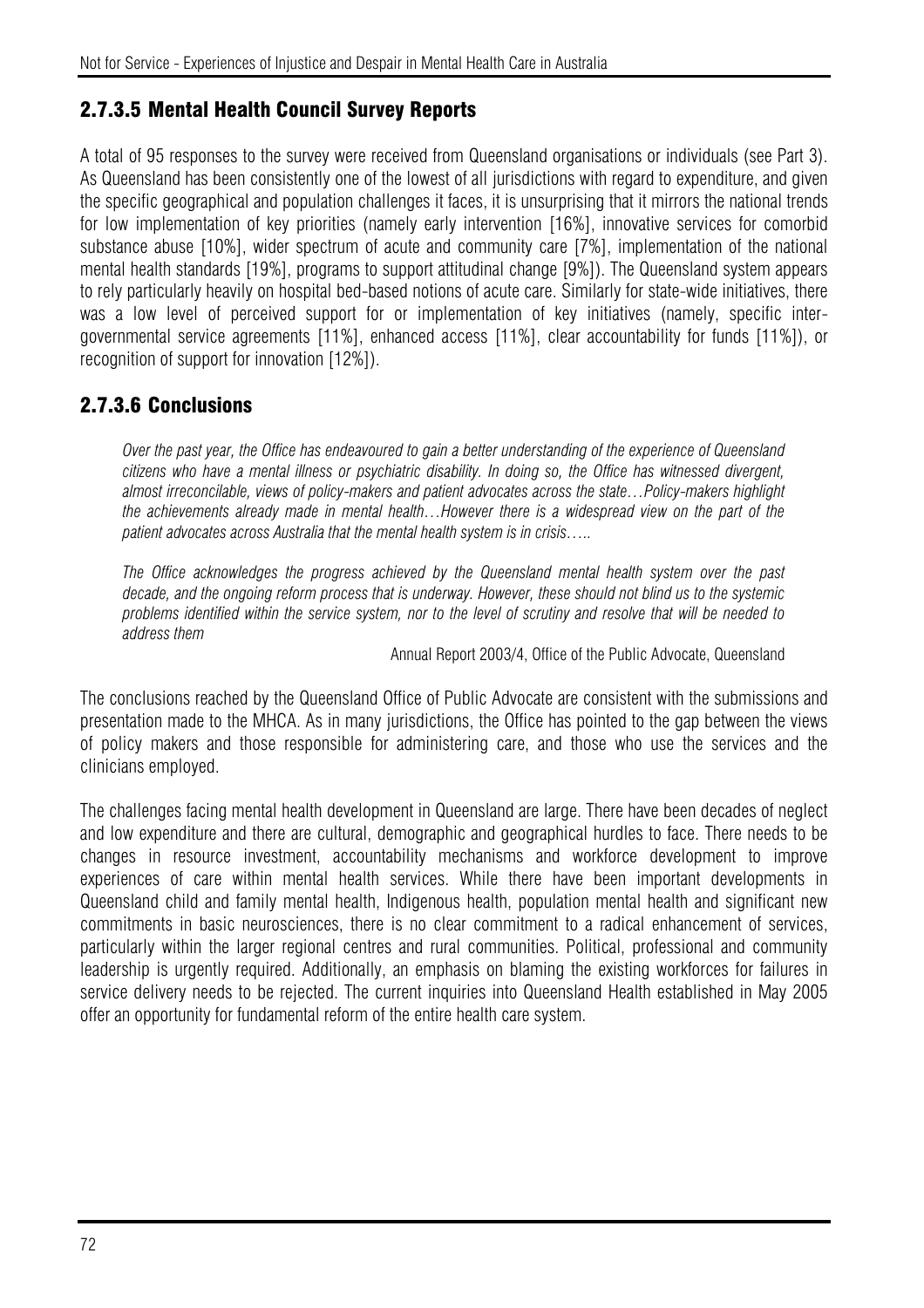# 2.7.4 SOUTH AUSTRALIA

## 2.7.4.1 Overview

Crises in mental health services are rarely out of the news in South Australia. The services have undergone multiple reviews over the last decade. There have been now been three directors of the state mental health service since late 2001 (although one of these changes was brought about by the tragic murder of Dr Margaret Tobin).

However, as reported in the National Mental Health Report (2002), the task of substantive reform and a move way from an institutionally-base service system has only made limited progress. Since the election of the Rann Government, there has been little perceived progress in terms of resolution of the long-standing service organisation and delivery problems. The recently formed Mental Health Coalition has produced a blueprint of major items requiring urgent attention.

Over the years, South Australia has repeatedly acknowledged that it has neglected mental health and failed to implement reforms within adequate time frames. For example, in 2002 SA stated:

*In the National Mental Health Report 2000, South Australia acknowledged inadequate demonstration of progress and lack of coordinated focus towards achieving the nationally agreed objectives. This year we are able to report significant progress toward these objectives. South Australia continues to strive toward implementing the Second National Mental Health Plan, while acknowledging that we are still actively pursuing completion on some components of the First National Mental Health Plan.* 

(National Mental Health Report 2002, p. 92)

More recently, in June 2003, after the release of the Final Report of the Generational Health Review (2003), the SA Government again acknowledged it had neglected mental health reform:

*Mental Health has been neglected in this State for almost 10 years. Independent audits have proven our state is far behind national standards. This must change. On coming to government we immediately committed an extra \$34 million over four years for mental health reform, to build much needed services in the community. This is just the beginning. We will continue to implement mental health reforms and build the necessary supports our community deserves.* 

*(*First Steps Forward – South Australia Health Reform, June 2003, Hon. Mike Rann, Premier, and Hon. Lea Stevens, Minister for Health)

Specifically, the Final Report of the Generational Health Review (2003) identified that in SA there were significant health inequalities for some population groups and that these groups had very poor health or limited access to health services. Included in these groups were: people with mental illness, Aboriginal people and young children. It was acknowledged in this report that the health system alone could not address these inequalities and a whole-of-government approach was required (Recommendation 6.1). With regards to people with mental illness, the report made the following specific recommendation:

*Recommendation 6.15 The State Government as a priority, fund DHS to implement the ongoing mental health reform agenda, including provision of parallel capacity, a capital and service development plan, legislation, workforce, improved service system coordination, community mental health reform, and community consultation and communication.*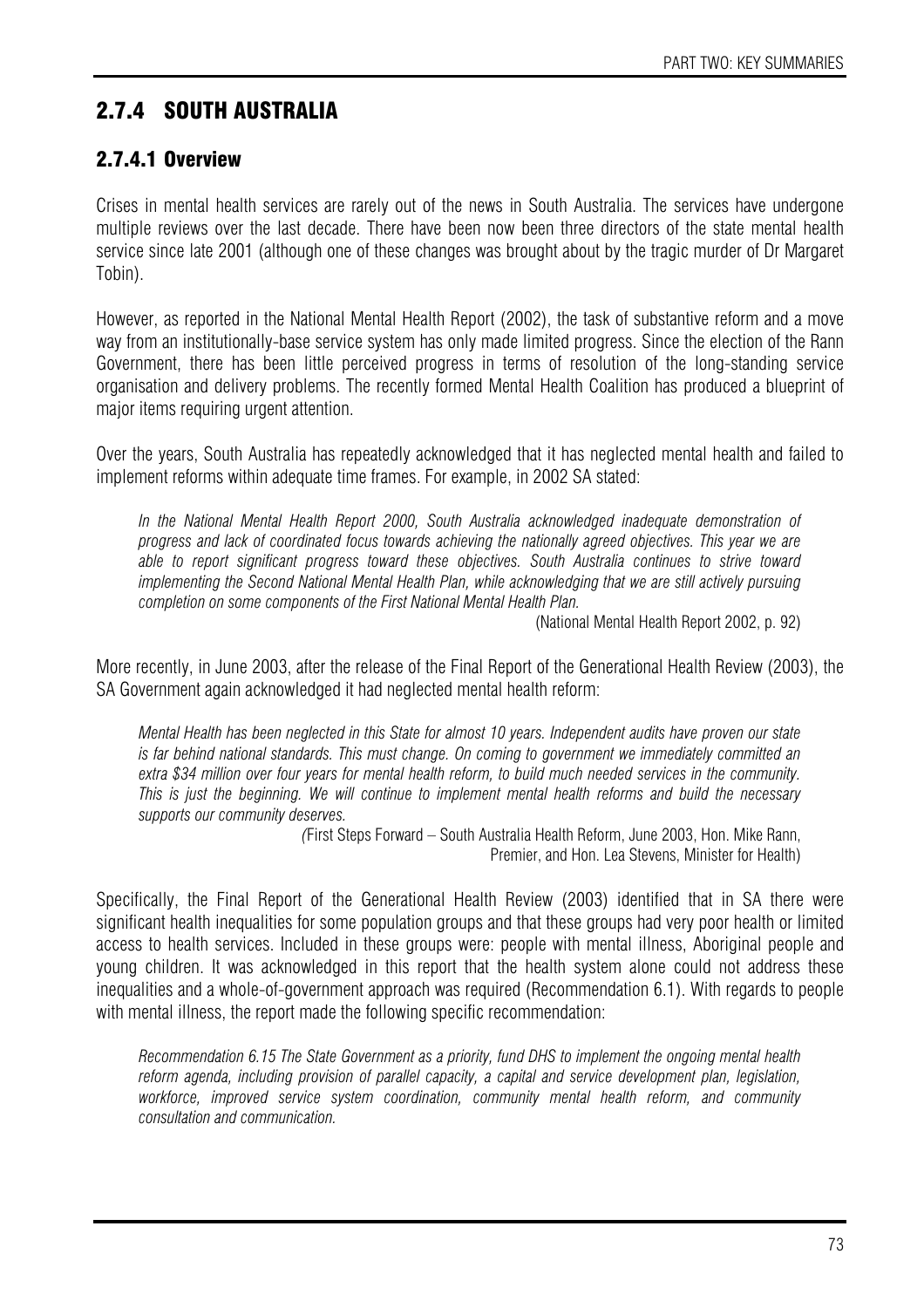The mental health reform agenda referred to is *The Action Plan from Reform of Mental Health Services 2001- 2005* (Mental Health Services, Department of Human Services, 2001). Despite these acknowledgements and pledges of funding and implementation of reform, to date, little has changed with regards to mental health service delivery. As stated earlier in this Report, South Australia still has a major focus on the provision of acute inpatient care and has failed to divert resources to the expansion of community based services.

Unlike many other states, the SA Government has acknowledged that poor health and limited access to services for people with mental illness is a human rights issue, and that in SA certain groups are discriminated against and inequity has resulted.

*Enjoyment of the highest attainable standard of health is a fundamental right of everyone.…Health as a human right means universal access to adequate health care, but also access to education and information, and the right to food in sufficient quantity and quality, to decent housing and to live and work in an environment where known health risks are controlled…Nonetheless Australia, like all other countries, does have human rights blemishes and ongoing work is required to guard against human rights abuses. The purpose of this section is to specify several population groups that require specific effort. The right to health is not equitably distributed. GHR [Generational Health Review] has identified the following population groups for priority attention:…People with mental health issues...All need to be considered within a whole-of-government approach. (author's emphasis)* 

(Final Report of the Generational Health Review (2003), pages 153-154)

The continued and increasing presentation of people with mental illness before the criminal justice system is reaching a crisis point, especially with the piloting of a new police prosecution policy in 2004. The increasing number was linked both with the policy, but more importantly, with the failure of mental health services to provide adequate treatment and support resulting in police and the criminal justice system becoming the de facto mental health service:

*That the police are the only agency that will take the calls of members of the community upon whom the actions of the mentally ill may be impacting does not mean courts are then required to engage in long and*  expensive criminal justice processes resulting in people with mental illnesses being rebadged as criminals and *institutionalised in jails instead of in hospitals…There comes a point at which it is necessary to say 'enough', and this court has reached that point.* 

(Quote by Magistrate Rosanne McInnes in artylce by Rebecca DiGirolamo " "Law row over man who thinks he's god", The Australian, 30 July 2004)

Perhaps the best indication of the ongoing crisis in mental health services in SA was the resignation of the Director of Services, and past President of the RANZCP, Dr Johnathon Phillips in May 2005. He was reported by *The Advertiser* as saying he had "left a system that had hit the wall". The Government, has attempted to respond to these challenges but the experiences of care reported by those who use services remain poor.

## 2.7.4.2 Key issues

The key issues raised in the public consultations and formal submissions in South Australia were:

- i) there is an urgent need for new models of care to be adopted. The strong and ongoing reliance on institutional and inpatient models has limited the development of community-based care;
- ii) there is a major lack of basic services in most smaller communities outside of Adelaide;
- iii) there is a general lack of community based health and accommodation services;
- iv) lack of meaningful consultation with consumer and carer representatives;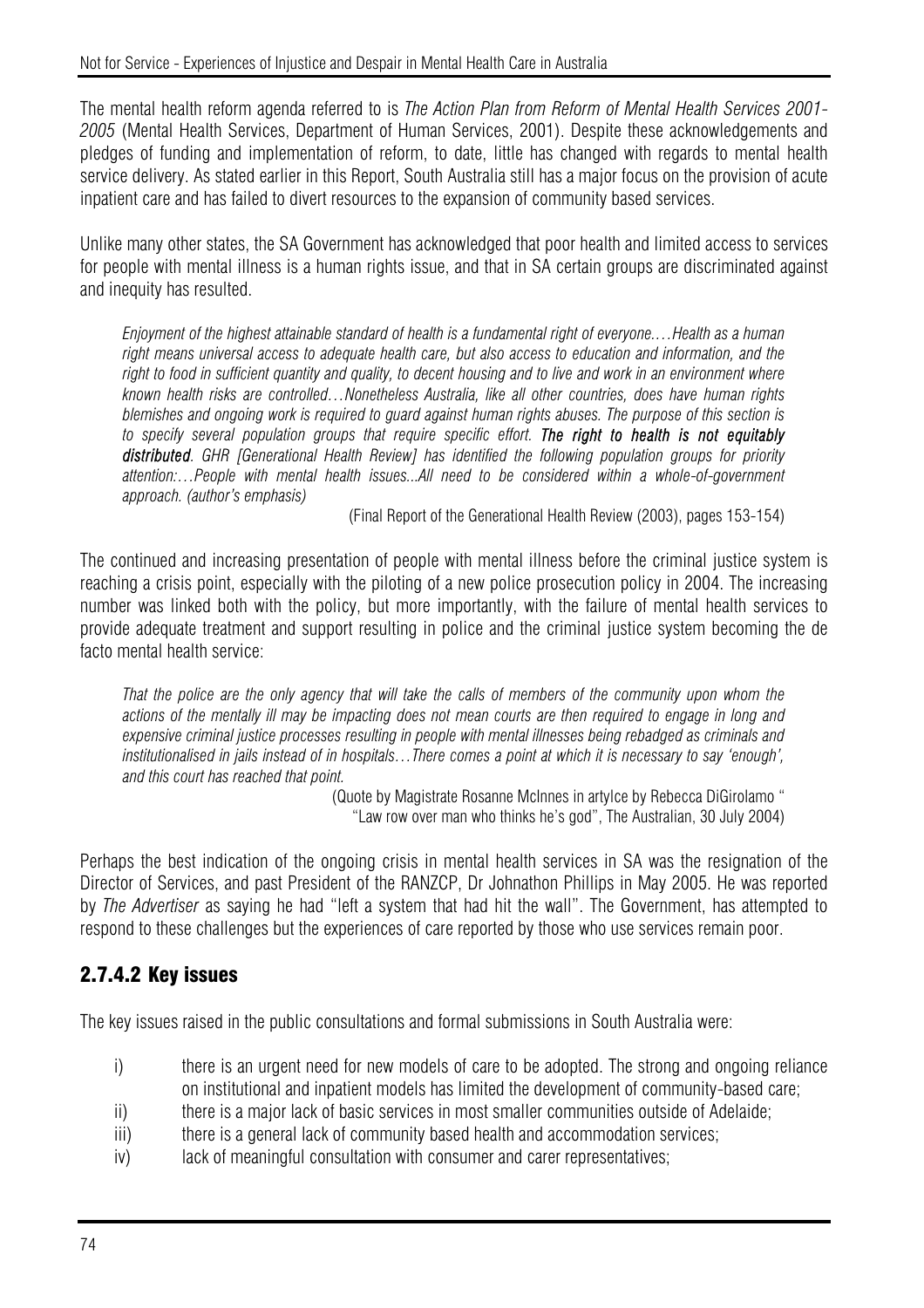- v) lack of attention to the needs of Indigenous people;
- vi) lack of services for children and adolescents; and
- vii) high levels of stigma and discrimination in the community, with particular emphasis on potential for violence.

## 2.7.4.3 Positive developments

Against this backdrop of considerable community frustration, some model programs have been developed and implemented. For example: the Magistrates Court Diversion Program; The Medical Specialist Outreach Assistance Programme in South Australia; the uptake of new General Practice Initiatives and the development of a Mental Health Coalition of Providers to advocate for immediate reforms.

## South Australia: The Magistrates Court Diversion Program – Diverting people with mental illness out of the criminal justice system

*The pilot Magistrates Court Diversion Program (MCDP), which…commenced operation in the Adelaide Magistrates Court in August 1999…was the first 'problem solving' court in Australia designed to deal with offenders with mental impairment…The impetus for this court came, in part, from South Australia's then Chief Magistrate who recognised that courts needed to improve their ability to identify and respond to people who*  had a mental impairment. He noted that people "who did not belong in the criminal justice system" were *continually appearing before Magistrates and were "being punished for things which were nothing but a manifestation of their problems" (Alan Moss, 1999).* 

*Aims and Objectives of The Magistrates Court Diversion Program…The MCDP was designed to 'better ensure that people with a mental impairment who come before the court have access to appropriate interventions that will assist in addressing their offending behaviour' (Justice Strategy Unit, 2000). Overall then, in line with other courts predicated on a therapeutic jurisprudence model…the aim was to use the defendant's contact with the criminal justice system as a vehicle for providing a treatment and support program designed to effect behavioural change.* 

*Description of The Program Persons suspected of a mental impairment and who are charged with a summary or minor indictable offence are referred to the program, generally at the time the charges are laid. Upon referral, the individual is assessed to determine his/her suitability for the program. At that time, the defendant's willingness to participate is also ascertained. Those who do not want to participate are referred back to the normal court process...If a defendant is accepted onto the program, his/her case is then adjourned and an individualised intervention plan is developed which outlines appropriate intervention strategies designed to address the individual's mental impairment issues, any associated factors such as homelessness, and drug and alcohol addiction. For many clients who are already in treatment, the program aims to reinforce and support their continued engagement with their treatment or service provider. For others, it may involve referral to new treatment agencies and services. It should be noted that the court itself does not provide treatment. Instead, the client is referred to existing treatment and service providers…At the end of the program (which generally extends for between 4 to 6 months), the charges against some defendants are withdrawn by prosecution. In the majority of cases, though, the defendant is sentenced, with his/her progress while on the program taken into account at that point. The majority of defendants are given a good behaviour bond.*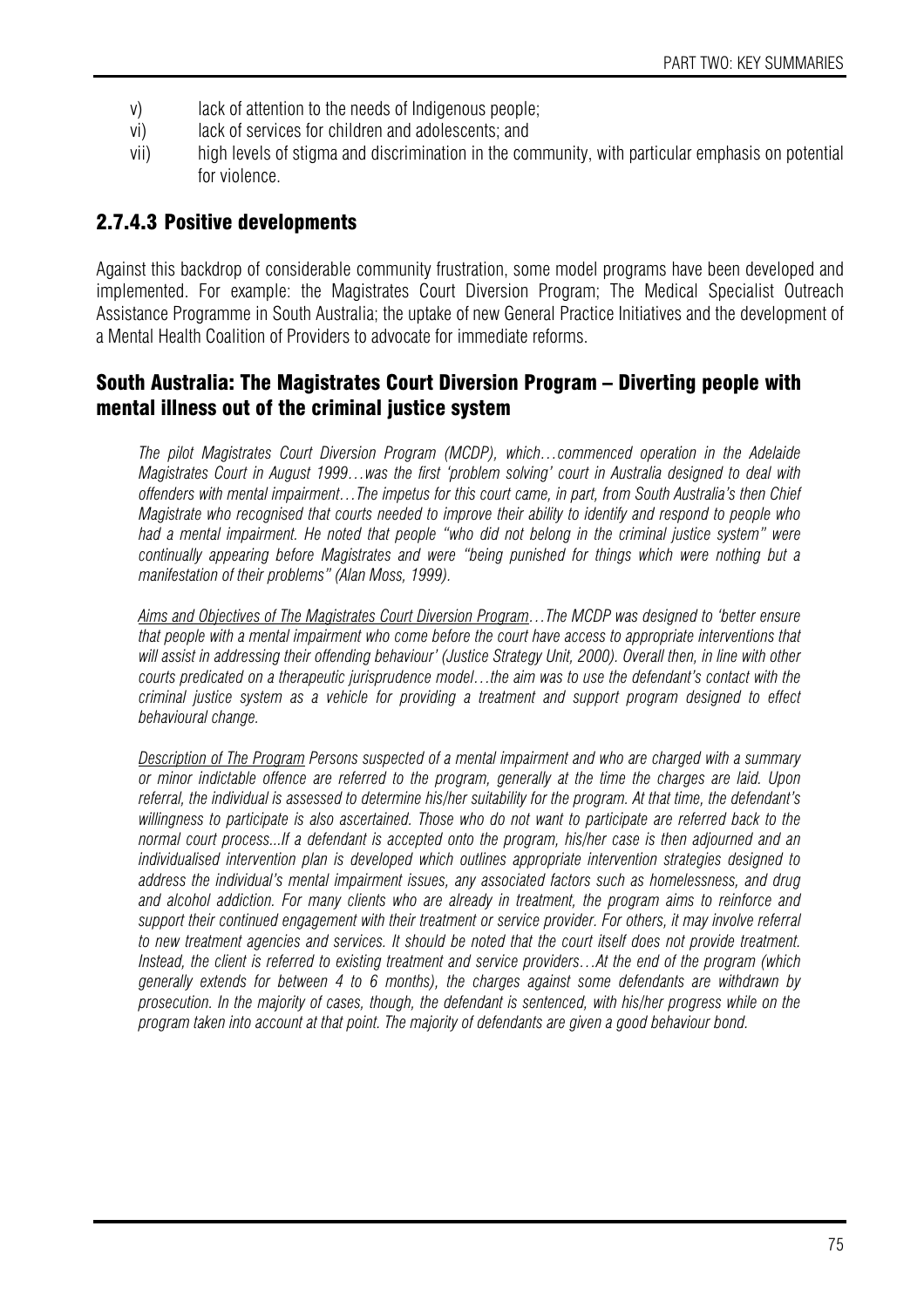*Evaluating The Program…Overall, the results showed a reduction in both the number of participants who were apprehended for offending post-program compared with pre-program, as well as a reduction in the actual number of incidents charged against this group. In particular: There was a significant reduction in the number of participants who offended as well as in the number of incidents detected post-program. Two thirds (66.2%) of program participants did not offend during their post-program year 1. At an individual level, just over three quarters (76.4%) of the participants either became non-offenders or were charged with a smaller number of incidents post-program…Although these findings must be treated with caution, they suggest that the program may be having a greater impact on the more serious pre-program offenders…These findings…auger well for its future.* 

(Office of Crime Statistics and Research, Attorney-General's Department, Government of South Australia, South Australia Submission #278)

#### The Medical Specialist Outreach Assistance Programme in South Australia – Improving services to rural and regional areas

*November 2003 marks the second anniversary of the expansion of visiting psychiatric services to rural South Australia under the Medical Specialist Outreach Assistance Programme (MSOAP)…The MSOAP-funded psychiatrists now visit 20 towns and communities in rural and remote South Australia. They provide consultation/liaison services that emphasize the upskilling of local general practitioners (GPs) and other health-care workers. Although most of the visiting psychiatrists provide adult services, child psychiatrists now visit four regional centres. The child psychiatry services have been an important development for MSOAP because this is an area of special need and clinician numbers are quite limited. Local child mental health services are highly desired. The disruption to family life is substantial when a child is ill and treatment always involves the inclusion of one or both parents and often other family members. If treatment occurs in the capital city, there is inevitably a major disruption to the family routine, with substantial stress arising from the added costs and social dislocation. Furthermore, the provision of child psychiatric services in the local community*  facilitates the mobilization of the community resources for the immediate treatment and ongoing management *of the child's condition. The new MSOAP services are likely to improve continuity of care and will help prevent future complications and trauma, both for the patient concerned and the local community. Indigenous South Australians are also beginning to benefit from MSOAP initiatives.* 

(Nigel Cord-Udy, Psychiatrist, South Australia Submission #274)

#### 2.7.4.4 NMHR 2004 (analysis of expenditure and services)

According to the NMHR 2004, South Australia finishes third out of the eight states and territories in terms of per capita expenditure (\$96.19), just above the national average (\$92.03). It was ranked second in 1992-93 at the start of the national strategy. Over the last decade, mental health spending has increased 25.5% in per capita terms, close to the national state average of 26.2% but well below the national high in Western Australia [52.4%]). In distinct contrast to all other states and territories, there has been very modest growth in community and general hospital services spending (\$37.8 m, compared with Victoria's \$291.2m) and a zero reduction in spending on stand alone institutions (compared with the highest reduction Victoria of –\$180.5m).

In terms of clinical staff employed in ambulatory care settings South Australia ranks fourth (39.0/100,000 population compared with national average of 35.9 and the highest of 42.9 in Western Australia). With regard to clinical care staff, SA ranks second (102.2/100,000) and is above the national average of 90.0. SA is the lowest state in terms of funding to non-government organisations (1.9% of mental health funding compared with national average of 5.5%). SA ranks second in terms of total inpatient and 24 hour staffed residential beds per 100,000 population (45.0 compared with the highest of 51.0 in Tasmania), but is quite different from other states in that nearly all such beds are within hospitals and that 73% of such beds are within stand alone psychiatric hospitals (compares to the national average of 39% and the lowest in Tasmania at 6% and Victoria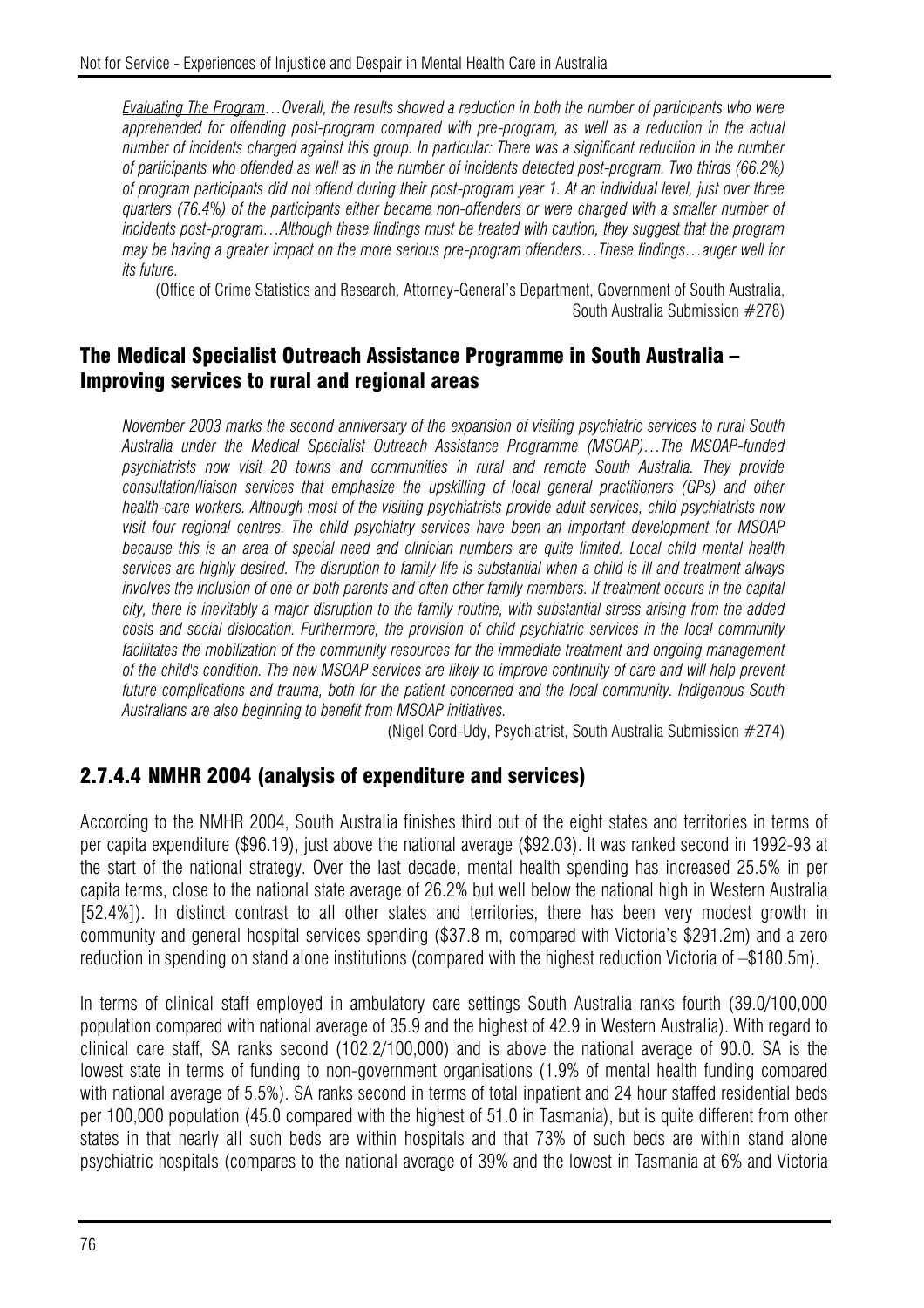at 11%.). Total public sector inpatient beds in South Australia are the highest in the Commonwealth (43.7/100,000).

## 2.7.4.5 Mental Health Council Survey Reports

A total of 69 responses to the survey were received from South Australian organisations or individuals (see Part 3). As expected, given the very high reliance on traditional institutional approaches to mental health care in SA, there was a very low level of perceived support for actual implementation of the community's key priorities for mental health reform at a local level (namely early intervention [7%], innovative services for comorbid substance abuse [9%], wider spectrum of acute and community care [12%], implementation of the national mental health standards [7%], programs to support attitudinal change [6%]). The results largely reflect those same characteristics of lack of real action that were reported by the state Mental Health Unit in 2002. Similarly for state-wide initiatives, there was a very low level of perceived support for or implementation of key initiatives (namely, specific inter-governmental service agreements [6%], enhanced access [9%], clear accountability for funds [7%]), or recognition of support for innovation [6%]).

## 2.7.4.6 Conclusion

Despite repeated inquiries and multiple ministerial and government commitments, there has been little evidence of substantial mental health reform in South Australia. It remains the State with the greatest emphasis on institutional forms of care. While a great deal of community, media and professional criticism has been expressed about proposed changes to the mix of hospital and community care, there is also a clear desire for real reform. Reform will need to be backed by genuine resource investment as well as real leadership.

## 2.7.5 WESTERN AUSTRALIA

## 2.7.5.1 Overview

Whilst the West Australian Government has signed each of the National Mental Health Plans over the last decade, and significantly increased its per capita expenditure relative to other states, its actions have not yet led to implementation of an effective mental health system. Current mechanisms for leadership, reform implementation and accountability in mental health have failed to bring about the necessary changes. Although very recently new funding commitments have been made, other aspects of current planning suggest that the size and scope of the problem is not apparent to those who drive health reform in WA.

Evidence of the current dissatisfaction with both the availability and quality of mental health services was recently reported by the Standing Committee on Environment and Public Affairs in its inquiry into the provision of Mental Health Services in Western Australia. The Interim Report released in November 2004 stated:

*The majority of the submissions expressed serious concerns that the mental health services in Western Australia are inadequate and consumers cannot get access to services when needed. Also expressed was a frustration at the lack of funding going into the mental health system, which has resulted in poor conditions and an increased level of need.* 

(Standing Committee on Environment and Public Affairs, Report 12, November 2004, 7)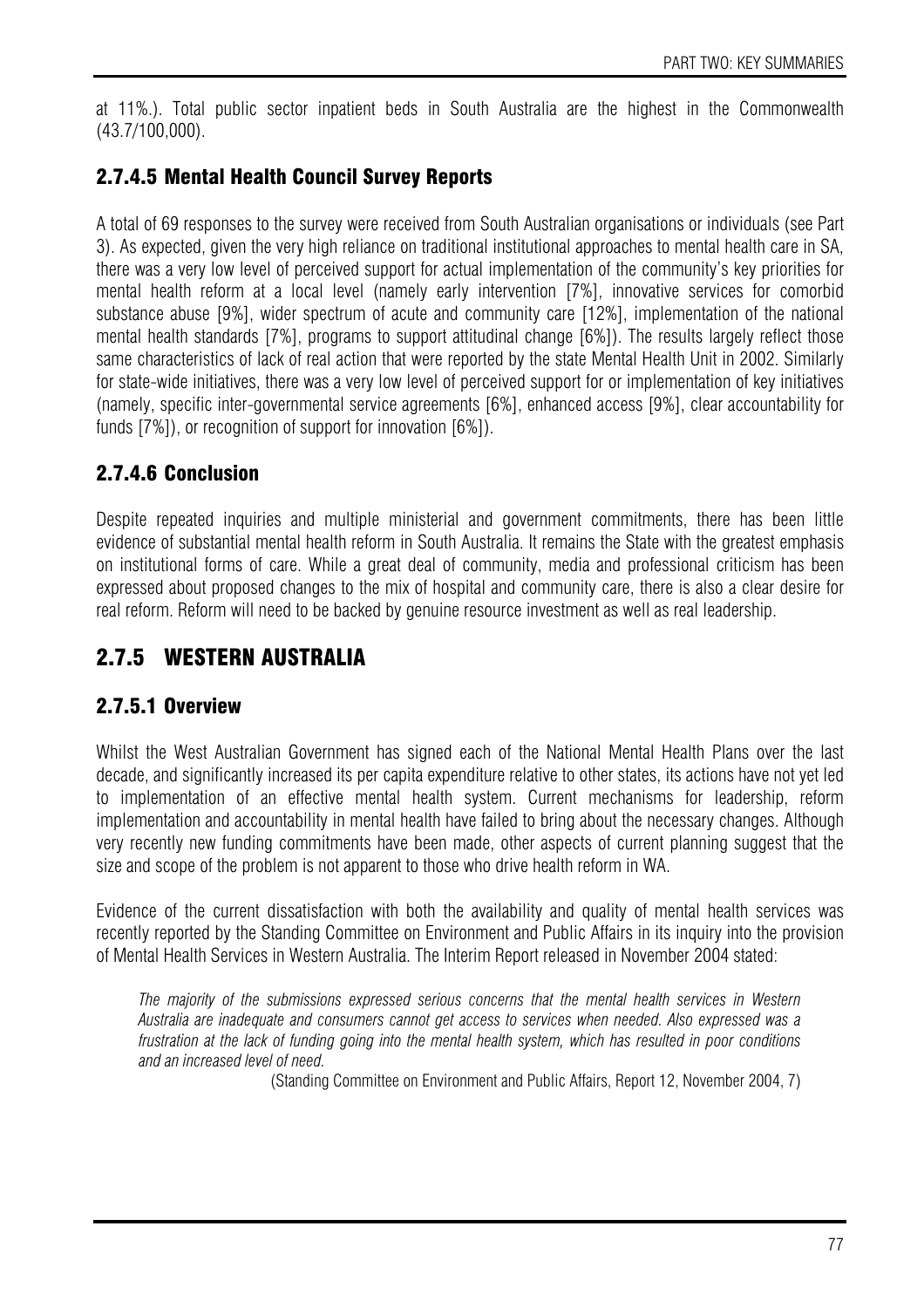Furthermore, the recent Report of the Health Reform Committee *A Health Future for West Australians* fails to recommend significant changes to redress inequities of access and improved service delivery for people with mental illness. In the 86 recommendations made by the Committee only three recommendations were made directly pertaining to mental health. These recommendations were broad, and hence inadequate for facilitating genuine reform:

*Recommendation 12: Recognising the importance of mental health and the projected growth in mental illness, a whole of government approach to mental health and mental illness is needed to provide a framework for action by government departments, the non-government sector and the community.* 

*Recommendation 13: A major focus in the treatment of mental health should be in prevention and early intervention programs and services.* 

*Recommendation 14: Initiatives aimed at improving community-based mental health care and the integration of these services with the hospital, mental health hostel and supported accommodation sector should be pursued.* 

(Health Reform Committee*, A Health Future for West Australians, March 2004)* 

Other recommendations spoke of the reconfiguring of hospitals to provide mental health services (viz Recommendations 26 and 28) indicating a failure to commit to the improvement of community-based services but instead returning to hospital-based forms of care. This is supported by the Committee's analysis of expected growth in demand for hospital bed days in psychiatry and failure to realise that if community-based treatment and support services were improved, potential crises resulting in the requirement for hospitalisation could be averted.

#### *The expected dramatic growth...in psychiatry where the additional demand will take up 315 beds by 2013/14.*  (Health Reform Committee, *A Health Future for West Australians*, March 2004, p. 13)

Importantly, in the section devoted to 'Equity in Health and Health Care' people with mental health problems are identified as one of three major groups where there are 'significant disparities and gaps in health status and access to health care' (the other two groups being Indigenous people and people of lower socio-economic status). Apart from being a listed group requiring focus in 'Reducing Inequities' very little substantive information was provided to address this. Even Recommendation 72, which advocated a funding model that quarantined funding for mental health services and programs, lacks the clarity need for decisive implementation action.

## 2.7.5.2 Key issues

The community consultation process and formal submissions in WA highlighted many of the issues associated with providing accessible and reasonable quality services across a vast geographical area and within the context of historically-low levels of investment. The key issues raised were:

- i) very poor access to basic levels of services, particularly in any of the major centres outside of Perth;
- ii) tendency to replace real clinical services with telephone triage services;
- iii) iii) inadequate community-based health and housing services;
- iv) excessive use of physical restraint and sedation for the purposes of transfer for psychiatric assessment;
- v) lack of consultation with consumers, families and carers;
- vi) lack of services for children and adolescents; and
- vii) increasing reliance on security guards and services rather than expansion of clinical services.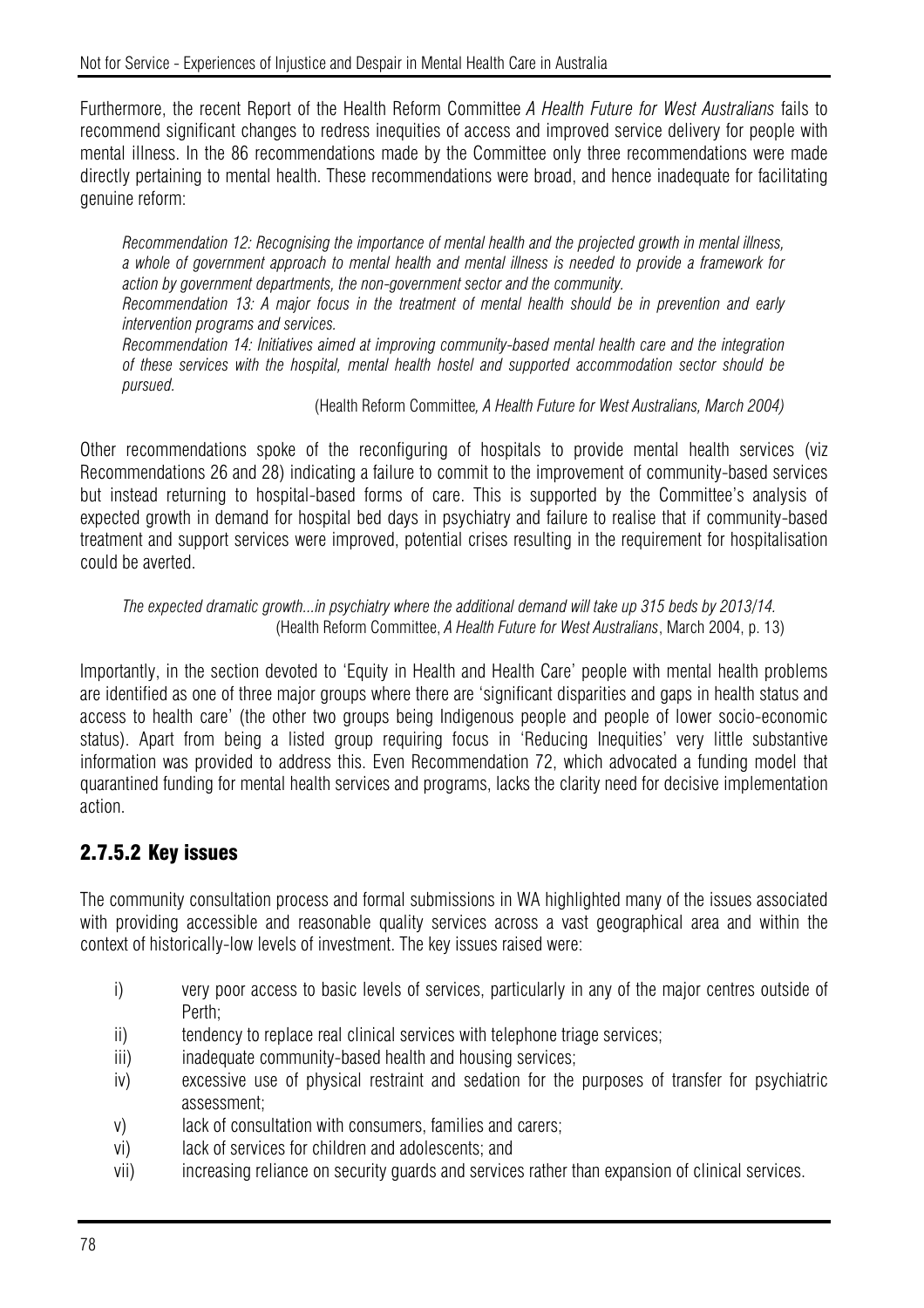## 2.7.5.3 Positive developments

Western Australia has been recognised previously for significant developments in general practice-based mental health partnerships and Indigenous mental health service developments. The uptake of the Federallyfunded *Better Outcomes in Mental Health* program in Perth, Fremantle and surrounds is particularly notable (Hickie et al. 2004). This has increased access to clinical psychologists and associated non-pharmacological treatment options.

The development of a state-wide service quality review program through the Office of the Chief Psychiatrist is seen as a key quality and safety initiative. The Office of the Chief Psychiatrist has conducted 11 reviews with three of these being the pilots for the development of a clinical governance framework (visit *http://www.chiefpsychiatrist.health.wa.gov.au)*. The new framework includes consumers and carers in the review process. Training is provided to them to enable more effective participation alongside clinicians. Most importantly, the framework adopted by the Chief Psychiatrist's Office recognises the consumer's experience of care "as paramount".

*The Chief Psychiatrist's Clinical Governance Review Program commenced in November 2003 with the introduction of the Chief Psychiatrist's Clinical Governance Review Framework and the development of methodology designed to assess levels of clinical governance implementation. As part of the program development the Chief Psychiatrist has completed three pilot reviews...* 

*These three sites provided the Chief Psychiatrist with the opportunity to test the review methodology in three different settings including metropolitan, rural and in a statewide forensic environment. Each of the reviews provided challenges in relation to the methods used to assess clinical governance implementation and in particular the recruitment of consumers and carers to participate in the review process. As a result of the three pilots the Chief Psychiatrist has expanded the review methodology to enable consumers and carers to provide feedback in a variety of ways. A Clinical Governance Review Guide for Mental Health Services is currently being developed and will be available from the Office of the Chief Psychiatrist (OCP) website in March 2005.* 

*In addition to refining the methodology the pilots also provided the Chief Psychiatrist with the opportunity to further develop the Clinical Governance Reviewer Training Program. The program offers a one-day training session for clinical governance reviewers and includes consumer and carer reviewers. Reviewers are provided with a background in clinical governance, an in-depth review of the methodology to be employed during the site visit and are also given an opportunity to practice the types of skills that will be required of them during the review period. A Clinical Governance Reviewer Training Manual has been developed as part of the program.*  (Office of the Chief Psychiatrist, WA, Inform Newsletter, Summer 2005, p 4)

The potential for this process to impact on local services is significant. It is hoped that data from this exercise will be publicly released on an ongoing basis.

## 2.7.5.4 NMHR 2004 (analysis of expenditure and services)

Western Australia led the way in per capita spending (\$110.82, national average of \$92.03), having substantially improved its position from fourth in 1992-93. Over the last decade, mental health spending has increased 52.4% in per capita terms with the national state average being 26.2%. In WA, there has been a considerable growth in community and general hospital services (\$107m compared with the national high of \$291.2 m in Victoria, but only a modest reduction in spending on stand alone institutions (-\$13.8 m compared with the national high in Victoria of  $-$ \$180.5m).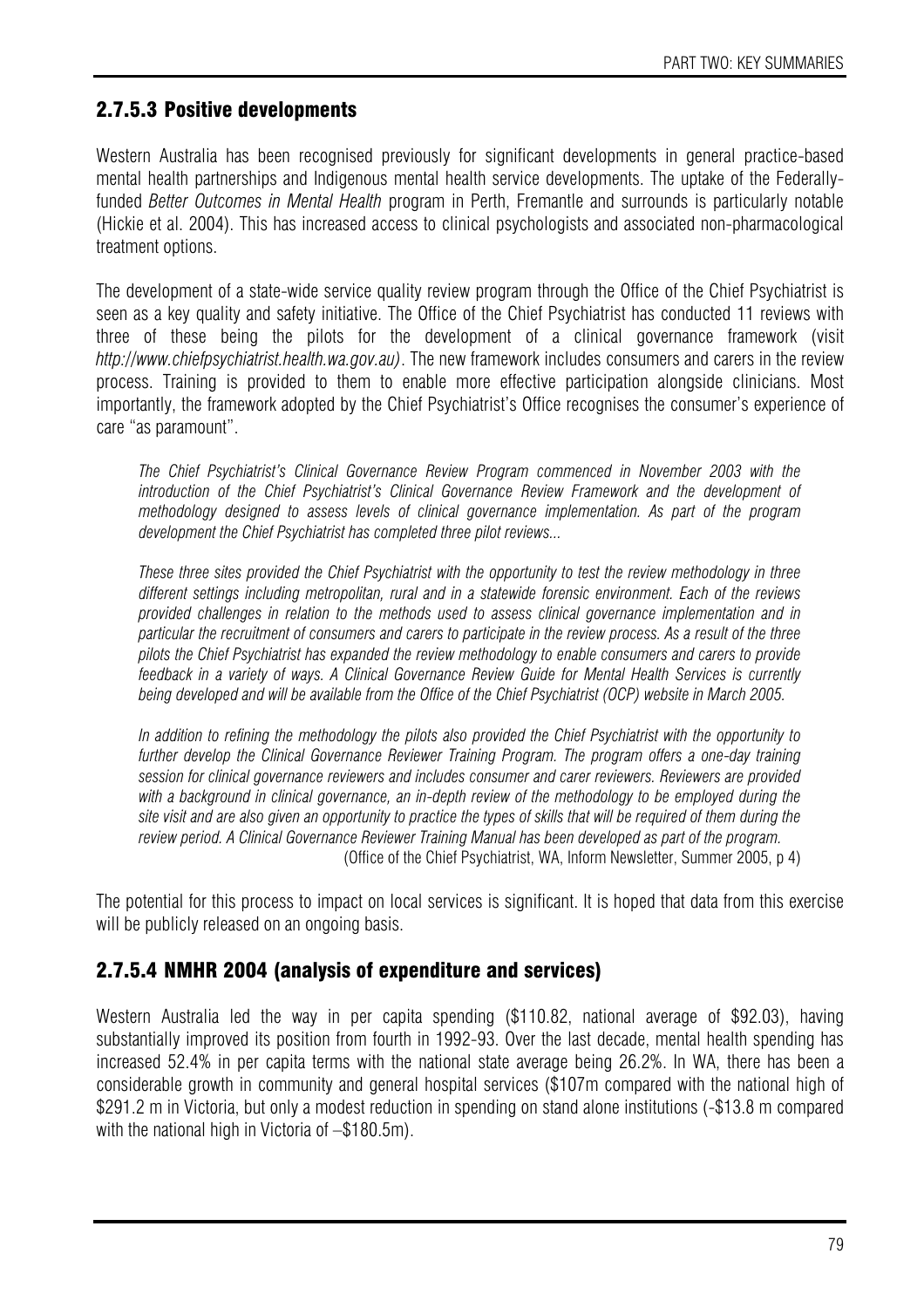In terms of clinical staff employed in ambulatory care settings WA also ranks first (42.9/100,000 population compared with national average of 35.9). With regard to clinical care staff, WA ranks third (101.5/100,000) well above the national average of 90.0. WA ranks third in terms of funding to non-government organisations (5.7% of mental health funding compared with the national average of 5.5%). However, WA ranks fifth in terms of total inpatient and 24 hour staffed residential beds per 100,000 population (34.4 compared with the highest nationally of 51.0 in Tasmania). Total public sector inpatient beds in WA ranked third in the Commonwealth (33.2/100,000).

## 2.7.5.5 Mental Health Council Survey Reports

A total of 99 responses to the survey were received from West Australian organisations or individuals (see Part 3). As Western Australia has been at the higher levels of expenditure when compared with other jurisdictions, one would anticipate more evidence of implementation of key community priorities (namely early intervention [26%], innovative services for comorbid substance abuse [15%], wider spectrum of acute and community care [13%], implementation of the national mental health standards [17%], programs to support attitudinal change [12%]). The result for implementation of early intervention strategies was one of the better results nationally. For state-wide initiatives, the reporting of implementation was comparable with other states and territories (namely, specific inter-governmental service agreements [16%], enhanced access [11%], clear accountability for funds  $[8\%]$ ), or recognition of support for innovation  $[11\%]$ ).

## 2.7.5.6 Conclusions

While WA has increased its spending in mental health and made major commitments to primary mental health care (in association with Federal funding enhancements) it faces considerable cultural, geographic and professional challenges. There is a real need to articulate an agenda for the development of community-based care and quality primary and secondary mental heath services in the larger regional and more remote rural centres.

## 2.7.6 AUSTRALIAN CAPITAL TERRITORY

## 2.7.6.1 Overview

Over the past three years the ACT Government has committed substantial energy to devising a new framework within which to improve the mental health and well-being for those living in the Australian Capital Territory. In November 2002, ACT Health released *Health Action Plan 2002* which set the direction for public health services in the ACT for the subsequent three to five years. Importantly, the Health Action Plan prioritised mental health as a strategic area of focus and recognised the health inequalities (both in terms of health status and access to services) experienced by people with mental illness.

The Health Action Plan also acknowledged that the ACT was ranked last in comparison with other states and the Northern Territory in 1999-2000 with regard to expenditure on mental health and that increasing the resources allocated to mental health was a key priority for the future. The Government indicated that these additional resources would not be dependant on additional resources being committed to the health budget; instead "the Government will place a high priority on increasing the funding for key priorities in the annual budget processes" (Health Action Plan 2002, page 5).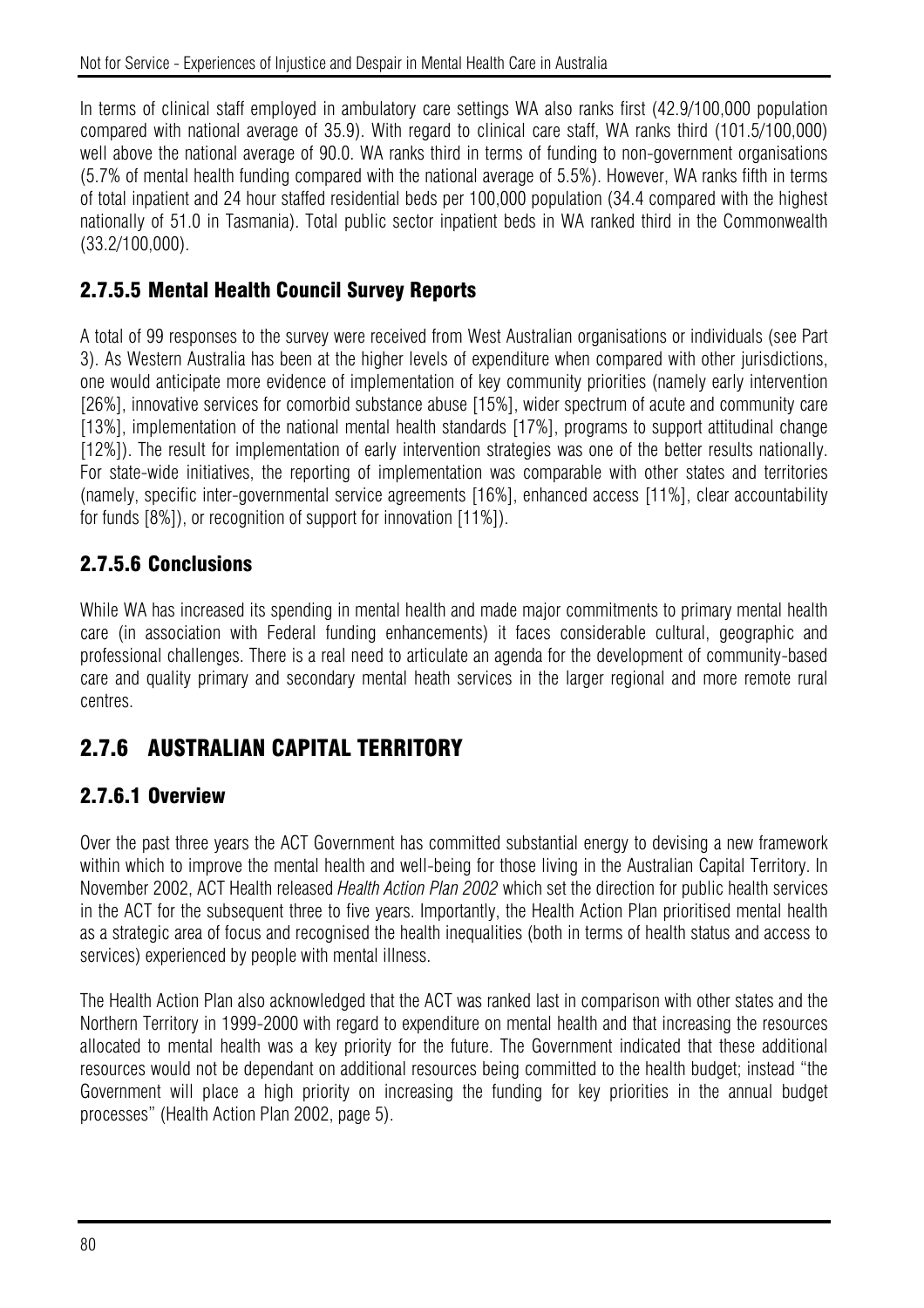The identification of mental health as a key priority area resulted in the Department of Health and Community Care conducting a wide consultation process to develop the *ACT Mental Health Strategy and Action Plan 2003- 2008.* The Mental Health Strategy and Action Plan continues the emphasis on equity for all people with mental illness and the community as articulated in the Health Action Plan:

*The principles that underpin the Plan reflect a framework of human rights and promote a fresh and innovative approach to managing mental health issues…It is important to note that the vision for mental health in the ACT*  focuses on maintaining good mental health. The Plan acknowledges that mental health is the responsibility of *the whole community and it aims to facilitate a shift in emphasis away from treatment towards a wellbeing model. This shift will require clinical and welfare services, accommodation services and other social and economic services in the community committing to this cultural change…The Plan is aligned with the broader policy framework of the Canberra Plan and, in particular the Social Plan, together with the ACT Health Action Plan and a range of other strategies being developed in the ACT and nationally" (emphasis added)*  (ACT Mental Health Strategy and Action Plan 2003-2008, p. 4)

Key features of the strategy include: emphasis on mental health promotion; expanded support for prevention and early intervention initiatives; emphasis on access and integrated service delivery especially for high prevalence disorders; a focus on recovery and improved links with supported accommodation, vocational training and rehabilitation services; and systems which enhance accountability and the planning, implementation and evaluation of service delivery.

*Both consumers and carers reported that in the ACT it is almost impossible to get intervention or be listened to at an early stage when warning signs are initially beginning to appear.*  (ACT Mental Health Consumer and Carer Caucus, ACT Submission # 342)

As a consequence of the Strategy, the *ACT Mental Health Promotion Prevention and Early Intervention (PPEI) Plan 2004-2008* was released in December 2004. The PPEI Plan uses a whole of community model for mental health and lists actions to promote mental health, prevent illness and enable the consumer and the mental health system to respond to early warning signs for established illness to reduce the impact of illness. The PPEI Plan identifies specific strategies and actions for priority groups which address critical gaps in mental health service delivery, whole of government approaches and stigma reduction and community acceptance campaigns. The plan however, fails to address the key problem of shortage of services (mental health, accommodation etc) and clinicians to support the responses required.

## 2.7.6.2 Key issues

The key issues identified in public consultations and formal submissions in the ACT were:

- i) great deal of difficulty accessing services, even in a crisis;
- ii) totally inadequate approach to management of forensic mental health issues;
- iii) lack of basic hospital and rehabilitation services;
- iv) little attention to issues of early intervention:
- v) major staff shortages impacting on quality of services delivered;
- vi) large role played by police and emergency service in acute mental health care;
- vii) lack of community-based health and housing services; and
- viii) inadequate responses to serious incidents.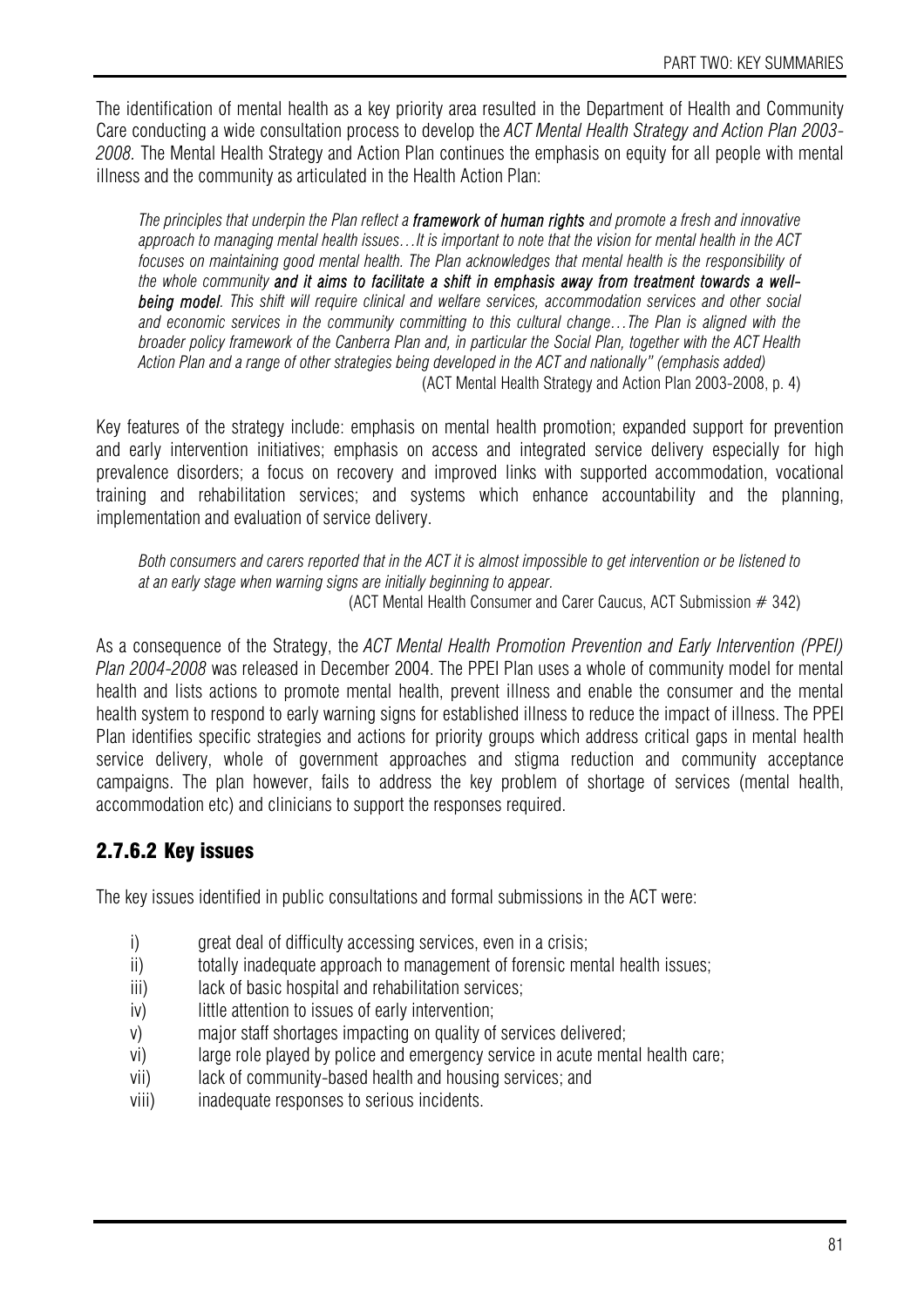## 2.7.6.3 Positive developments

The most positive development in the ACT is the willingness of the Government to recognise the inadequacies of the current system. Generally, the Government has been non-defensive and willing to work with other national developments. The government has undertaken a number of reviews of the mental health services – in 2002/03 the "*Investigation into Risk of Harm to Clients of Mental Health Services" (Patterson report) and in 2003 "The review of the design and operation of the Psychiatry Services Unit (PSU), Canberra Hospital*" (Mann/LaRoche Report). The Government has acted quickly to implement all 58 recommendations of the Patterson report and commit to capital works to address the problems at the PSU.

Another notable development of the ACT Government has been the enactment of Australia's first Bill of Rights under the ACT Human Rights Act in 2004. The Government has engaged Monash University to audit the ACT Mental Health Act 1994 against the Human Rights Act. The results of the audit will be of interest to all those involved in mental health care in Australia.

#### 2.7.6.4 NMHR 2004 (analysis of expenditure and services)

According to the NMHR 2004, the ACT finishes seventh out of the eight states and territories in terms of per capita expenditure (\$84.86), well below the national average (\$92.03) and unchanged from its ranking in 1992-93. Over the last decade, mental health spending has increased 38.3% in per capita terms, above the national state average of 26.2% but well below the nation's highest increase in Western Australia [52.4%]). In terms of clinical staff employed in ambulatory care settings the ACT ranks second (42.6/100,000 population compared with national average of 35.9). With regard to clinical care staff, the ACT ranks sixth (82.6/100,000) - well below the national average of 90.0. The ACT is mid-ranking in terms of funding to non-government organisations (5.5% of mental health funding compared with national average of 5.5%). The ACT ranks seventh in terms of total inpatient and 24 hour staffed residential beds per 100,000 population (21.9 compared with 51.0 in Tasmania). Total public sector inpatient beds in the ACT ranked last in the Commonwealth (14.7/100,000).

## 2.7.6.5 Mental Health Council Survey Reports

Given the population of the ACT, there was a larger than expected number of responses to the survey from ACTbased organisations and individuals  $(n=43)$  (see Part 3). The level of perceived support for actual implementation at a local level of the community's top five priorities for mental health reform was better than in most other states (namely early intervention [21%], innovative services for comorbid substance abuse [16%], wider spectrum of acute and community care [21%], implementation of the national mental health standards [23%], programs to support attitudinal change [23%]). With regard to territory-wide initiatives, there was generally a low level of perceived support for, or implementation of key initiatives (namely, specific intergovernmental service agreements [26%], support for innovation [12%], enhanced access [5%], and clear accountability for funds [16%]).

## 2.7.6.6 Conclusions

The most important aspect of recent developments in the ACT has been the clear commitment of the Government to rapid improvement in mental health services. There appears to be both community and political awareness of the parlous state of services. The range of infrastructure, attitudinal and workforce challenges, however, are considerable.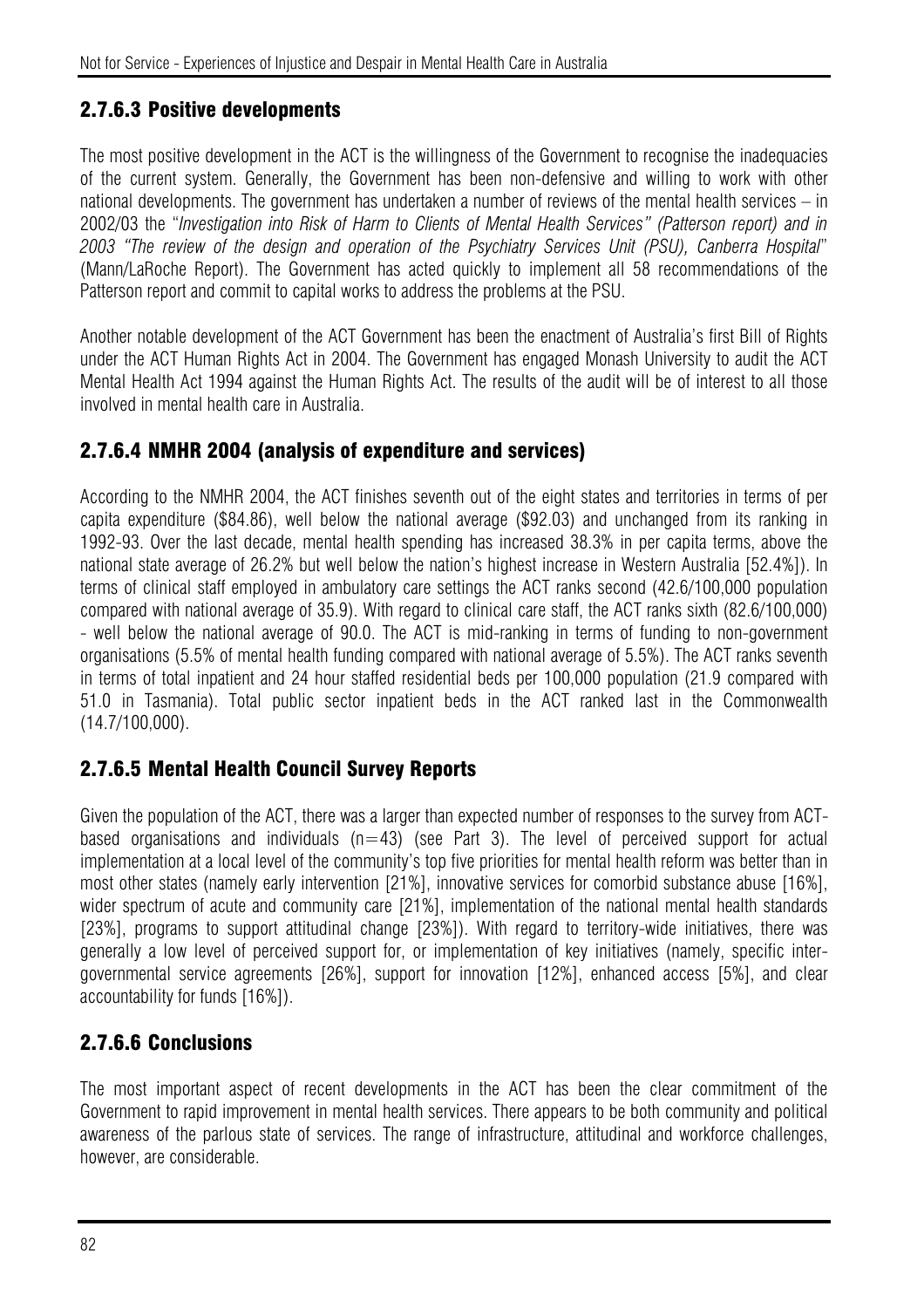# 2.7.7 NORTHERN TERRITORY

## 2.7.7.1 Overview

Mental health services have a long history of neglect in the Northern Territory, particularly in the rural and remote regions and specifically for Indigenous persons. The socio-demographic, health and population profile of persons living in the NT, however, indicates that from a mental health perspective it is one of the most at-risk groups in the nation. However, there has recently been a state-wide review of mental health services and a commitment to improve services outside Darwin.

While the Government has committed an additional \$12.7 million extra funding into mental health services the recent *Building Healthier Communities: A Framework for Health and Community Services 2004-2009* mentions gaps in the delivery of services as though they were minor irregularities amidst a "high quality health and community services system" (page 18). It states that "most Territorians enjoy services as good as – or better than – those in other parts of regional Australia" (page 3). These remarks neglect the reality of poor service access and health outcomes for Aboriginal Territorians and people living outside Darwin or Alice Springs in remote communities. Very little specific detail was provided with respect to programs or areas targeted for development.

The *Building Healthier Communities* framework was developed after the review of the Department of Health and Community Services by a team led by Alan Bansemer. The Bansemer Report specifically noted that there were significant problems with the health and community services budget and 'inadequate management in key areas, lack of transparency in resource allocation, poor budget control, and service "creep"' (page 13). With regard to mental health services, the report identified that given the poor level of coverage of services across the Territory, there was need for mental health services to be brought 'to a parity level with other Australian jurisdictions' (Recommendation 082). Furthermore, given the magnitude of the problem of substance abuse and its relationship with mental health in the Territory, the Bansemer Report recommended that 'A Mental Health and Alcohol and Drug Services Division should be established and should be charged with responsibility for ensuring the provision of a full range of mental health services across the NT' (Recommendation 081). This recommendation was not adopted.

In August 2002 the NT Department of Health and Community Services engaged Healthcare Management Advisors (HMA) 'to assess and make recommendations on the core elements of a Mental Health Service System Development Strategy'. The final report was released on February 2003. In its review of mental health services during 2002, HMA noted the relatively limited emphasis on mental health promotion, the limited emphasis on the development and implementation of mental health prevention strategies and early intervention, and that these were poorly addressed within the system. This was attributed to the relative scarcity of resources and a focus on the treatment of acute mental illness (HMA Final Report, 2003).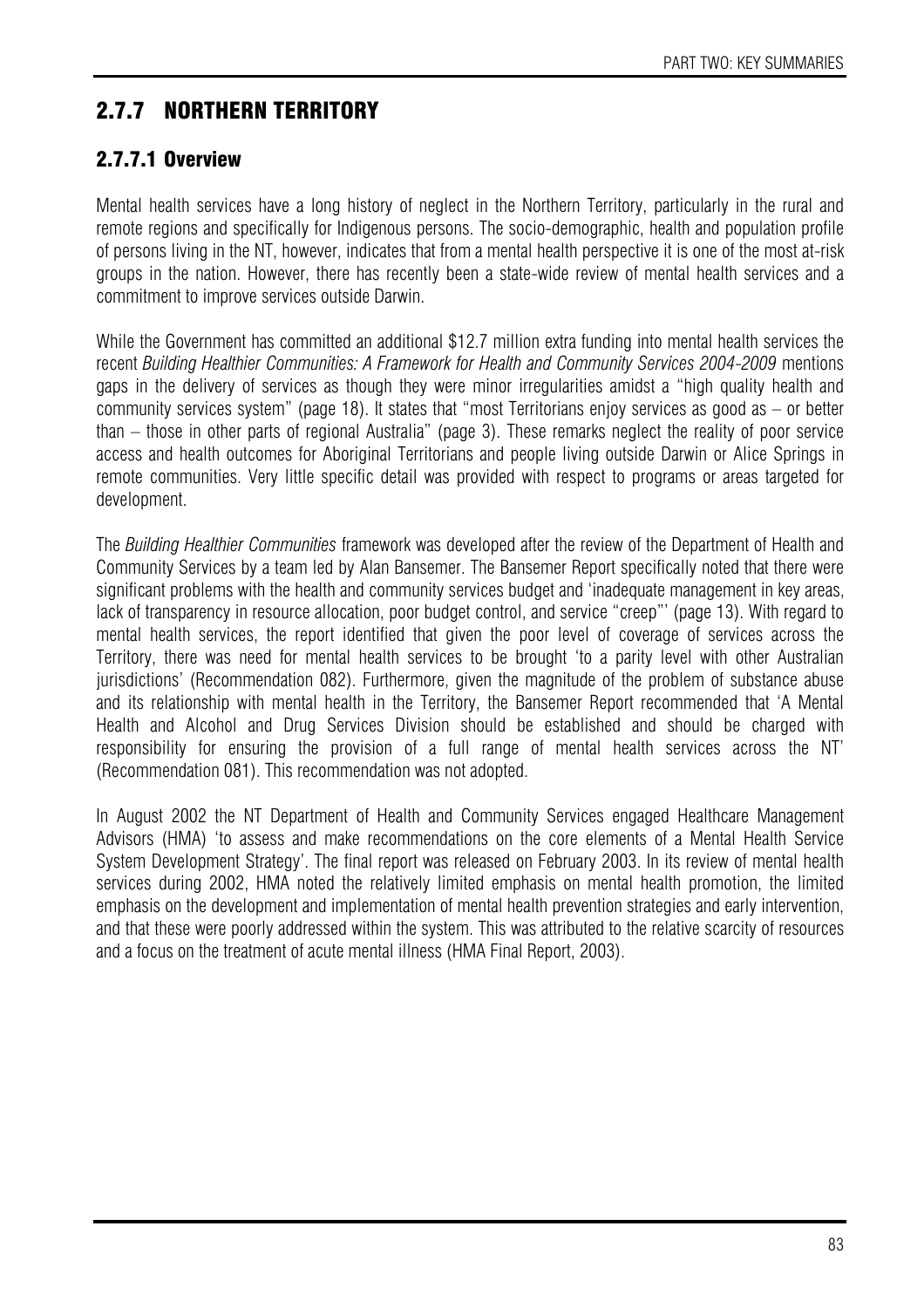The following characteristics were also noted as significant considerations for the planning of mental health services: the NT is characterised by two populations (those residing in metropolitan Darwin and those in smaller remote communities across the Territory); the large Indigenous population and the social, economic and cultural strains placed on Indigenous communities in remotes areas distinguishes the NT from other States and Territories regarding planning and resource distribution; the need for a whole of government approach is particularly important given the diverse social and economic factors which impact on mental health in the NT. The HMA recommended that due to the magnitude of the problems to be addressed and population distribution, that "consideration be given to allocating a minimum of 1.5 times the national average per capita funding for the population living outside the Darwin and Alice Springs metropolitan areas" (recommendation 3). Due to the lack of detail in the *Building Healthier Communities* report, it was difficult to determine the level of adoption of the recommendations made in this report.

## 2.7.7.2 Key issues

The key issues identified in the public consultations in the Northern Territory were:

- i) lack of access to basic assessment and treatment services, even during periods of crisis;
- ii) tendency to rely heavily on police and other emergency and custodial services rather than providing mental health care;
- iii) lack of services for persons with comorbid mental health and alcohol or other substance abuse disorders;
- iv) lack of focus on any prevention or early intervention programs;
- v) lack of appropriate medical, nursing and other staff to support service developments in services outside of Darwin;
- vi) lack of sufficient development of culturally appropriate treatment services for Indigenous persons, particularly within remote communities;
- vii) lack of attention to the close relationships between poor physical health and mental health problems, particularly in Indigenous persons;
- viii) lack of support for non-government organisations and for provision of housing and accommodation services;
- ix) lack of sufficient consultation with relevant consumer, carer, family and cultural groups; and
- x) less access to accepted forms of effective treatment.

## 2.7.7.3 Positive developments

Some of the positive developments in the Northern Territory include:

- i) some development of innovative primary care and other Indigenous programs to service remote communities; and
- ii) enhanced support by the Government and the responsible Minister.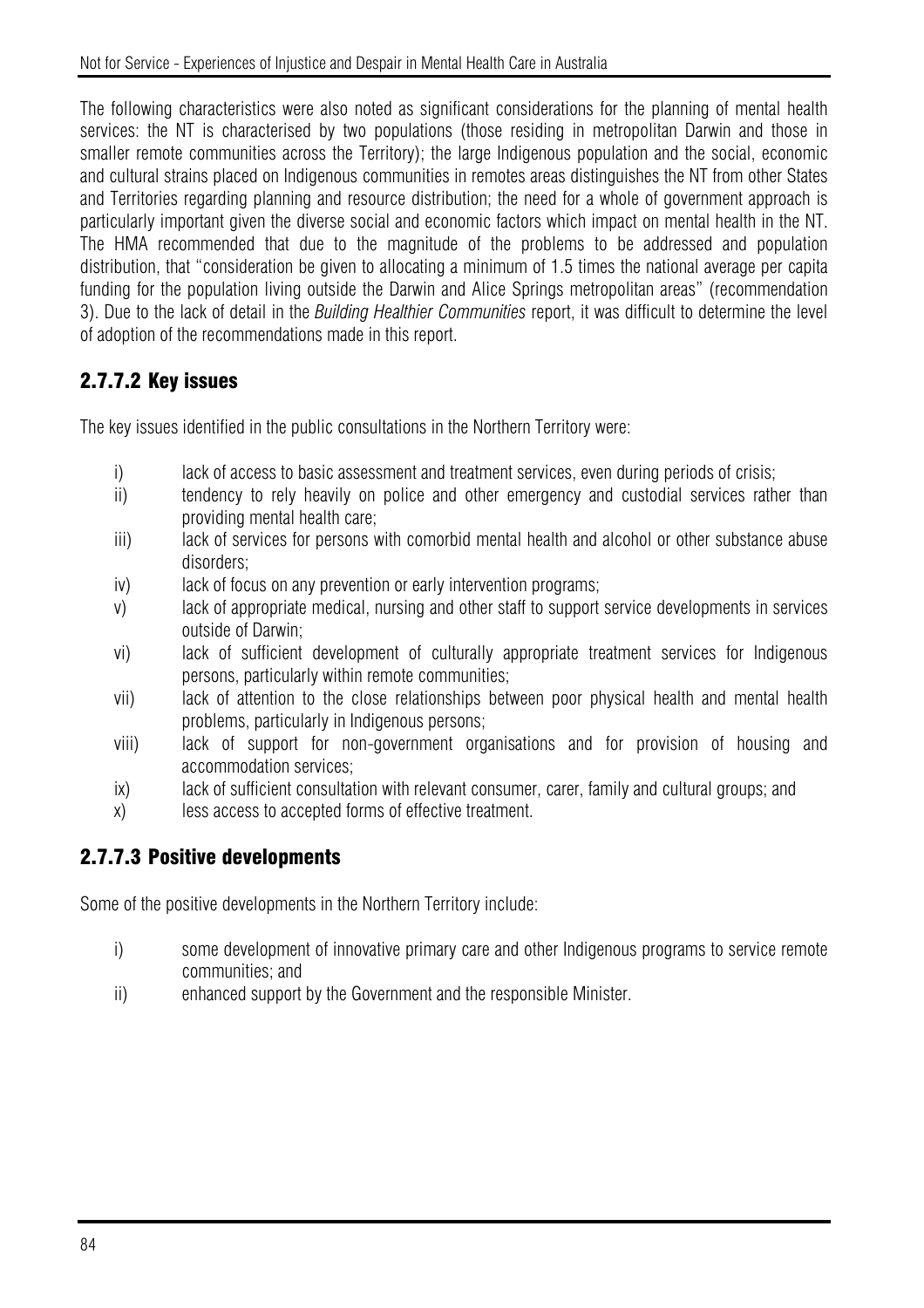## Culturally Appropriate Services

*One initiative to provide culturally appropriate mental health services is the employment of Aboriginal Mental Health Workers (AMHW). AMHWs play an instrumental role in overcoming challenges at the individual and community level by contributing to the delivery of well-informed information and interventions to Aboriginal people. They work hand in hand with the mainstream mental health professionals to provide services and act as brokers and mediators, as well as providing mental health assessments, management and education at an individual, family and community level.* 

(NT Department of Health and Community Services, Submission #259, Nov 2004)

## 2.7.7.4 NMHR 2004 (analysis of expenditure and services)

According to the NMHR 2004, the NT finishes fifth in terms of per capita expenditure (\$85.56) and well below the national average (\$92.03). Over the last decade, mental health spending has increased 36.9% in per capita terms, above the national state average of 26.2%. In terms of clinical staff employed in ambulatory care settings the NT ranks third (40.3/100,000 population compared with national average of 35.9). With regard to clinical care staff, the NT has the lowest number (78.1/100,000) and is well below the national average of 90.0. The NT ranks fifth in terms of funding to non-government organisations (5.4% of mental health funding, consistent with the national average of 5.5%). The NT ranks last in terms of total inpatient and 24 hour staffed residential beds per 100,000 population (16.2 compared with the highest nationally of 51.0 in Tasmania). Total public sector inpatient beds in the Northern Territory are also low (16.2/100,000), only outperforming the ACT (14.7).

## 2.7.7.5 Mental Health Council Survey Reports

Given the population of the NT, there were only a small number of responses to the survey  $(n=9)$ . Although it is difficult to draw conclusions from this limited database, it was suggestive that major service developments are limited in the Territory.

## 2.7.7.6 Conclusions

In the past, mental health services have been seriously neglected in the Territory, particularly outside Darwin and specifically for the needs of younger persons and Indigenous people. In recent years the NT Government seems to have brought a stronger commitment to improving mental health; however the results are not yet clear. As in Queensland and WA however, the challenges of culture, workforce, demographics and geography are large. A great deal of coordination of national and state-based enhancements is urgently required.

## 2.7.8 TASMANIA

## 2.7.8.1 Overview

Tasmania faces a range of medical workforce, infrastructure and community development challenges but has achieved some major reforms during the decade of the mental health strategy. The recent release of the *Bridging the Gap: Review of Mental Health Services* report in October 2004 and accompanying the \$47 million four-year funding increase (announced 09 November, 2004) to implement some of the major recommendations of the report, heralds a significant opportunity for improving the delivery of services to people with mental illness in Tasmania.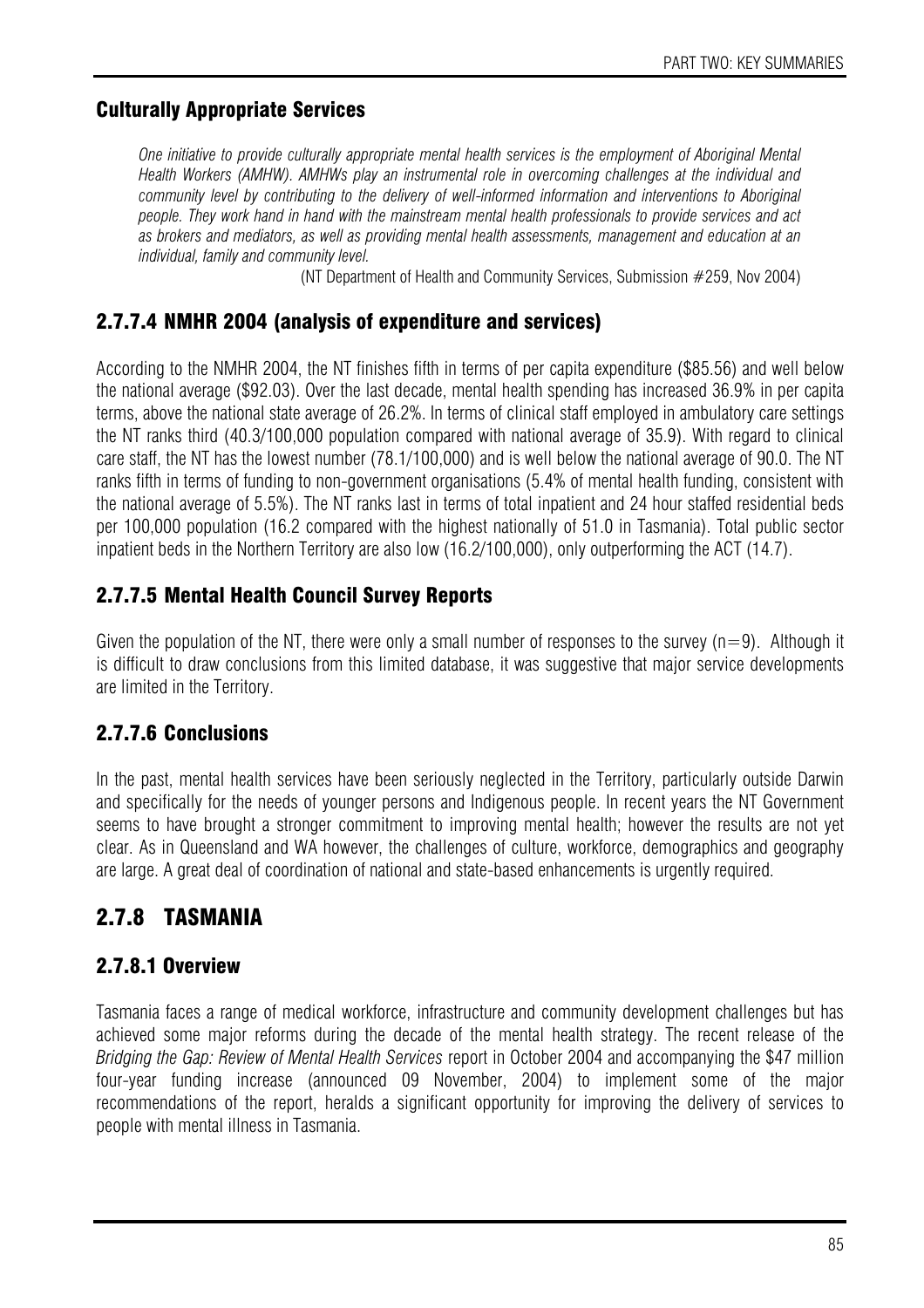Prior to this review, the Department of Health and Human Services in Tasmania had acknowledged that critical gaps existed in the delivery of services to people with mental illness as a result of the move from institutional to community-based care and incomplete implementation of three National Mental Health Plans (1993, 1998, 2003). *Bridging the Gap* addressed these and other pressing issues in the reform of service delivery and the announced funding package indicates the magnitude and breadth of problems faced by people with mental illness and/or mental health problems in Tasmania.

*This package will fund an historic expansion of community mental health services to provide earlier access to more effective treatment. There will be a significant statewide increase in supported accommodation, and a new network of regional recovery programs.* 

(Media release, David Llewellyn, Deputy Premier, \$47 million to Bridge Gaps in Mental Health, 09 November 2004)

The comprehensiveness of this review, the areas targeted for reform and level of detail in the recommendations was made possible due to the composition of the Review Team and Reference Group and willingness to incorporate findings from a number of other recent reviews. In particular, findings from the *Supported Accommodation for People with Mental Health Problems Strategic Framework* (Department of Health and Human Services, final report released 24 November 2004) and *Thin Ice: Living with Serious Mental Illness and Poverty in Tasmania* (Anglicare Tasmania, May 2004) were used:

*The overwhelming conclusion from this research is the urgent need for an increased range and supply of support services to assist people with serious mental illness and their families to live successfully in the*  community. Deinstitutionalisation has not failed. What has failed is the political will to fund essential support *services in the community. The existing services are overwhelmed by the heavy demand they currently face and they are not able to provide the level of care and support required to assist recovery. This lack of support options dramatically increases the hardships faced by people who have a mental illness and their families, in terms of their health and their budgets. Ultimately, it is a failure of systems which is making people sick and forcing them into the costly acute care sector.* 

(Anglicare Tasmania, "Thin Ice: Living with Serious Mental Illness and Poverty in Tasmania", Tasmania Submission #144, p2).

The report made recommendations in seven areas: quality and safety; specialist resource levels; communitybased care (including supported accommodation); comprehensive care for all consumers; workforce development; strategic planning; and legislation and patient rights. Importantly the recommendations bring to life some of the theoretical underpinnings of the National Mental Health Plans that have previously prevented the realisation of community based care: lack of staff and resources in the community to provide early intervention and prevention services and supported accommodation options for people to live in their community. *Bridging the Gap* appears to lay the foundations for increasing community-based services across Tasmania. Increased funding to non-government organisations was also provided for, as was the distribution of resources to rural and regional areas, the growth of child and adolescent mental health services and immediate targeted expansion of the clinical workforce.

*Anglicare CEO, the Rev'd Chris Jones, praised the fact that the \$47 million investment would go to the areas those people had identified as vital to their ongoing survival within the communit. 'This money is going, as they said it needed to, into a range of supported accommodation models, increased resources for community mental health teams, and the establishment of a range of services in the community to assist them with their recovery and with everyday activities," he said. "However, it is imperative that their needs be recognised as a priority by State Governments beyond the life of this four-year package."…The Rev'd Jones said that people affected by serious mental illness and workers in the field had been struggling with a lack of support and resources for years. "It is gratifying that their voices have finally been heard and responded to," he said.*  (Anglicare Tasmania website www.anglicare-tas.org.au 23 December 2004)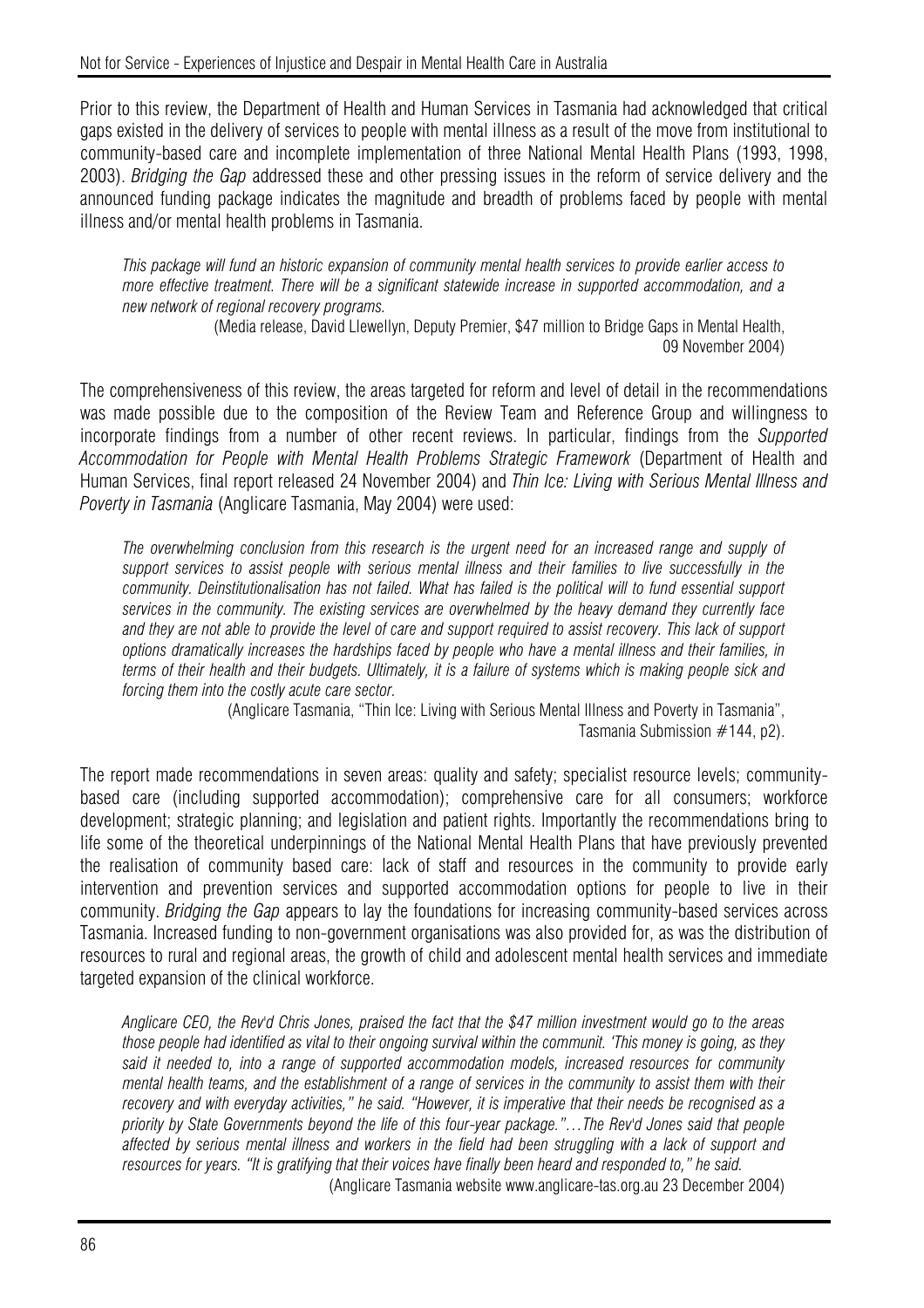Another positive development to protect the rights of people with mental illness has been the Mental Health Tribunal Representation Scheme. This Scheme is described below.

## 2.7.8.2 Key issues

The key issues identified through the public consultations and submissions inevitably draw attention to the deficiencies in the service system that have also been identified and recognised by the Tasmanian Government. These include:

- i) lack of access to basic services, particularly for those who did not fit a narrow band of diagnostically-driven group of persons to be assisted;
- ii) lack of community-based health and housing services;
- iii) lack of attention to prevention, early intervention or recovery meant that most effort was reactive and acute care-based;
- iv) lack of service provision outside Hobart, with particular emphasis on workforce and resource shortages in the Northern parts of the States;
- v) lack of concern for persons with comorbid mental health and alcohol or other substance abuse problems; and
- vi) lack of consultation with consumers, staff and NGO service providers in the planning and delivery of services.

## 2.7.8.3 Positive developments

The Government's commitment to major new investments is the most positive development in Tasmania. Other examples, however, included:

i) Tasmania's Mental Health Tribunal Representation Scheme.

#### Tasmania: Tasmania's Mental Health Tribunal Representation Scheme - Steps to protect the rights of people with mental illness

*[T]he Tasmanian Mental Health Act 1996, s57, grants representation for people appearing before the Mental Health Tribunal in keeping with the United Nations Principles for the Protection of Persons with Mental Illness…Until the Representation Project was commenced this had not happened, despite the fact that Tasmanians can be, and are, deprived of their liberty in psychiatric hospitals across the state for 6 months, and beyond…This lack of representation was brought to Advocacy Tasmania Inc's attention in 2000 by Ms Debra Rigby, President of the Mental Health Tribunal…Ms Rigby expressed concern that people appearing before the Tribunal were unrepresented. She believed it was a denial of their rights and potentially disadvantageous for them. Of 102 hearings held in 1999/2000 only 2 clients were represented. Ms Rigby enquired as to*  whether the state mental health advocate's role included representing those mentally ill people appearing *before the Mental Health Tribunal…* 

*The mental health advocate, Ms Valerie Williams, did not, and could not provide the necessary representation as time and resources did not allow for the sole mental health advocate to provide a service for so many clients. However, Ms Williams…made the commitment that achieving representation for this group of mental health clients would be the mental health program's priority systemic issue and began working to achieve this goal.*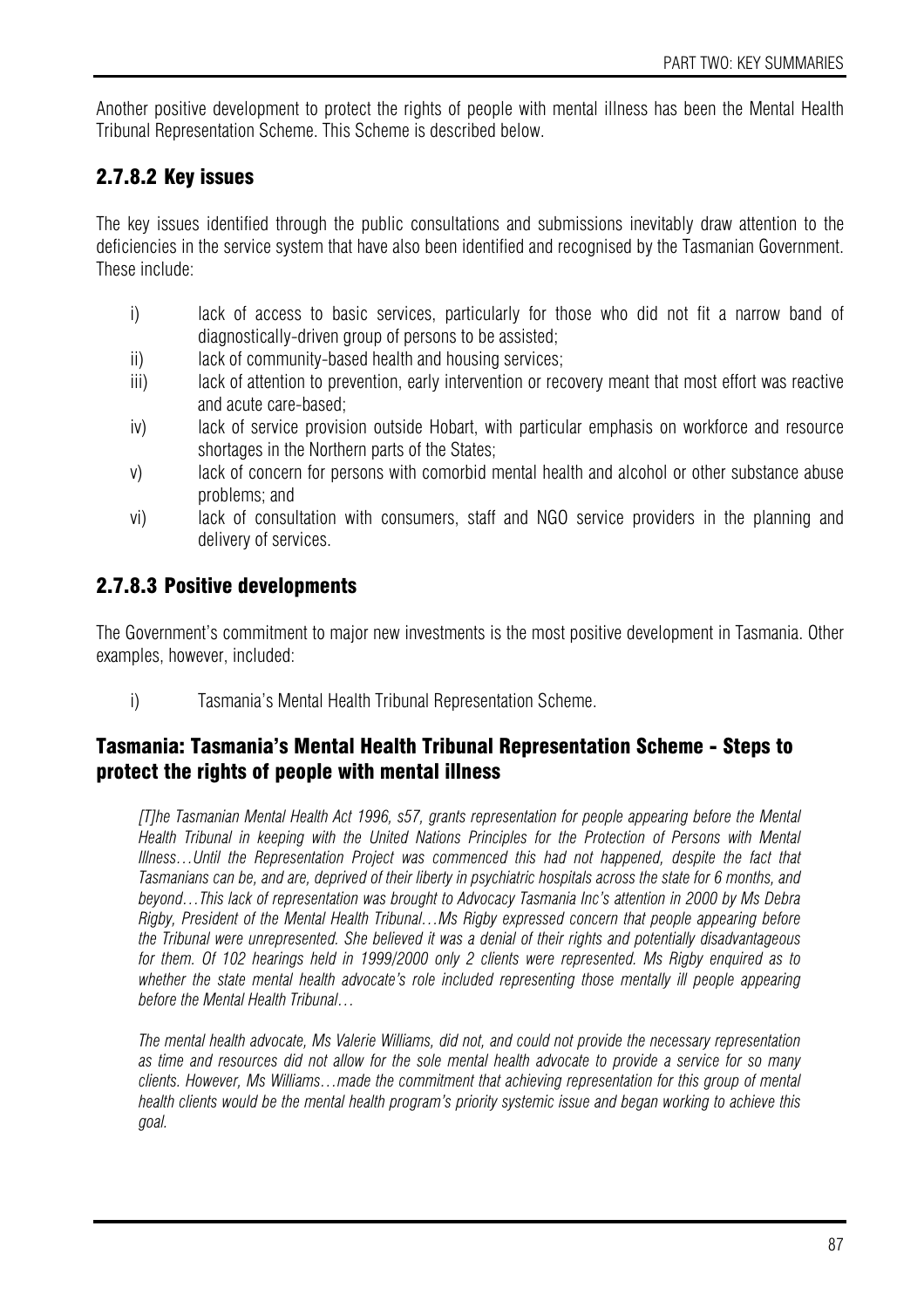*In accordance with this commitment, Ms Williams, with the support of Advocacy Tasmania, the Mental Health Tribunal, the University of Tasmania, and a small grant from the Department of Health and Human Services (Mental Health Services), developed the Mental Health Representation Project. University of Tasmania Law Students offered their free time to undertake extensive training prior to providing voluntary representation for, arguably, Tasmania's most vulnerable citizens.* 

*The project commenced in a limited way, offering representation before the Tribunal to patients in the Psychiatric Intensive Care Unit (PICU) and the Department of Psychological Medicine (DPM) at the Royal Hobart Hospital. Since commencement in early December 2003, at least 86 people have been offered free representation…The project has received positive support from patients, volunteers, the Mental Health Tribunal, Mental Health Services, clinicians, the Law Society as well as the University of Tasmania Law School and the Legal Practice Course. The Law School is planning to integrate the training of students into their mainstream program as an elective Mental Health Advocacy unit in 2005.* 

*While the scheme has only operated in 2 of its 7 sites where Mental Health Tribunal hearings are held, it is aimed to expand the project to cover all of Tasmania within the coming months…The Pilot Project demonstrated that it is an effective model for providing representation to patients appearing before the Mental Health Tribunal. Prior to the commencement of this project the only means was for the patient or their family to employ a lawyer to provide the representation, which few are able to afford.* 

*A long term expected outcome will be an improved quality of legal representations to people with a mental health disorder in the wider community because of the training and experience of lawyers when they were students. A long term unexpected outcome has been the response from other Australian states, with states such as Victoria, SA, WA and NSW expressing interest in the Scheme, and WA requesting Ms Williams to undertake specific training for a group of university students in Perth, where an elective in Mental Awareness is already established.* 

(Advocacy Tasmania Inc - Mental Health Tribunal Representation Scheme, Tasmania Submission #189)

#### 2.7.8.4 NMHR 2004 (analysis of expenditure and services)

According to the NMHR 2004, Tasmania finishes fourth in terms of per capita expenditure (\$93.86) just above the national average (\$92.03). Over the last decade, Tasmanian mental health spending has increased 25.7% in per capita terms, consistent with the national state average of 26.2%. Additionally, there has been a substantial reduction in expenditure on stand alone psychiatric hospitals (-\$16.1m) and a growth in community and general hospital services (\$26.2m). In terms of clinical staff employed in ambulatory care settings Tasmania ranks seventh (31.9/100,000 population, below the national average of 35.9). With regard to clinical care staff, however, Tasmania ranks first (104.0/100,000) well above the national average of 90.0. Tasmania ranks sixth in terms of funding to non-government organisations (3.3%, well below the national average of 5.5%). Tasmania ranks first in terms of total inpatient and 24 hour staffed residential beds per 100,000 population (51.0). Total public sector inpatient beds in Tasmania are mid-range at 30.9/100,000.

#### 2.7.8.5 Mental Health Council Survey Reports

Given the size of Tasmania, it was not surprising that there was only a limited number of responses from local organisations and individuals ( $n=26$ ) (see Part 3). Although this is a limited data set there was little indication that the community's key priorities for mental health reform have been implemented (namely early intervention [8%], innovative services for comorbid substance abuse [4%], wider spectrum of acute and community care [0%], implementation of the national mental health standards [15%], programs to support attitudinal change [4%]). With regard to state-wide initiatives, there was generally a low level of perceived support for or implementation of key initiatives (namely, specific inter-governmental service agreements [8%], support for innovation [4%], enhanced access [12%], and clear accountability for funds [12%]).